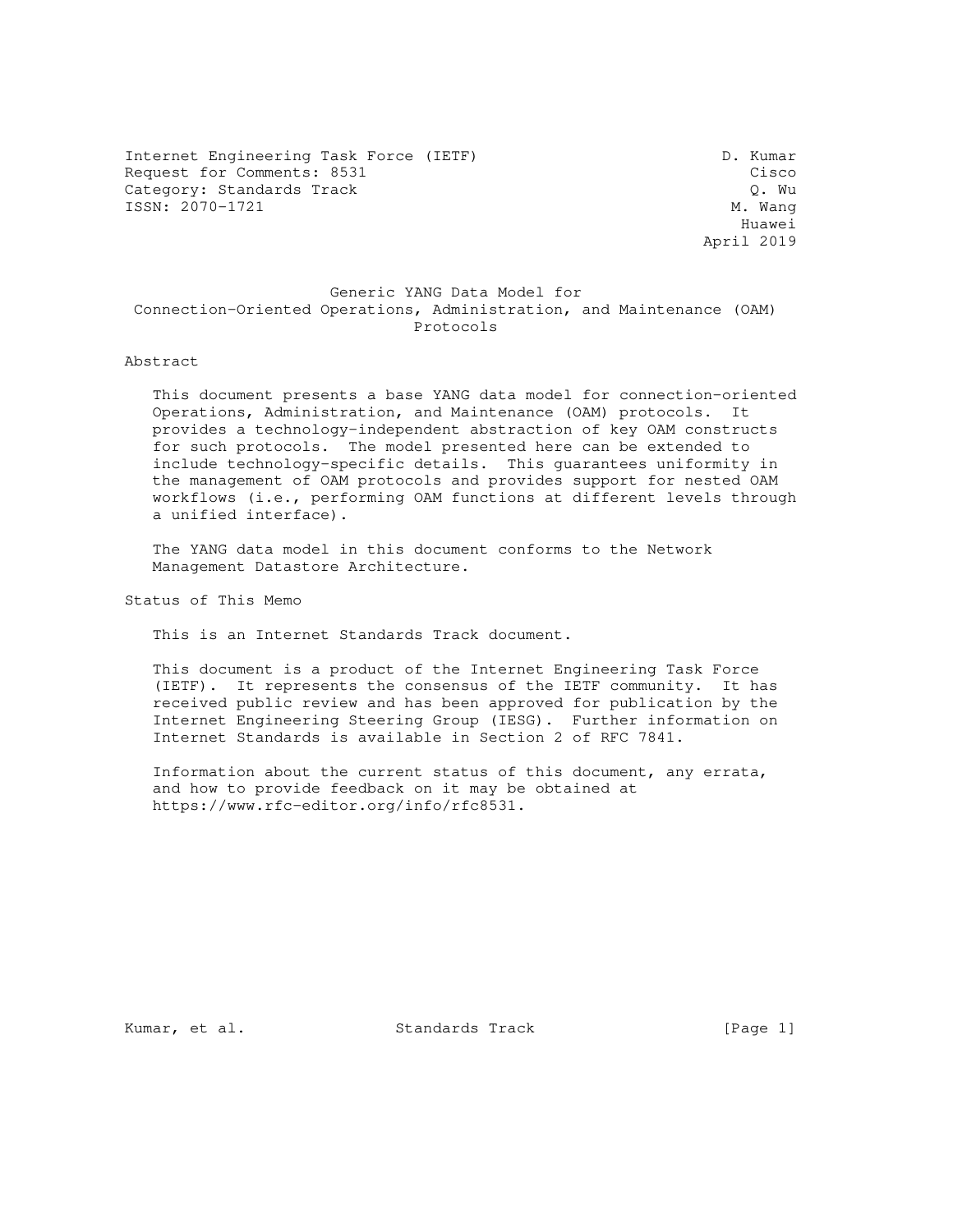Copyright Notice

 Copyright (c) 2019 IETF Trust and the persons identified as the document authors. All rights reserved.

 This document is subject to BCP 78 and the IETF Trust's Legal Provisions Relating to IETF Documents

 (https://trustee.ietf.org/license-info) in effect on the date of publication of this document. Please review these documents carefully, as they describe your rights and restrictions with respect to this document. Code Components extracted from this document must include Simplified BSD License text as described in Section 4.e of the Trust Legal Provisions and are provided without warranty as described in the Simplified BSD License.

Kumar, et al. Standards Track [Page 2]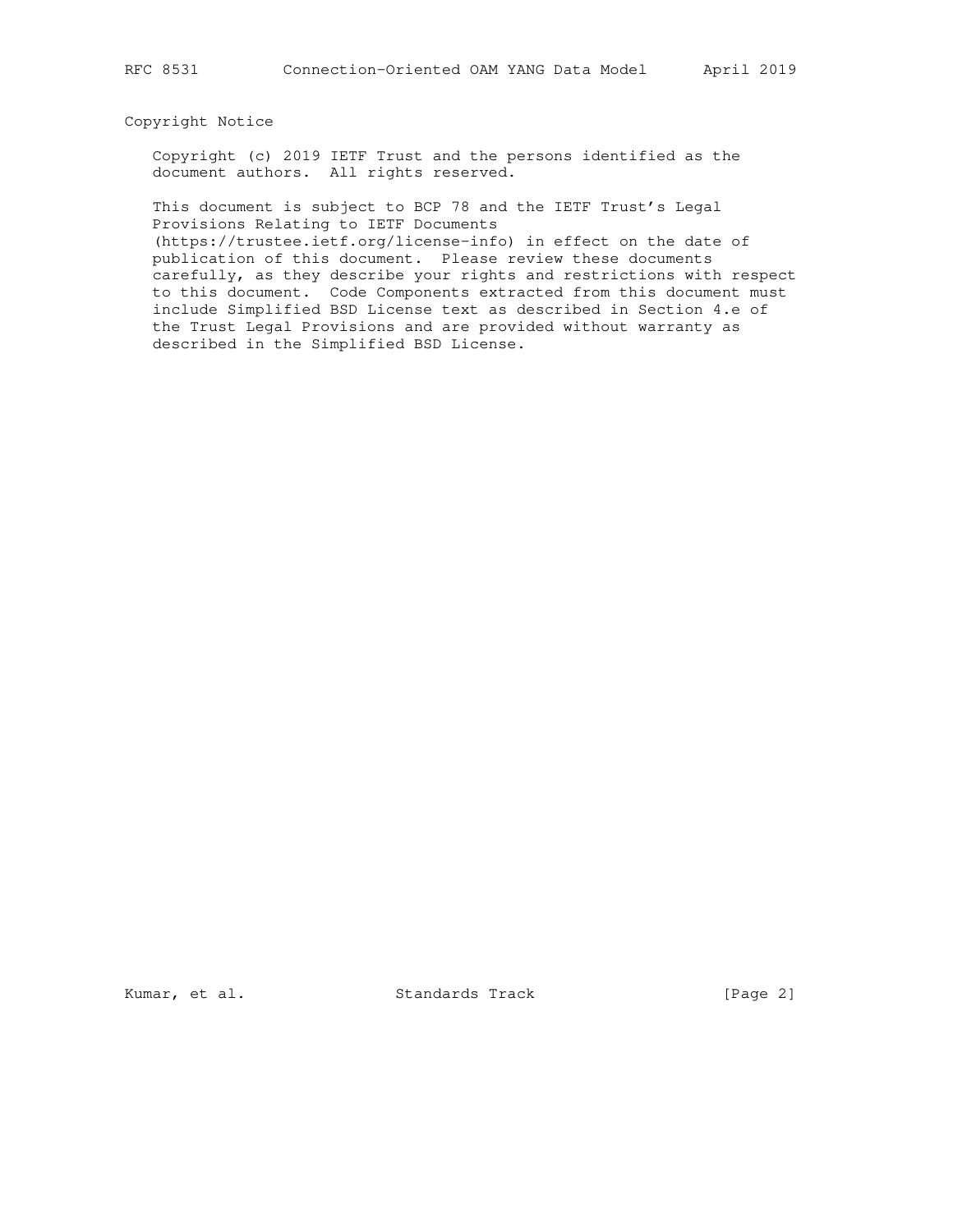Table of Contents

| 1.                                                                   |  | 4              |
|----------------------------------------------------------------------|--|----------------|
| Conventions Used in This Document<br>2.                              |  | 5              |
| 2.1.                                                                 |  | 6              |
|                                                                      |  | 7              |
| 2.3.                                                                 |  | $\overline{7}$ |
| Architecture of Generic YANG Data Model for Connection-<br>3.        |  |                |
|                                                                      |  | $\overline{7}$ |
| Overview of the Connection-Oriented OAM YANG Data Model<br>$4 \quad$ |  | $\mathsf{R}$   |
| Maintenance Domain (MD) Configuration<br>4.1.                        |  | 9              |
| Maintenance Association (MA) Configuration<br>4.2.                   |  | 10             |
| Maintenance End Point (MEP) Configuration<br>4.3.                    |  | 11             |
| 4.4.                                                                 |  | 11             |
| 4.5.                                                                 |  | 14             |
| 4.6. Monitor Statistics                                              |  | 14             |
| 4.7.                                                                 |  | 14             |
| 5.                                                                   |  | 19             |
| 6.                                                                   |  | 42             |
| 6.1.                                                                 |  | 42             |
| 6.2.<br>MEP ID for Base Mode                                         |  | 42             |
| 6.3.<br>Maintenance Association                                      |  | 42             |
| 7. Connection-Oriented OAM YANG Data Model Applicability             |  | 43             |
| Generic YANG Data Model Extension for TRILL OAM<br>7.1.              |  | 43             |
| 7.1.1.                                                               |  | 43             |
| MD Configuration Extension                                           |  | 44             |
| 7.1.2. MA Configuration Extension                                    |  | 45             |
| 7.1.3. MEP Configuration Extension                                   |  | 46             |
| Generic YANG Data Model Extension for MPLS-TP OAM                    |  | 46             |
| 7.2.                                                                 |  |                |
| 7.2.1. MD Configuration Extension                                    |  | 47             |
| 7.2.2. MA Configuration Extension                                    |  | 48             |
| 7.2.3. MEP Configuration Extension                                   |  | 48             |
| 8.                                                                   |  | 49             |
| 9.                                                                   |  | 50             |
|                                                                      |  | 50             |
| 10.1. Normative References                                           |  | 50             |
| Informative References<br>10.2.                                      |  | 51             |
|                                                                      |  | 53             |
|                                                                      |  | 53             |
|                                                                      |  | 54             |

Kumar, et al. Standards Track [Page 3]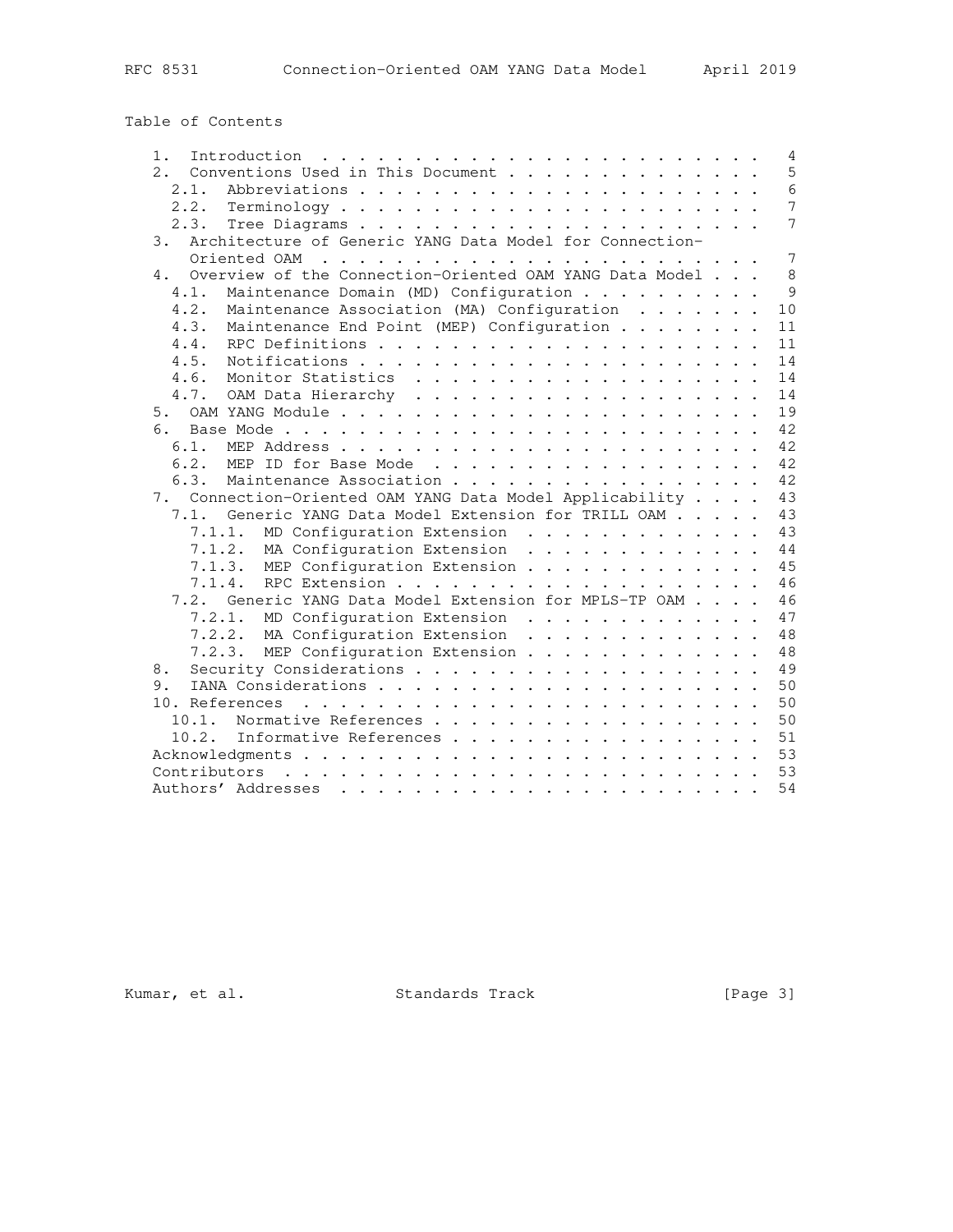### 1. Introduction

 Operations, Administration, and Maintenance (OAM) are important networking functions that allow operators to:

- 1. monitor network communications (i.e., reachability verification and Continuity Check)
- 2. troubleshoot failures (i.e., fault verification and localization)
- 3. monitor service-level agreements and performance (i.e., performance management)

 An overview of OAM tools is presented in [RFC7276]. Over the years, many technologies have developed similar tools for fault and performance management.

 The different sets of OAM tools may support both connection-oriented technologies or connectionless technologies. In connection-oriented technologies, a connection is established prior to the transmission of data. After the connection is established, no additional control information such as signaling or operations and maintenance information is required to transmit the actual user data. In connectionless technologies, data is typically sent between communicating endpoints without prior arrangement, but control information is required to identify the destination  $(e.q., [G.800]).$  The YANG data model for OAM protocols using connectionless communications is specified in [RFC8532] and [IEEE802.1Q].

 Connectivity Fault Management as specified in [IEEE802.1Q] is a well established OAM standard that is widely adopted for Ethernet networks. ITU-T [G.8013], MEF Forum (MEF) Service OAM [MEF-17], MPLS Transport Profile (MPLS-TP) [RFC6371], and Transparent Interconnection of Lots of Links (TRILL) [RFC7455] all define OAM mechanisms based on the manageability framework of Connectivity Fault Management (CFM) [IEEE802.1Q].

 Given the wide adoption of the underlying OAM concepts defined in CFM [IEEE802.1Q], it is a reasonable choice to develop the unified management framework for connection-oriented OAM based on those concepts. In this document, we take the CFM [IEEE802.1Q] model and extend it to a technology-independent framework and define the corresponding YANG data model accordingly. The YANG data model presented in this document is the base model for connection-oriented OAM protocols and supports generic continuity check, connectivity verification, and path discovery (traceroute). The generic YANG data model for connection-oriented OAM is designed to be extensible to other connection-oriented technologies. Technology-dependent nodes

Kumar, et al. Standards Track [Page 4]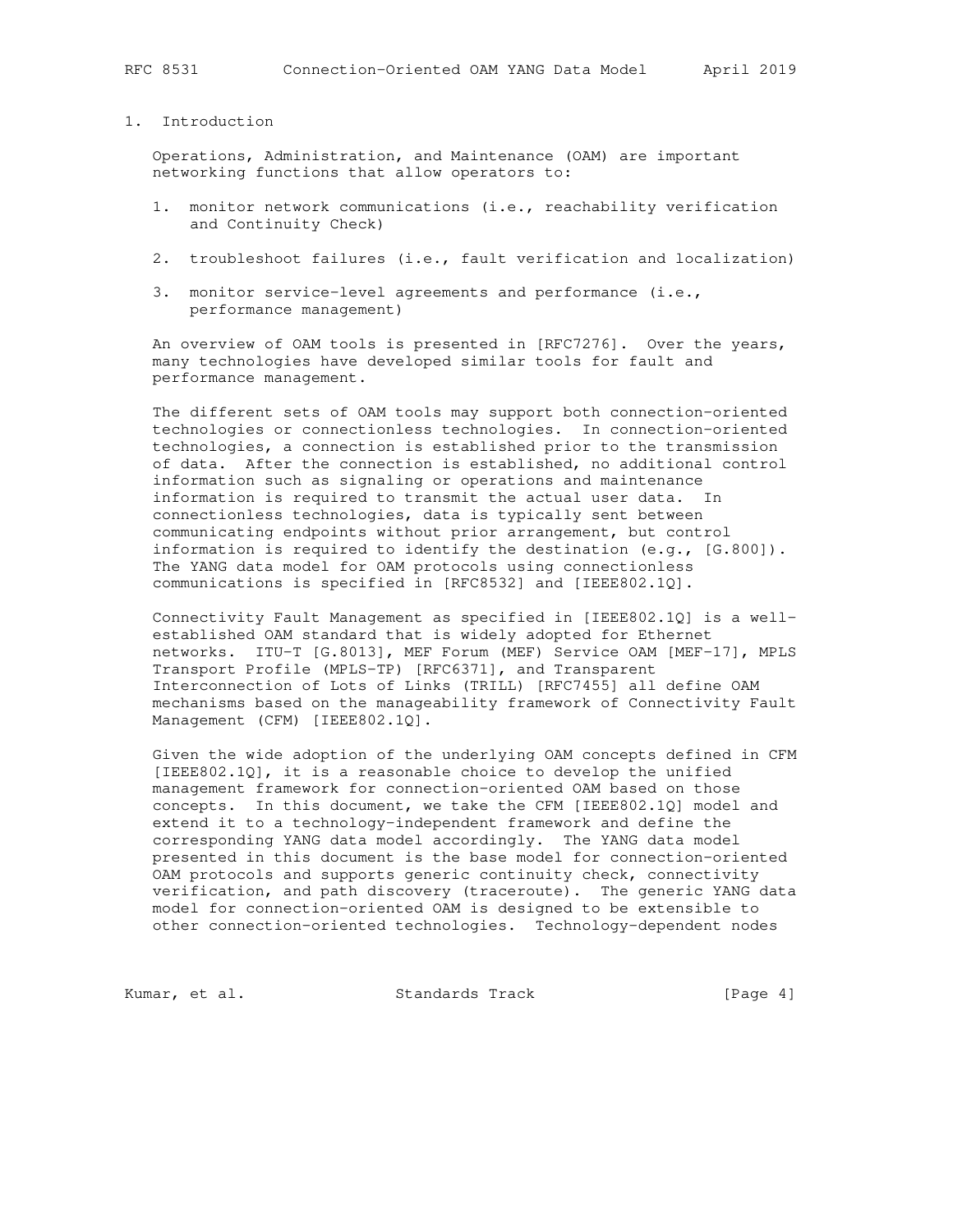and remote procedure call (RPC) commands are defined in technology specific YANG data models, which use and extend the base model defined here. As an example, Virtual eXtensible Local Area Network (VXLAN) uses the source UDP port number for flow entropy, while TRILL uses either (a) MAC addresses, (b) the VLAN tag or Fine-Grained Label, and/or (c) IP addresses for flow entropy in the hashing for multipath selection. To capture this variation, corresponding YANG data models would define the applicable structures as augmentation to the generic base model presented here. This accomplishes three goals: First, it keeps each YANG data model smaller and more manageable. Second, it allows independent development of corresponding YANG data models. Third, implementations can limit support to only the applicable set of YANG data models (e.g., TRILL RBridge may only need to implement the generic model and the TRILL YANG data model).

 The YANG data model presented in this document is generated at the management layer. Encapsulations and state machines may differ according to each OAM protocol. A user who wishes to issue a Continuity Check command or a Loopback or initiate a performance monitoring session can do so in the same manner, regardless of the underlying protocol or technology or specific vendor implementation.

 As an example, consider a scenario where connectivity from device A loopback to device B fails. Between device A and B there are IEEE 802.1 bridges a, b, and c. Let's assume a, b, and c are using CFM [IEEE802.1Q]. A user, upon detecting the loopback failure, may decide to drill down to the lower level at different segments of the path and issue the corresponding fault verification (Loopback Message) and fault isolation (Looktrace Message) tools, using the same API. This ability to drill down to a lower layer of the protocol stack at a specific segment within a path for fault localization and troubleshooting is referred to as "nested OAM workflow". It is a useful concept that leads to efficient network troubleshooting and maintenance workflows. The connection-oriented OAM YANG data model presented in this document facilitates that without needing changes to the underlying protocols.

 The YANG data model in this document conforms to the Network Management Datastore Architecture defined in [RFC8342].

#### 2. Conventions Used in This Document

 The key words "MUST", "MUST NOT", "REQUIRED", "SHALL", "SHALL NOT", "SHOULD", "SHOULD NOT", "RECOMMENDED", "NOT RECOMMENDED", "MAY", and "OPTIONAL" in this document are to be interpreted as described in BCP 14 [RFC2119] [RFC8174] when, and only when, they appear in all capitals, as shown here.

Kumar, et al. Standards Track [Page 5]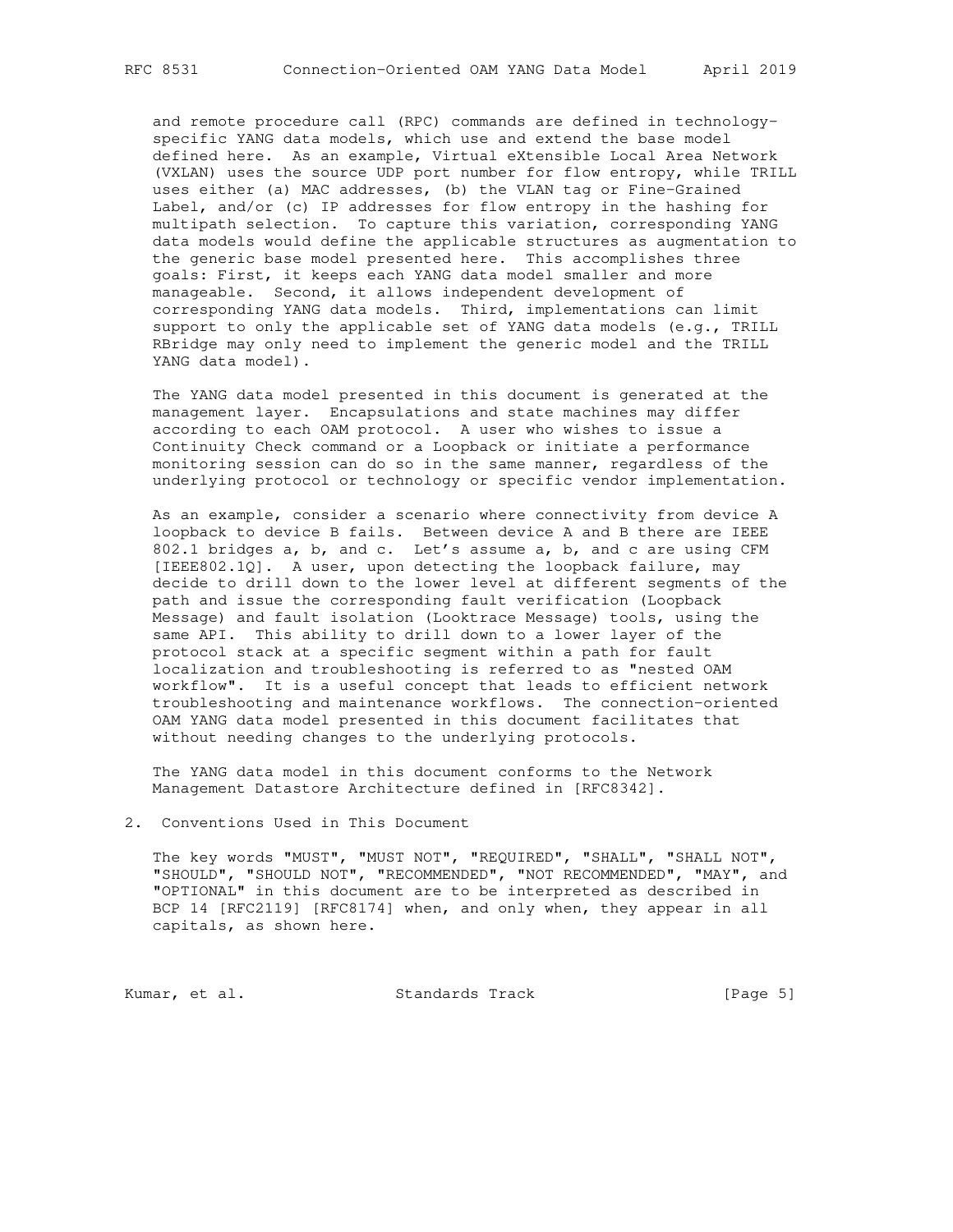Many of the terms used in this document (including those set out in Sections Section 2.1 and Section 2.2) are specific to the world of OAM. This document does not attempt to explain the terms but does assume that the reader is familiar with the concepts. For a good overview, read [IEEE802.1Q]. For an example of how these OAM terms appear in IETF work, see [RFC6371].

- 2.1. Abbreviations
	- CCM Continuity Check Message [IEEE802.1Q]
	- ECMP Equal-Cost Multipath
	- LBM Loopback Message [IEEE802.1Q]
	- LTM Linktrace Message [IEEE802.1Q]
	- MP Maintenance Point [IEEE802.1Q]
	- MEP Maintenance End Point [RFC7174] (also known as Maintenance association End Point [IEEE802.1Q] and MEG End Point [RFC6371])
	- MIP Maintenance Intermediate Point [RFC7174] (also known as Maintenance domain Intermediate Point [IEEE802.1Q] and MEG Intermediate Point [RFC6371])
	- MA Maintenance Association [IEEE802.1Q] [RFC7174]
	- MD Maintenance Domain [IEEE802.1Q]
	- MEG Maintenance Entity Group [RFC6371]
	- MTV Multi-destination Tree Verification Message
	- OAM Operations, Administration, and Maintenance [RFC6291]
	- TRILL Transparent Interconnection of Lots of Links [RFC6325]
	- CFM Connectivity Fault Management [RFC7174] [IEEE802.1Q]
	- RPC Remote Procedure Call
	- CC Continuity Check [RFC7276]
	- CV Connectivity Verification [RFC7276]

Kumar, et al. Standards Track [Page 6]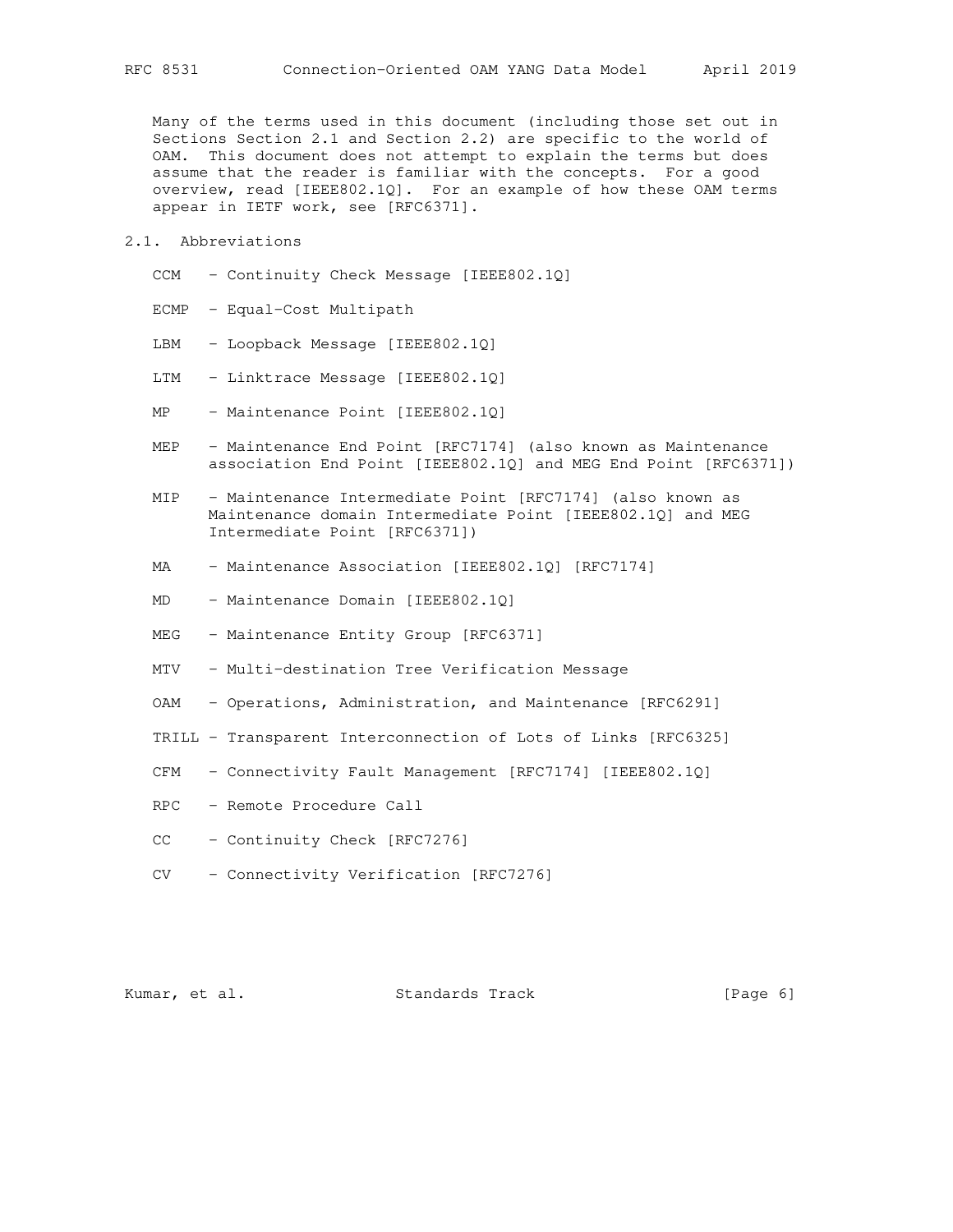2.2. Terminology

- Continuity Checks Continuity Checks are used to verify that a destination is reachable and therefore also are referred to as "reachability verification".
- Connectivity Verification Connectivity Verification is used to verify that a destination is connected. It is also referred to as "path verification" and used to verify not only that the two MPs are connected, but also that they are connected through the expected path, allowing detection of unexpected topology changes.
- Proactive OAM Proactive OAM refers to OAM actions that are carried out continuously to permit proactive reporting of fault. A proactive OAM method requires persistent configuration.
- On-demand OAM On-demand OAM refers to OAM actions that are initiated via manual intervention for a limited time to carry out diagnostics. An on-demand OAM method requires only transient configuration.

#### 2.3. Tree Diagrams

 Tree diagrams used in this document follow the notation defined in [RFC8340].

3. Architecture of Generic YANG Data Model for Connection-Oriented OAM

 In this document, we define a generic YANG data model for connection oriented OAM protocols. The YANG data model defined here is generic in a sense that other technologies can extend it for technology specific needs. The generic YANG data model for connection-oriented OAM acts as the root for other OAM YANG data models. This allows users to traverse between different OAM protocols with ease through a uniform API set. This also enables a nested OAM workflow. Figure 1 depicts the relationship of different OAM YANG data models to the Generic YANG Data Model for connection-oriented OAM. The Generic YANG data model for connection-oriented OAM provides a framework where technology-specific YANG data models can inherit constructs from the base YANG data models without needing to redefine them within the sub-technology.

Kumar, et al. Standards Track [Page 7]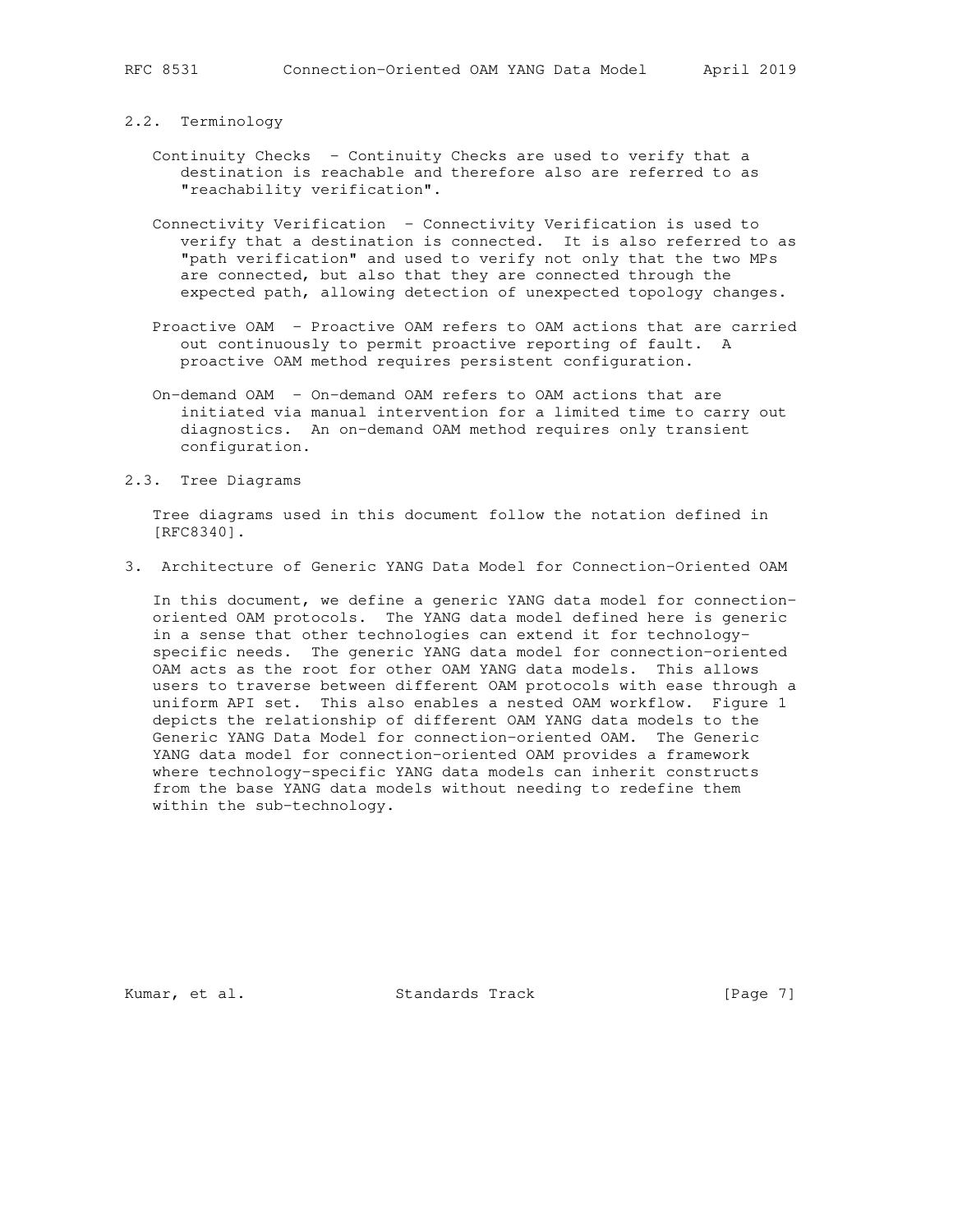

 Figure 1: Relationship of OAM YANG Data Model to Generic (Base) YANG Data Model

4. Overview of the Connection-Oriented OAM YANG Data Model

 In this document, we adopt the concepts of the CFM [IEEE802.1Q] model and structure such that it can be adapted to different connection oriented OAM protocols.

 At the top of the model is the Maintenance Domain. Each Maintenance Domain is associated with a Maintenance Name and a Domain Level.

 Under each Maintenance Domain, there is one or more Maintenance Associations (MAs). In TRILL, the MA can correspond to a Fine- Grained Label.

 Under each MA, there can be two or more MEPs (Maintenance End Points). MEPs are addressed by their respective technology-specific address identifiers. The YANG data model presented here provides flexibility to accommodate different addressing schemes.

Kumar, et al. Standards Track [Page 8]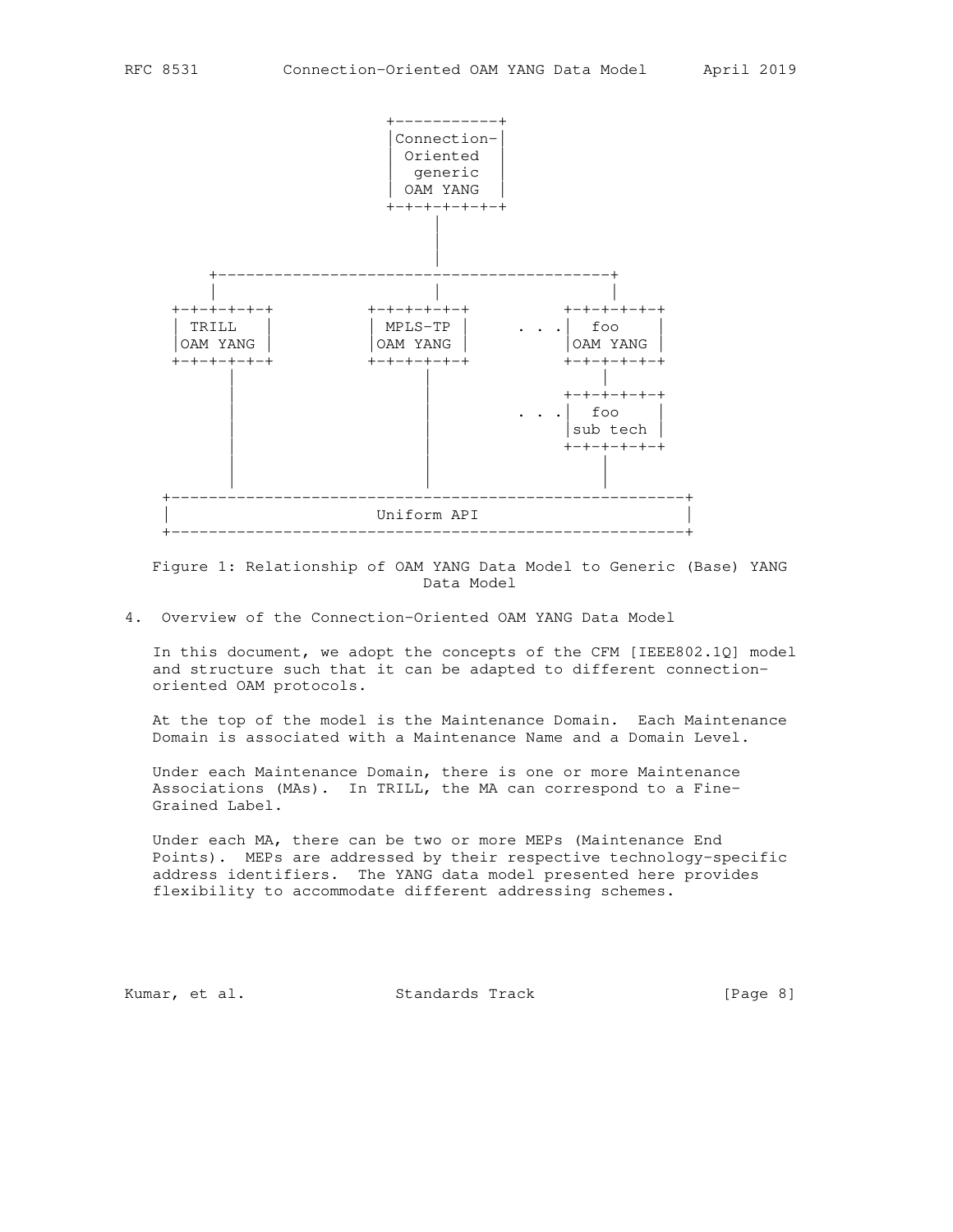Commands are presented in the management protocol, which is orthogonal to the Maintenance Domain. These are RPC commands, in YANG terms. They provide uniform APIs for Continuity Check, connectivity verification, path discovery (traceroute), and their equivalents, as well as other OAM commands.

 The OAM entities in the generic YANG data model defined here will be either explicitly or implicitly configured using any of the OAM tools. The OAM tools used here are limited to the OAM toolset specified in Section 5.1 of [RFC7276]. In order to facilitate a zero-touch experience, this document defines a default mode of OAM. The default mode of OAM is referred to as the "Base Mode" and specifies default values for each of the model's parameters, such as Maintenance Domain Level, Name of the Maintenance Association, Addresses of MEPs, and so on. The default values of these depend on the technology. Base Mode for TRILL is defined in [RFC7455]. Base Mode for other technologies and future extensions developed in IETF will be defined in their corresponding documents.

 It is important to note that no specific enhancements are needed in the YANG data model to support Base Mode. Implementations that comply with this document use, by default, the data nodes of the applicable technology. Data nodes of the Base Mode are read-only nodes.

4.1. Maintenance Domain (MD) Configuration

 The container "domains" is the top-level container within the "gen-oam" module. Within the container "domains", a separate list is maintained per MD. The MD list uses the key "md-name-string" for indexing. The "md-name-string" is a leaf and derived from type string. Additional name formats as defined in [IEEE802.1Q], or other standards, can be included by association of the "md-name-format" with an identity-ref. The "md-name-format" indicates the format of the augmented "md-name". The "md-name" is presented as choice/case construct. Thus, it is easily augmentable by derivative work.

Kumar, et al. Standards Track [Page 9]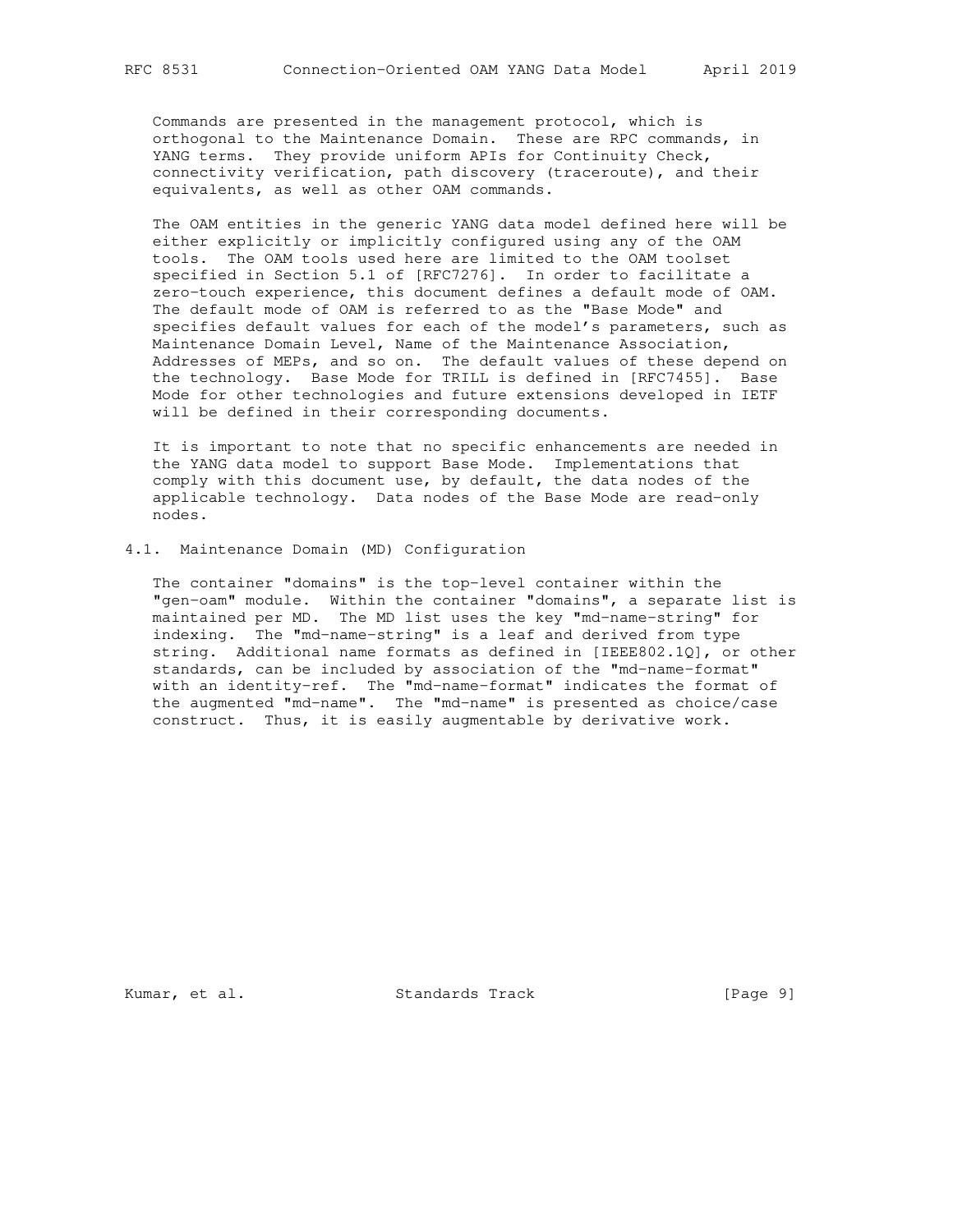module: ietf-connection-oriented-oam +--rw domains +--rw domain\* [technology md-name-string] +--rw technology identityref +--rw md-name-string md-name-string +--rw md-name-format? identityref  $+--rw$  (md-name)? | +--:(md-name-null) | +--rw md-name-null? empty +--rw md-level? md-level

Snippet of Data Hierarchy Related to OAM Domains

4.2. Maintenance Association (MA) Configuration

 Within a given Maintenance Domain, there can be one or more Maintenance Associations (MAs). MAs are represented as a list and indexed by the "ma-name-string". Similar to "md-name" defined previously, additional name formats can be added by augmenting the name-format "identity-ref" and adding applicable case statements to "ma-name".

 module: ietf-connection-oriented-oam +--rw domains +--rw domain\* [technology md-name-string] . . +--rw mas +--rw ma\* [ma-name-string] +--rw ma-name-string ma-name-string +--rw ma-name-format? identityref  $+--rw$  (ma-name)? | +--:(ma-name-null) | +--rw ma-name-null? empty

Snippet of Data Hierarchy Related to Maintenance Associations (MAs)

Kumar, et al. Standards Track [Page 10]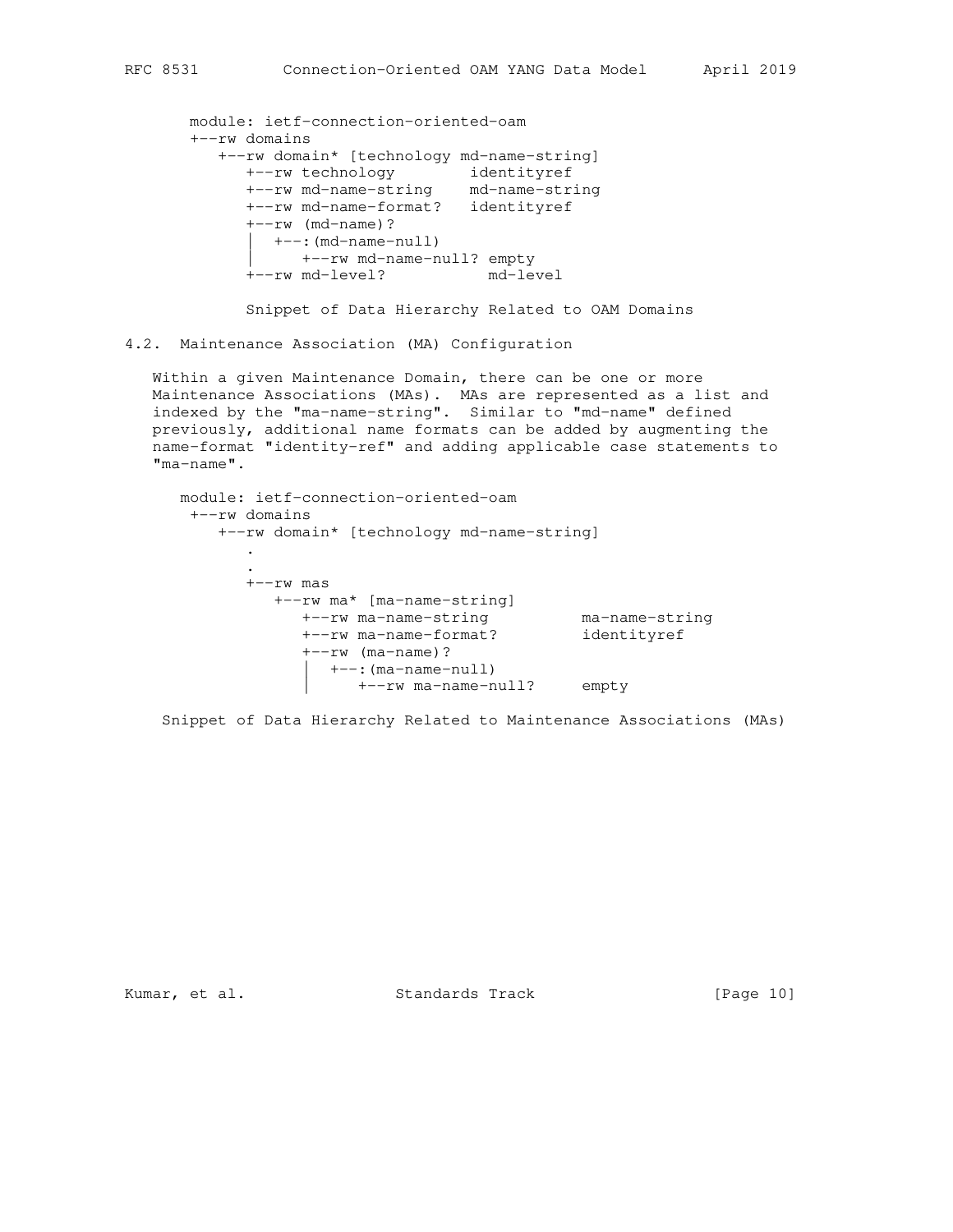## 4.3. Maintenance End Point (MEP) Configuration

Within a given Maintenance Association (MA), there can be one or more Maintenance End Points (MEPs). MEPs are represented as a list within the data hierarchy and indexed by the key "mep-name".

```
 module: ietf-connection-oriented-oam
     +--rw domains
        +--rw domain* [technology md-name-string]
          +--rw technology identityref
 .
 .
          +--rw mas
            +--rw ma* [ma-name-string]
 .
 .
               +--rw mep* [mep-name]
               +--rw mep-name mep-name
                 | +--rw (mep-id)?
                  | | +--:(mep-id-int)
                    | | +--rw mep-id-int? int32
                | +--rw mep-id-format? identityref
                | +--rw (mep-address)?
                  | | +--:(mac-address)
                   | | | +--rw mac-address? yang:mac-address
                  +--: (ip-address)
                   | | +--rw ip-address? inet:ip-address
 . .
 . .
 . .
```
Snippet of Data Hierarchy Related to Maintenance End Point (MEP)

#### 4.4. RPC Definitions

 The RPC model facilitates issuing commands to a "server" (in this case, to the device that need to execute the OAM command) and obtaining a response. The RPC model defined here abstracts OAM specific commands in a technology-independent manner.

 There are several RPC commands defined for the purpose of OAM. In this section, we present a snippet of the Continuity Check command for illustration purposes. Please refer to Section 4.5 for the complete data hierarchy and Section 5 for the YANG module.

Kumar, et al. Standards Track [Page 11]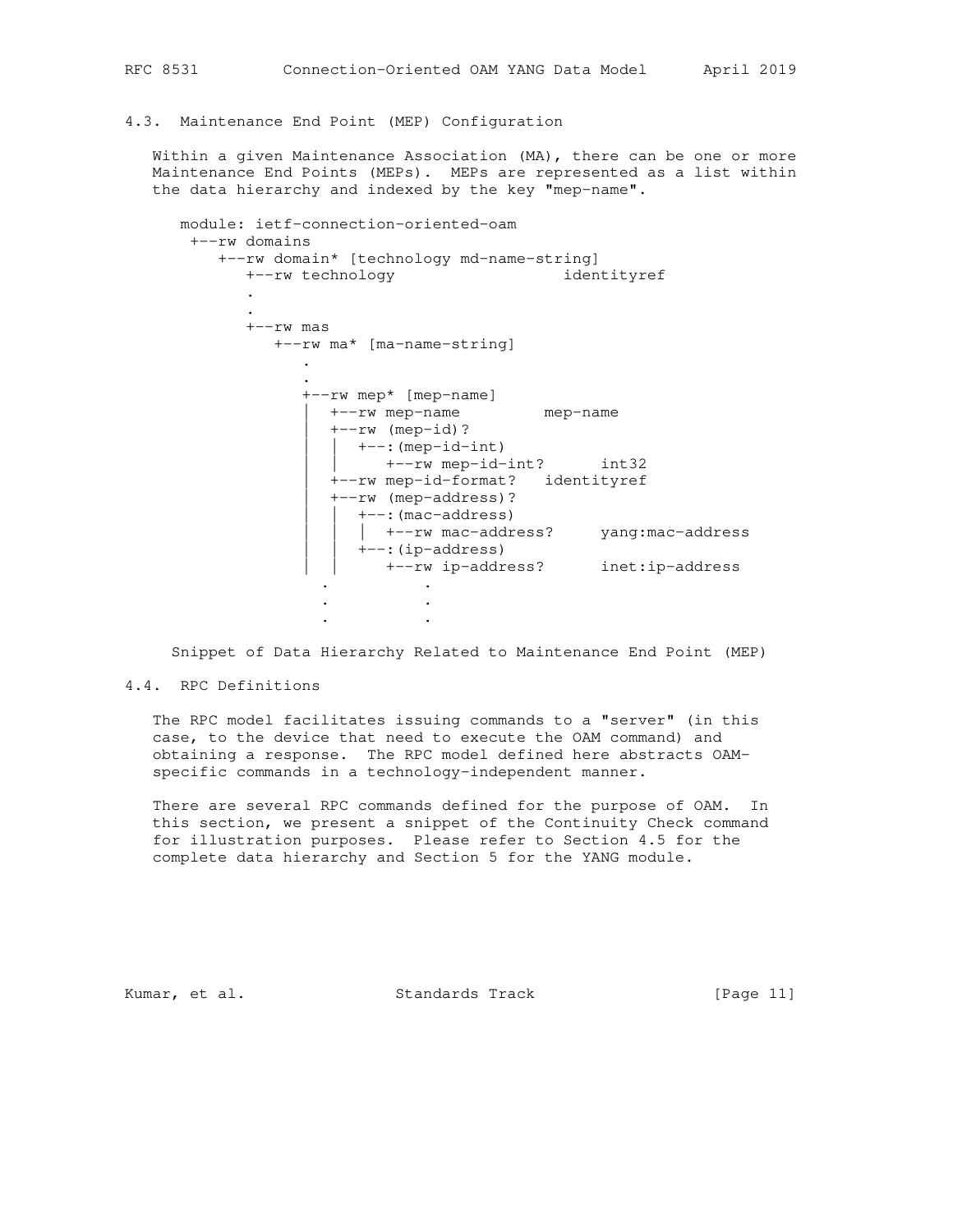```
 module: ietf-connection-oriented-oam
       +--rw domains
            +--rw domain* [technology md-name-string]
            +--rw technology identityref
 .
 .
   rpcs:
     +---x continuity-check {continuity-check}?
       | +---w input
         +---w technology? identityref
          | | +---w md-name-string -> /domains/domain/md-name-string
          | | +---w md-level? -> /domains/domain/md-level
          | | +---w ma-name-string -> /domains/domain/mas/ma/ma-name-string
           | | +---w cos-id? uint8
 | | +---w ttl? uint8
 | | +---w sub-type? identityref
 | | +---w source-mep? -> /domains/domain/mas/ma/mep/mep-name
           | | +---w destination-mep
            +---w (mep-address)?
                | | | | +--:(mac-address)
               | | | | | +---w mac-address? yang:mac-address
               +--:(ip-address)
                 | | | | +---w ip-address? inet:ip-address
            +---w (mep-id)?
               +--: (mep-id-int)
                  | | | | +---w mep-id-int? int32
             | | | +---w mep-id-format? identityref
          | | +---w count? uint32
           | | +---w cc-transmit-interval? time-interval
           | | +---w packet-size? uint32
        | +--ro output
           | +--ro (monitor-stats)?
             | +--:(monitor-null)
                | +--ro monitor-null? empty
     +---x continuity-verification {connectivity-verification}?
        | +---w input
          | | +---w md-name-string -> /domains/domain/md-name-string
           | | +---w md-level? -> /domains/domain/md-level
           | | +---w ma-name-string -> /domains/domain/mas/ma/ma-name-string
          | | +---w cos-id? uint8
 | | +---w ttl? uint8
 | | +---w sub-type? identityref
 | | +---w source-mep? -> /domains/domain/mas/ma/mep/mep-name
           | | +---w destination-mep
            | | | +---w (mep-address)?
              | | | | +--:(mac-address)
                | | | | | +---w mac-address? yang:mac-address
              +--: (ip-address)
```
Kumar, et al. Standards Track [Page 12]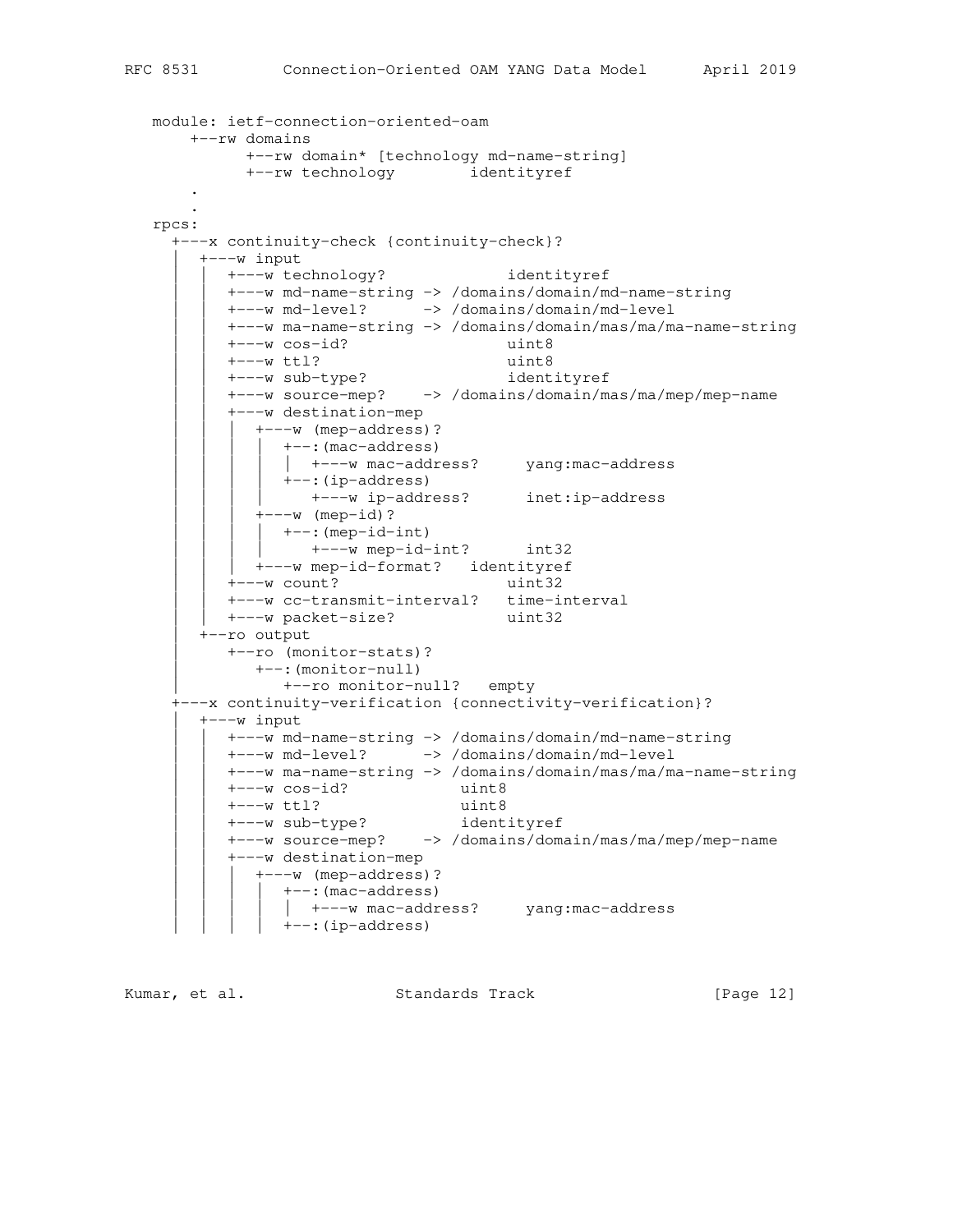```
 | | | | +---w ip-address? inet:ip-address
            +---w (mep-id)?
 | | | | +--:(mep-id-int)
 | | | | +---w mep-id-int? int32
 | | | +---w mep-id-format? identityref
 | | +---w count? uint32
 | | +---w interval? time-interval
 | | +---w packet-size? uint32
       | +--ro output
          | +--ro (monitor-stats)?
            | +--:(monitor-null)
              | +--ro monitor-null? empty
     +---x traceroute {traceroute}?
       +---w input
         | +---w md-name-string -> /domains/domain/md-name-string
          | +---w md-level? -> /domains/domain/md-level
          | +---w ma-name-string -> /domains/domain/mas/ma/ma-name-string
 | +---w cos-id? uint8
 | +---w ttl? uint8
          | +---w command-sub-type? identityref
          | +---w source-mep? -> /domains/domain/mas/ma/mep/mep-name
          | +---w destination-mep
            | | +---w (mep-address)?
              | | | +--:(mac-address)
               | | | | +---w mac-address? yang:mac-address
              +--:(ip-address)
                | | | +---w ip-address? inet:ip-address
           +---w (mep-id)?
             | | | +--:(mep-id-int)
              +--w mep-id-int? int32
         | +--w mep-id-format? identityref
 | +---w count? uint32
 | +---w interval? time-interval
        +--ro output
          +--ro response* [response-index]
            +--ro response-index uint8
             +--ro ttl? uint8
             +--ro destination-mep
               | +--ro (mep-address)?
                  | | +--:(mac-address)
                | +--ro mac-address? yang:mac-address
                 | | +--:(ip-address)
                   | | +--ro ip-address? inet:ip-address
              +--ro (mep-id)?
 | | +--:(mep-id-int)
 | | +--ro mep-id-int? int32
               | +--ro mep-id-format? identityref
             +--ro mip {mip}?
```
Kumar, et al. Standards Track [Page 13]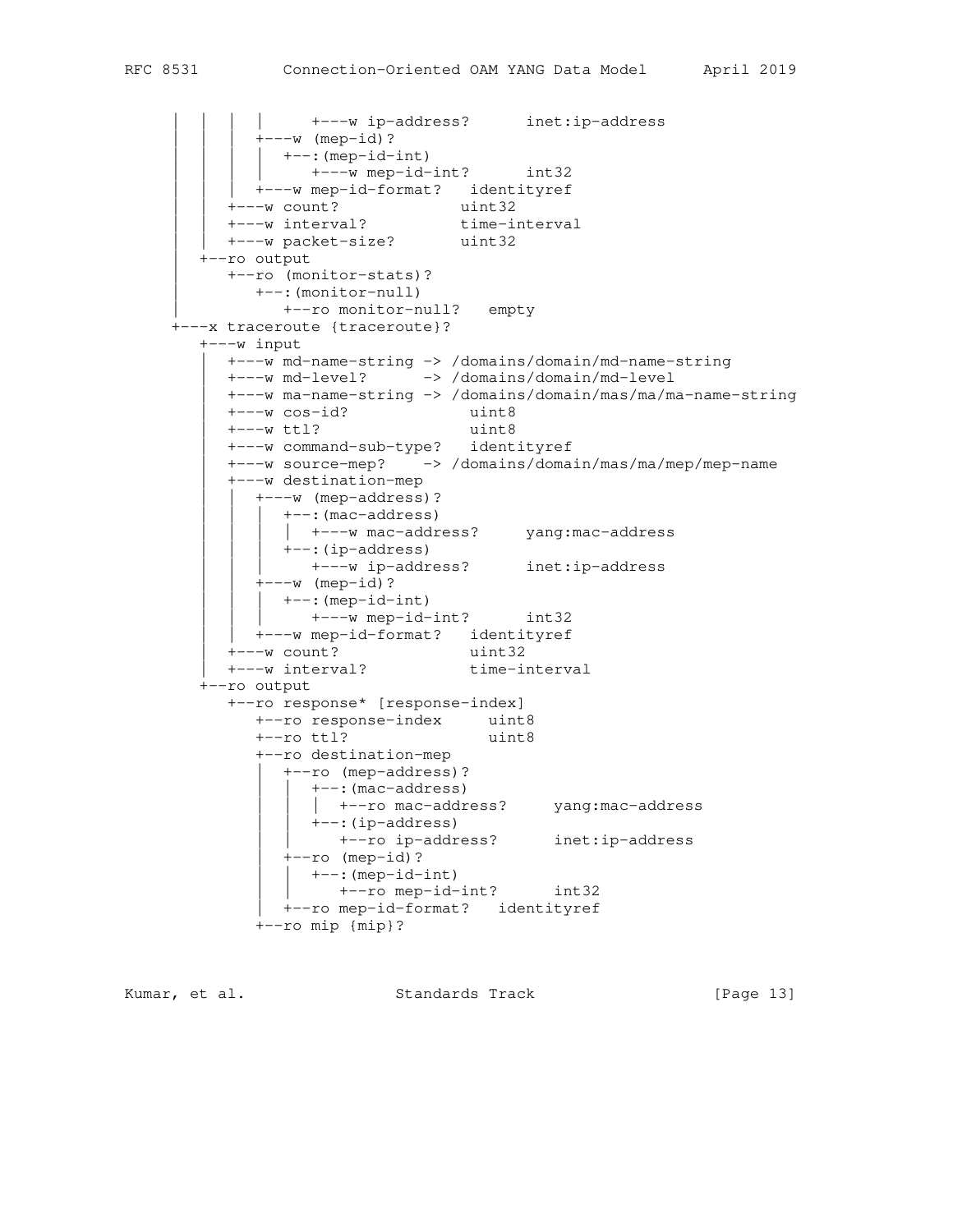```
 | +--ro interface? if:interface-ref
    | +--ro (mip-address)?
      | +--:(mac-address)
       | | +--ro mac-address? yang:mac-address
      | +--:(ip-address)
         | +--ro ip-address? inet:ip-address
 +--ro (monitor-stats)?
    +--:(monitor-null)
       +--ro monitor-null? empty
```
Snippet of Data Hierarchy Related to RPC Call Continuity-Check

## 4.5. Notifications

 Notification is sent upon detecting a defect condition and upon clearing a defect with a Maintenance Domain Name, MA Name, defect type (the currently active defects), generating-mepid, and defect message to indicate more details.

4.6. Monitor Statistics

 Grouping for monitoring statistics is to be used by technology specific YANG modules that augment the generic YANG data model to provide statistics due to proactive OAM-like Continuity Check Messages -- for example, CCM transmit, CCM receive, CCM error, etc.

4.7. OAM Data Hierarchy

 The complete data hierarchy related to the connection-oriented OAM YANG data model is presented below.

```
 module: ietf-connection-oriented-oam
     +--rw domains
```

```
 +--rw domain* [technology md-name-string]
 +--rw technology identityref
 +--rw md-name-string md-name-string
          +--rw md-name-format? identityref
          +--rw (md-name)?
            | +--:(md-name-null)
               | +--rw md-name-null? empty
           +--rw md-level? md-level
          +--rw mas
             +--rw ma* [ma-name-string]
                +--rw ma-name-string ma-name-string
                +--rw ma-name-format? identityref
               +--rw (ma-name)?
                  | +--:(ma-name-null)
                     | +--rw ma-name-null? empty
```
Kumar, et al. Standards Track [Page 14]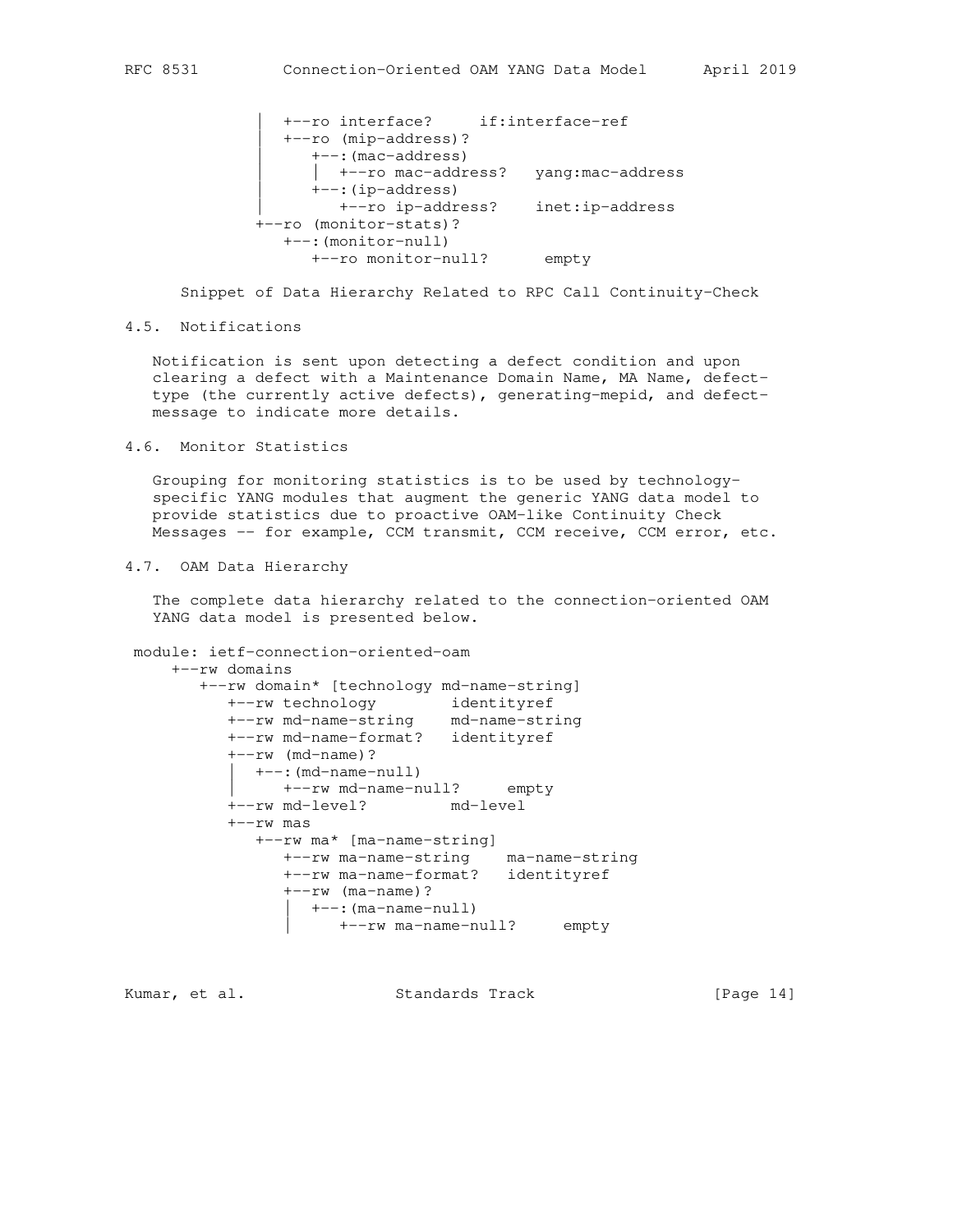```
 +--rw (connectivity-context)?
                 | +--:(context-null)
                  | +--rw context-null? empty
 +--rw cos-id? uint8
 +--rw cc-enable? boolean
 +--rw mep* [mep-name]
 | +--rw mep-name mep-name
                  | +--rw (mep-id)?
                   | | +--:(mep-id-int)
                      | | +--rw mep-id-int? int32
                  | +--rw mep-id-format? identityref
                  | +--rw (mep-address)?
                    | | +--:(mac-address)
                    | +-rw mac-address? yang: mac-address
                    | | +--:(ip-address)
                      | | +--rw ip-address? inet:ip-address
 | +--rw cos-id? uint8
 | +--rw cc-enable? boolean
                  | +--rw session* [session-cookie]
                    | +--rw session-cookie uint32
                     | +--rw destination-mep
                      +--rw (mep-id)?
                        | | | +--:(mep-id-int)
                           | | | +--rw mep-id-int? int32
                       | | +--rw mep-id-format? identityref
                     | +--rw destination-mep-address
                       | | +--rw (mep-address)?
                          | | +--:(mac-address)
                         | +--rw mac-address? yang: mac-address
                         | | +--:(ip-address)
                          | | +--rw ip-address? inet:ip-address
                    | +--rw cos-id? uint8
               +--rw mip* [name] {mip}?
 +--rw name string
 +--rw interface? if:interface-ref
                  +--rw (mip-address)?
                     +--:(mac-address)
                     | +--rw mac-address? yang:mac-address
                     +--:(ip-address)
                       +--rw ip-address? inet:ip-address
   rpcs:
     +---x continuity-check {continuity-check}?
       | +---w input
        +---w technology? identityref
         | | +---w md-name-string -> /domains/domain/md-name-string
         | | +---w md-level? -> /domains/domain/md-level
         | | +---w ma-name-string -> /domains/domain/mas/ma/ma-name-string
```
Kumar, et al. Standards Track [Page 15]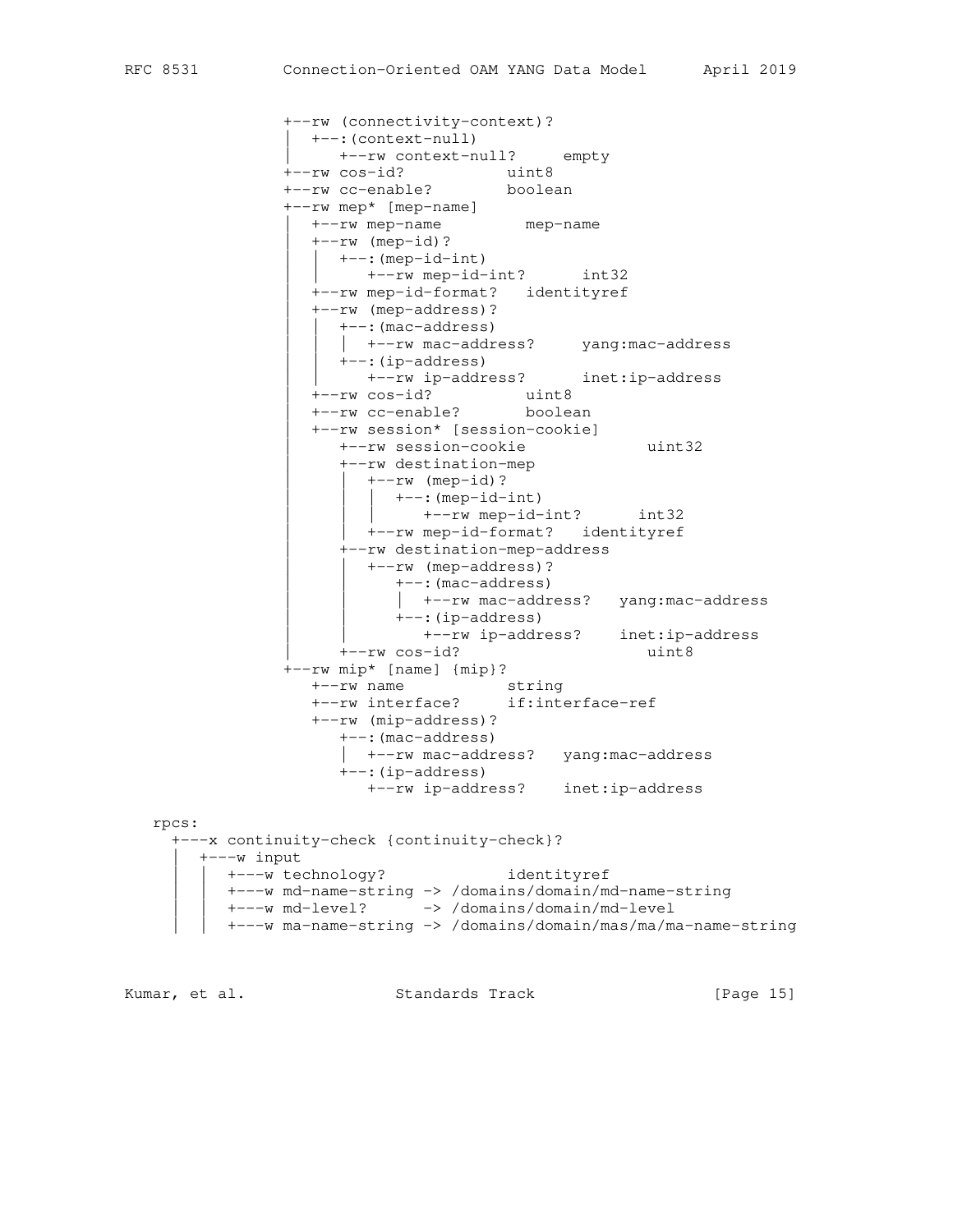```
 | | +---w cos-id? uint8
          | | +---w ttl? uint8
 | | +---w sub-type? identityref
 | | +---w source-mep? -> /domains/domain/mas/ma/mep/mep-name
          | | +---w destination-mep
             | | | +---w (mep-address)?
              | | | | +--:(mac-address)
              | +---w mac-address? yang:mac-address
               | | | | +--:(ip-address)
                 | | | | +---w ip-address? inet:ip-address
            +---w (mep-id)?
              +--: (mep-id-int)
                 +--w mep-id-int? int32
          | +---w mep-id-format? identityref
           | | +---w count? uint32
          | | +---w cc-transmit-interval? time-interval
         +---w packet-size?
        | +--ro output
          | +--ro (monitor-stats)?
             | +--:(monitor-null)
                | +--ro monitor-null? empty
     +---x continuity-verification {connectivity-verification}?
        | +---w input
          | | +---w md-name-string -> /domains/domain/md-name-string
          | | +---w md-level? -> /domains/domain/md-level
           | | +---w ma-name-string -> /domains/domain/mas/ma/ma-name-string
          | | +---w cos-id? uint8
 | | +---w ttl? uint8
 | | +---w sub-type? identityref
 | | +---w source-mep? -> /domains/domain/mas/ma/mep/mep-name
          | | +---w destination-mep
            | | | +---w (mep-address)?
             +--: (mac-address)
              |  +---w mac-address? yang:mac-address
               +--:(ip-address)
                  | | | | +---w ip-address? inet:ip-address
            +---w (mep-id)?
             | +--: (mep-id-int)<br>+----- r mem \cdot | | | | +---w mep-id-int? int32
            | | | +---w mep-id-format? identityref
 | | +---w count? uint32
 | | +---w interval? time-interval
 | | +---w packet-size? uint32
        | +--ro output
           | +--ro (monitor-stats)?
             | +--:(monitor-null)
               | +--ro monitor-null? empty
     +---x traceroute {traceroute}?
```
Kumar, et al. Standards Track [Page 16]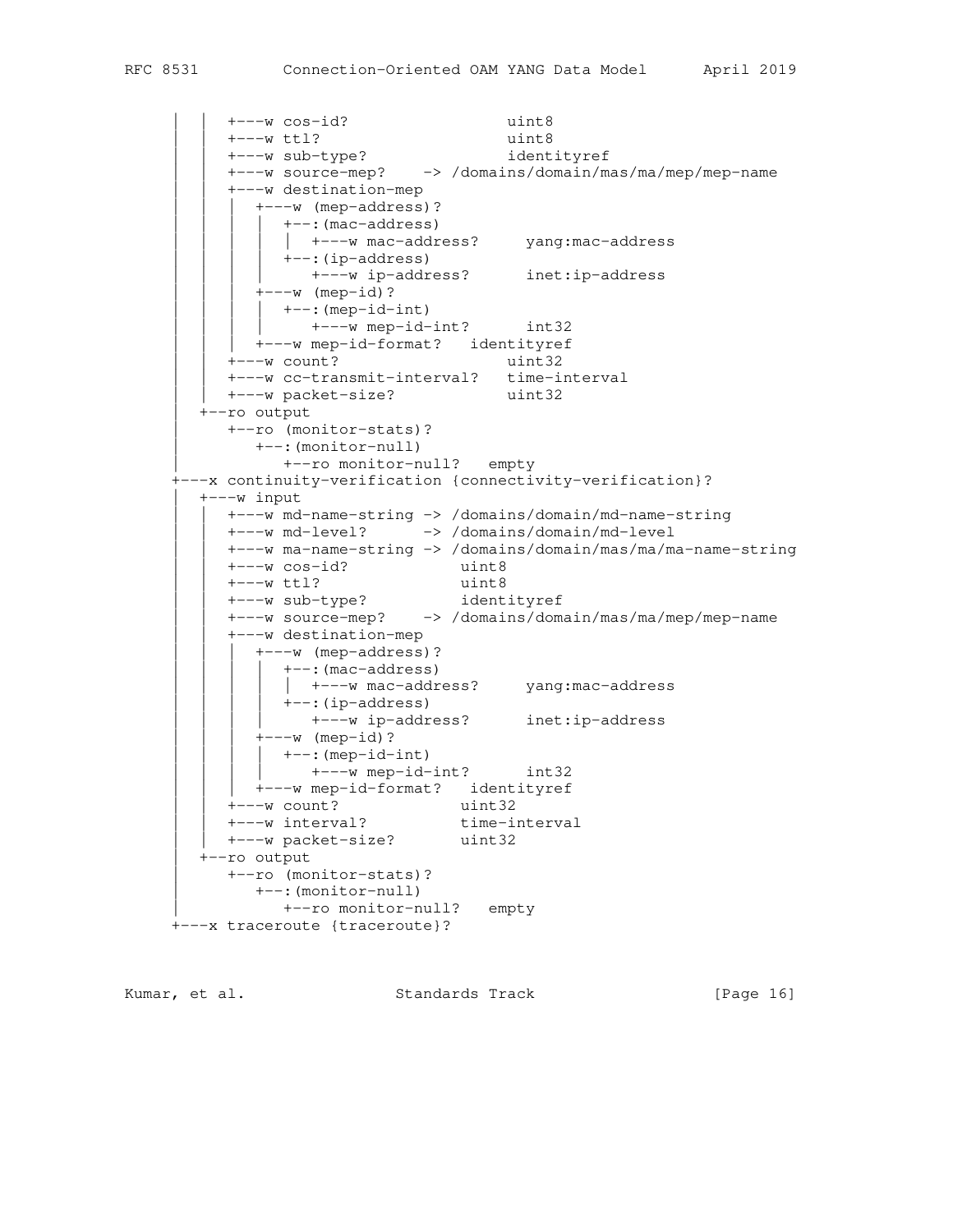```
 +---w input
 | +---w md-name-string -> /domains/domain/md-name-string
 | +---w md-level? -> /domains/domain/md-level
          | +---w ma-name-string -> /domains/domain/mas/ma/ma-name-string
 | +---w cos-id? uint8
 | +---w ttl? uint8
          | +---w command-sub-type? identityref
          | +---w source-mep? -> /domains/domain/mas/ma/mep/mep-name
           | +---w destination-mep
            | | +---w (mep-address)?
              | | | +--:(mac-address)
                | | | | +---w mac-address? yang:mac-address
              +--: (ip-address)
                  | | | +---w ip-address? inet:ip-address
            +---w (mep-id)?
              +--: (mep-id-int)
                 | | | +---w mep-id-int? int32
            | | +---w mep-id-format? identityref
 | +---w count? uint32
 | +---w interval? time-interval
        +--ro output
           +--ro response* [response-index]
             +--ro response-index uint8
             +--ro ttl? uint8
             +--ro destination-mep
                | +--ro (mep-address)?
                  | | +--:(mac-address)
                   | | | +--ro mac-address? yang:mac-address
                  | | +--:(ip-address)
                    | | +--ro ip-address? inet:ip-address
               +--ro (mep-id)?
                | | +--:(mep-id-int)
                   +--ro mep-id-int? int32
                | +--ro mep-id-format? identityref
              +--ro mip {mip}?
                | +--ro interface? if:interface-ref
                | +--ro (mip-address)?
                   | +--:(mac-address)
                   | | +--ro mac-address? yang:mac-address
                  | +--:(ip-address)
                     | +--ro ip-address? inet:ip-address
             +--ro (monitor-stats)?
                +--:(monitor-null)
                   +--ro monitor-null? empty
```
Kumar, et al. Standards Track [Page 17]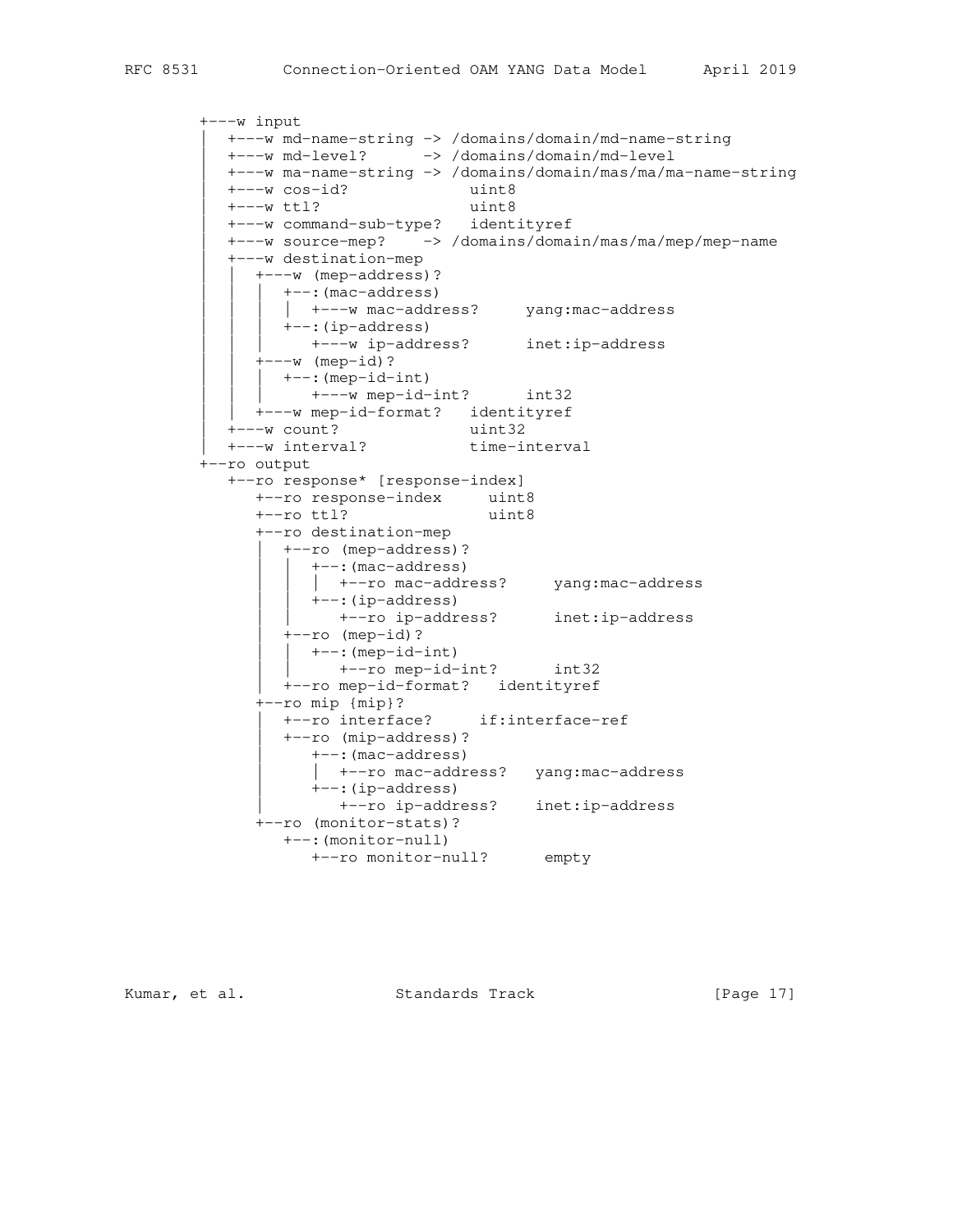```
 notifications:
     +---n defect-condition-notification
        | +--ro technology? identityref
       | +--ro md-name-string -> /domains/domain/md-name-string
       | +--ro ma-name-string -> /domains/domain/mas/ma/ma-name-string
 | +--ro mep-name? -> /domains/domain/mas/ma/mep/mep-name
 | +--ro defect-type? identityref
       | +--ro generating-mepid
         +--ro (mep-id)?
          | +--: (mep-id-int)
             | | | +--ro mep-id-int? int32
         | | +--ro mep-id-format? identityref
       | +--ro (defect)?
 | +--:(defect-null)
 | | +--ro defect-null? empty
          | +--:(defect-code)
            | +--ro defect-code? int32
     +---n defect-cleared-notification
       +--ro technology? identityref
       +--ro md-name-string -> /domains/domain/md-name-string
       +--ro ma-name-string -> /domains/domain/mas/ma/ma-name-string
 +--ro mep-name? -> /domains/domain/mas/ma/mep/mep-name
 +--ro defect-type? identityref
        +--ro generating-mepid
         +--ro (mep-id)?
| | +--: (mep-id-int)
 | | +--ro mep-id-int? int32
         | +--ro mep-id-format? identityref
        +--ro (defect)?
          +--:(defect-null)
           | +--ro defect-null? empty
          +--:(defect-code)
            +--ro defect-code? int32
```
Data Hierarchy of OAM

Kumar, et al. Standards Track [Page 18]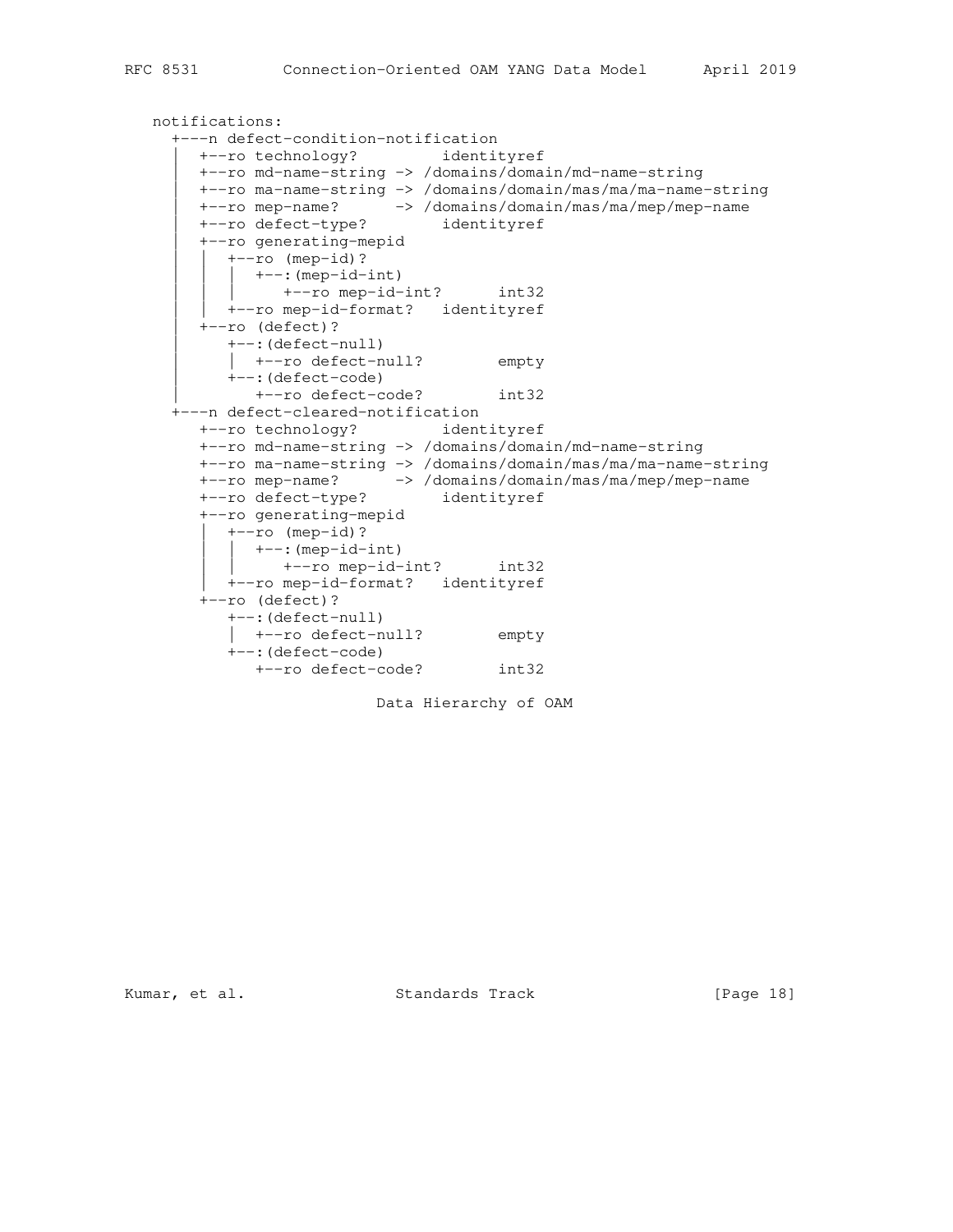5. OAM YANG Module

```
 This module imports typedefs from [RFC6991] and [RFC8343], and it
    references [RFC6371], [RFC6905], and [RFC7276].
    <CODE BEGINS> file "ietf-connection-oriented-oam@2019-04-16.yang"
module ietf-connection-oriented-oam {
   yang-version 1.1;
   namespace "urn:ietf:params:xml:ns:yang:ietf-connection-oriented-oam";
  prefix co-oam;
   import ietf-yang-types {
    prefix yang;
 }
   import ietf-inet-types {
    prefix inet;
   }
   import ietf-interfaces {
    prefix if;
   }
   organization
     "IETF LIME Working Group";
   contact
 "WG Web: http://datatracker.ietf.org/wg/lime
WG List: <mailto:lime@ietf.org>
    Editor: Deepak Kumar <dekumar@cisco.com>
Editor: Qin Wu <bill.wu@huawei.com>
 Editor: Michael Wang <wangzitao@huawei.com>";
   description
     "This YANG module defines the generic configuration,
     statistics and RPC for connection-oriented OAM
     to be used within IETF in a protocol-independent manner.
     Functional-level abstraction is independent
     with YANG modeling. It is assumed that each protocol
     maps corresponding abstracts to its native format.
      Each protocol may extend the YANG data model defined
      here to include protocol-specific extensions
      Copyright (c) 2019 IETF Trust and the persons identified as
      authors of the code. All rights reserved.
     Redistribution and use in source and binary forms, with or
     without modification, is permitted pursuant to, and subject
      to the license terms contained in, the Simplified BSD License
      set forth in Section 4.c of the IETF Trust's Legal Provisions
     Relating to IETF Documents
Kumar, et al.                   Standards Track                 [Page 19]
```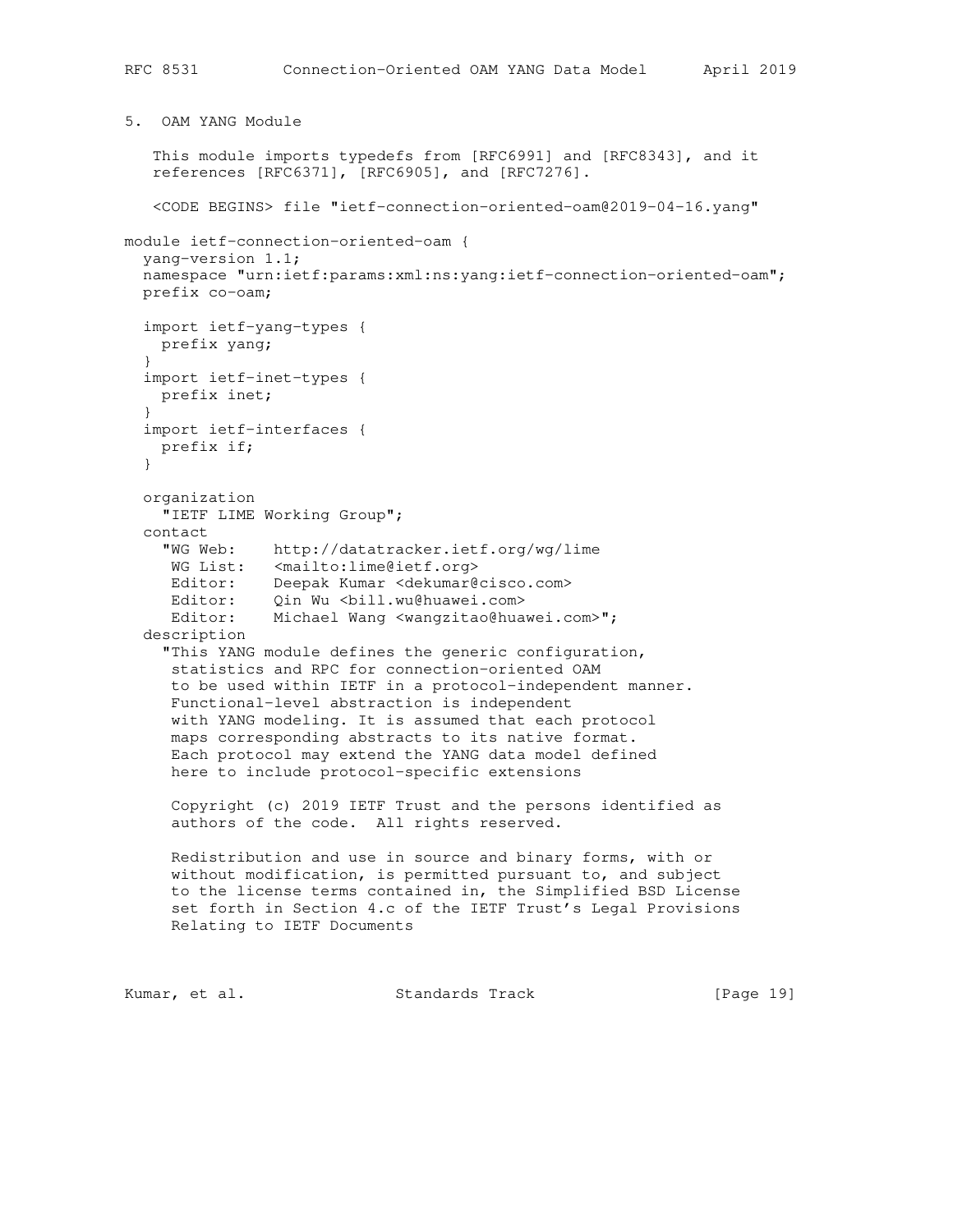```
 (http://trustee.ietf.org/license-info).
     This version of this YANG module is part of RFC 8531; see
      the RFC itself for full legal notices.";
   revision 2019-04-16 {
    description
      "Initial revision.";
     reference
       "RFC 8531: Generic YANG Data Model for Connection-
       Oriented Operations, Administration, and Maintenance (OAM)
       Protocols";
   }
   feature connectivity-verification {
    description
      "This feature indicates that the server supports
       executing a connectivity verification OAM command and
       returning a response. Servers that do not advertise
       this feature will not support executing a
       connectivity verification command or RPC model for a
       connectivity verification command.";
   }
   feature continuity-check {
     description
       "This feature indicates that the server supports
       executing a Continuity Check OAM command and
       returning a response. Servers that do not advertise
       this feature will not support executing a
       Continuity Check command or RPC model for a
       Continuity Check command.";
   }
   feature traceroute {
    description
       "This feature indicates that the server supports
       executing a traceroute OAM command and
       returning a response. Servers that do not advertise
       this feature will not support executing a
       traceroute command or RPC model for a
       traceroute command.";
   }
   feature mip {
    description
       "This feature indicates that the Maintenance
       Intermediate Point (MIP) needs to be explicitly configured";
Kumar, et al. Standards Track [Page 20]
```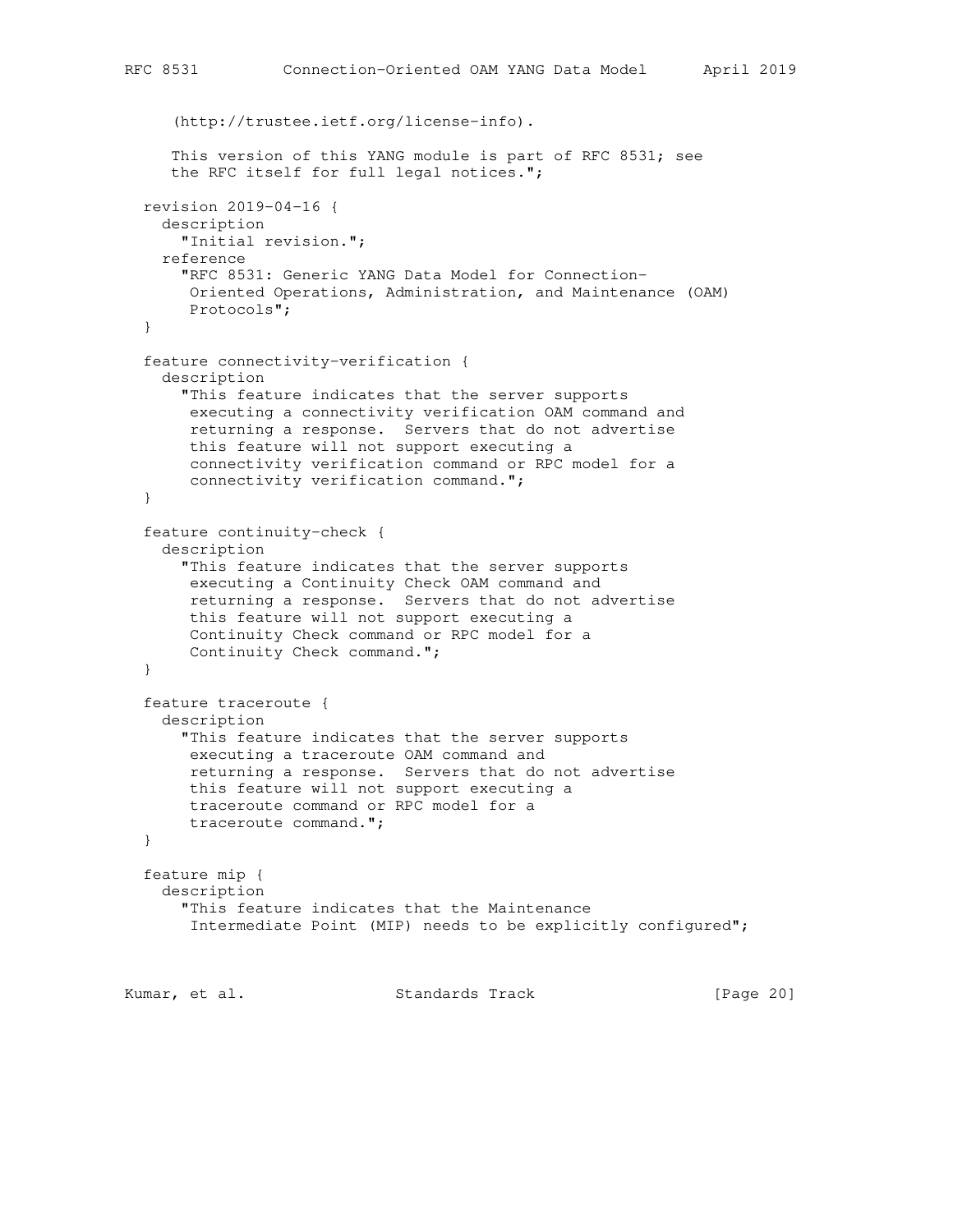```
 }
 identity technology-types {
   description
     "This is the base identity of technology types that are
     TRILL, MPLS-TP, etc.";
 }
 identity command-sub-type {
  description
     "Defines different RPC command subtypes,
     e.g., TRILL OAM as specified in RFC 6905; this is
     optional for most cases.";
   reference
     "RFC 6905: Requirements for OAM in Transparent
     Interconnection of Lots of Links (TRILL)";
 }
 identity on-demand {
  base command-sub-type;
  description
     "On-demand activation indicates that the tool is activated
     manually to detect a specific anomaly.
     An on-demand OAM method requires only transient configuration.";
   reference
     "RFC 7276: An Overview of Operations, Administration, and
     Maintenance (OAM) Tools";
 }
 identity proactive {
  base command-sub-type;
   description
     "Proactive activation indicates that the tool is activated on a
     continual basis, where messages are sent periodically, and errors
     are detected when a certain number of expected messages are not
     received. A proactive OAM method requires persistent
     configuration.";
   reference
     "RFC 7276: An Overview of Operations, Administration, and
     Maintenance (OAM) Tools";
 }
 identity name-format {
  description
     "This defines the name format, CFM (IEEE 802.1Q) defines varying
     styles of names. It is expected that name format is an identity
    reference to be extended with new types.";
 }
```
Kumar, et al. Standards Track [Page 21]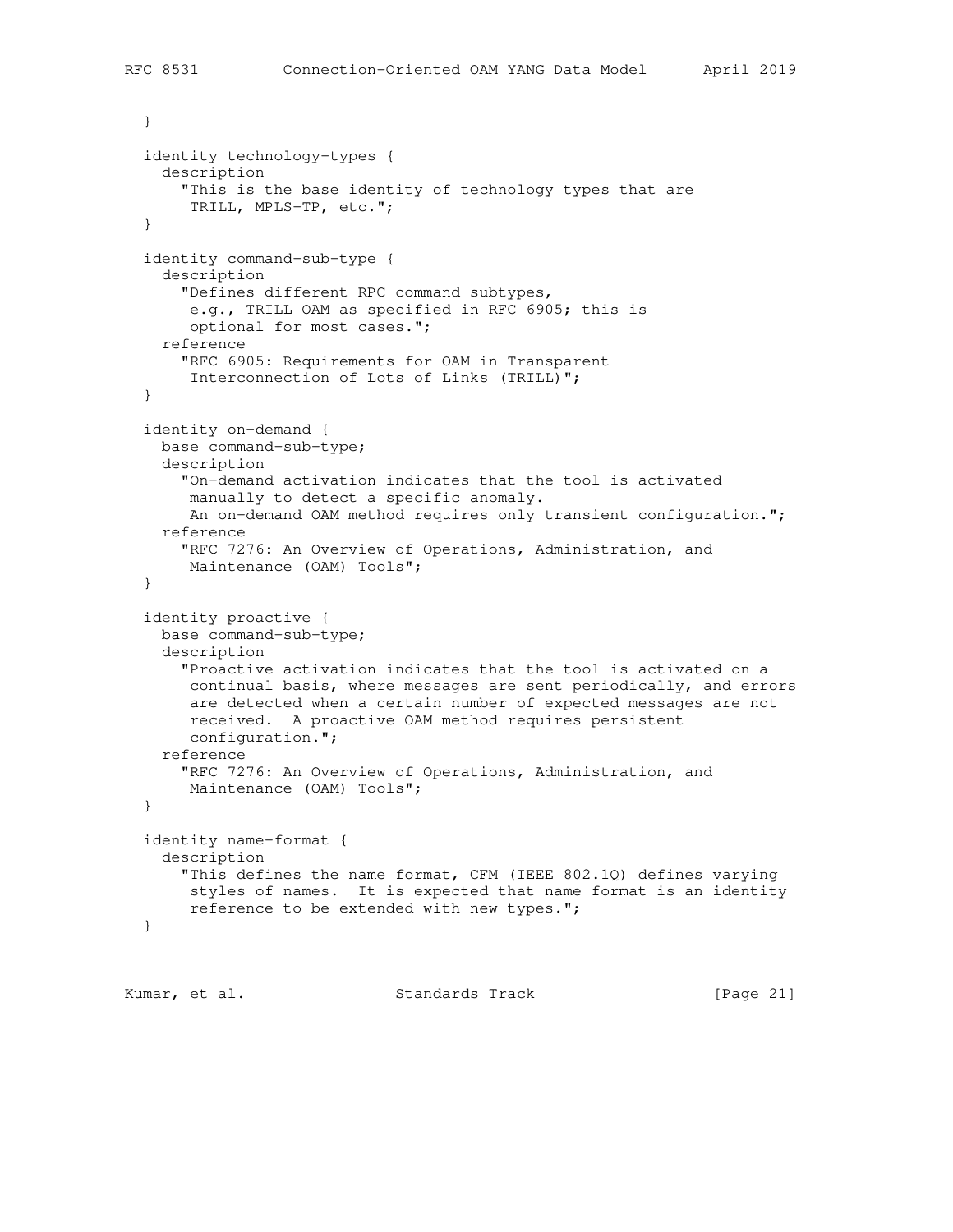```
 identity name-format-null {
  base name-format;
  description
     "Defines name format as null.";
 }
 identity identifier-format {
  description
     "Identifier-format identity can be augmented to define other
     format identifiers used in MEP-ID, etc.";
 }
 identity identifier-format-integer {
  base identifier-format;
  description
    "Defines identifier-format to be integer.";
 }
 identity defect-types {
  description
     "Defines different defect types, e.g.,
     Remote Defect Indication (RDI), loss of continuity.";
 }
 identity rdi {
  base defect-types;
  description
     "The RDI indicates the
      aggregate health of the remote Maintenance End Points (MEPs).";
 }
 identity remote-mep-defect {
  base defect-types;
  description
     "Indicates that one or more of the remote MEPs are
     reporting a failure.";
 }
 identity loss-of-continuity {
  base defect-types;
  description
     "Indicates that there are no proactive Continuity Check (CC)
      OAM packets from the source MEP (and in the case of
      Connectivity Verification, this includes the requirement to have
      the expected unique, technology-dependent source MEP identifier)
      received within the interval.";
   reference
     "RFC 6371: Operations, Administration, and Maintenance
```
Kumar, et al. Standards Track [Page 22]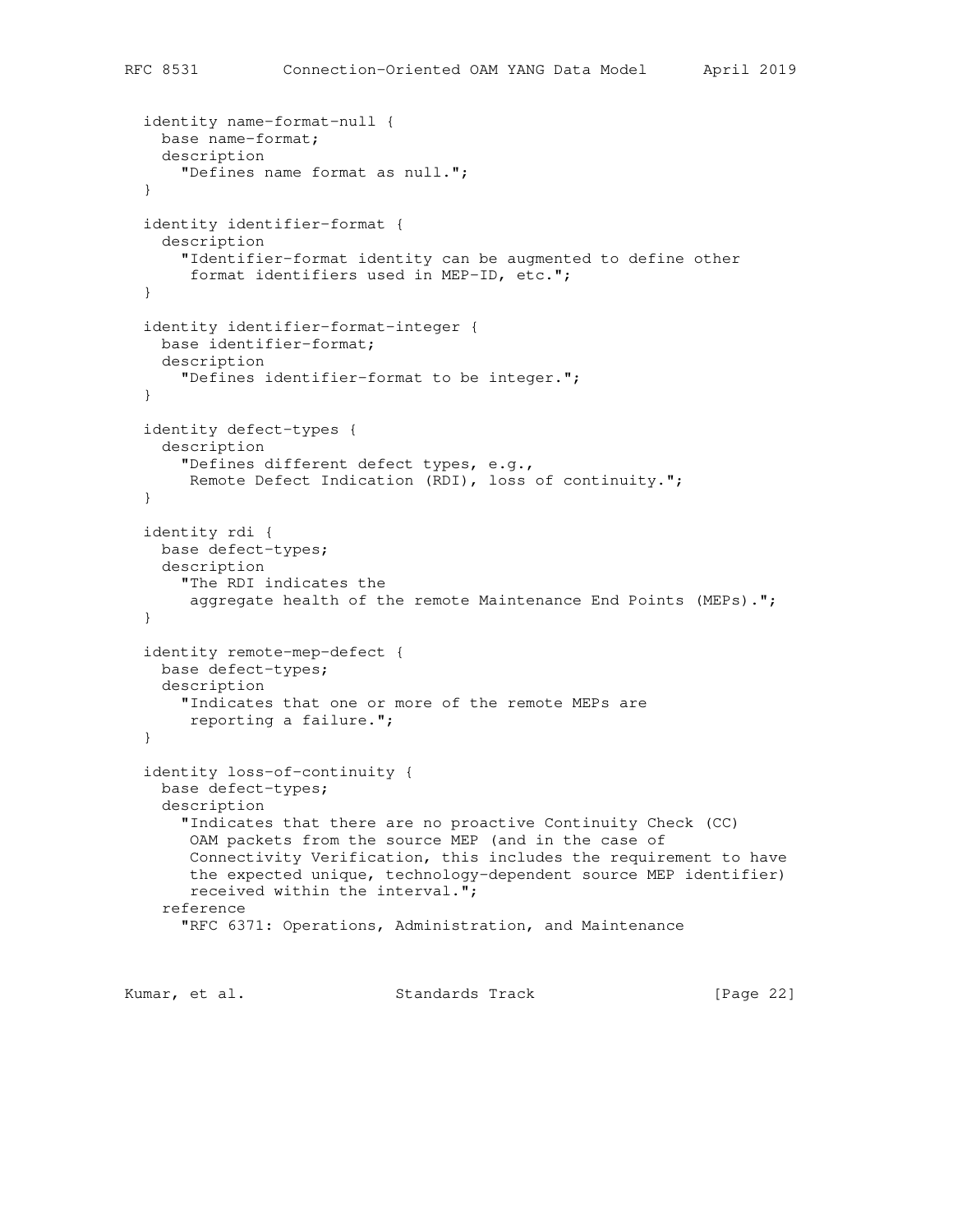```
 Framework for MPLS-Based Transport Networks";
 }
 identity cv-defect {
  base defect-types;
  description
     "This function should support monitoring between the MEPs
     and, in addition, between a MEP and MIP. When performing
     Connectivity Verification, the Continuity Check and
     Connectivity Verification (CC-V) messages need to include
     unique identification of the MEG that is being monitored and
     the MEP that originated the message.";
   reference
     "RFC 6371: Operations, Administration, and Maintenance
     Framework for MPLS-Based Transport Networks";
 }
 identity invalid-oam-defect {
  base defect-types;
  description
     "Indicates that one or more invalid OAM messages have been
     received and that 3.5 times that OAM message transmission
     interval has not yet expired.";
 }
 identity cross-connect-defect {
  base defect-types;
  description
     "Indicates that one or more cross-connect defect
     (for example, a service ID does not match the VLAN)
     messages have been received and that 3.5 times that OAM message
     transmission interval has not yet expired.";
 }
 typedef mep-name {
  type string;
  description
    "Generic administrative name for a MEP.";
 }
 typedef time-interval {
  type decimal64 {
    fraction-digits 2;
   }
  units "milliseconds";
  description
     "Time interval between packets in milliseconds.
     Time interval should not be less than 0.
```
Kumar, et al. Standards Track [Page 23]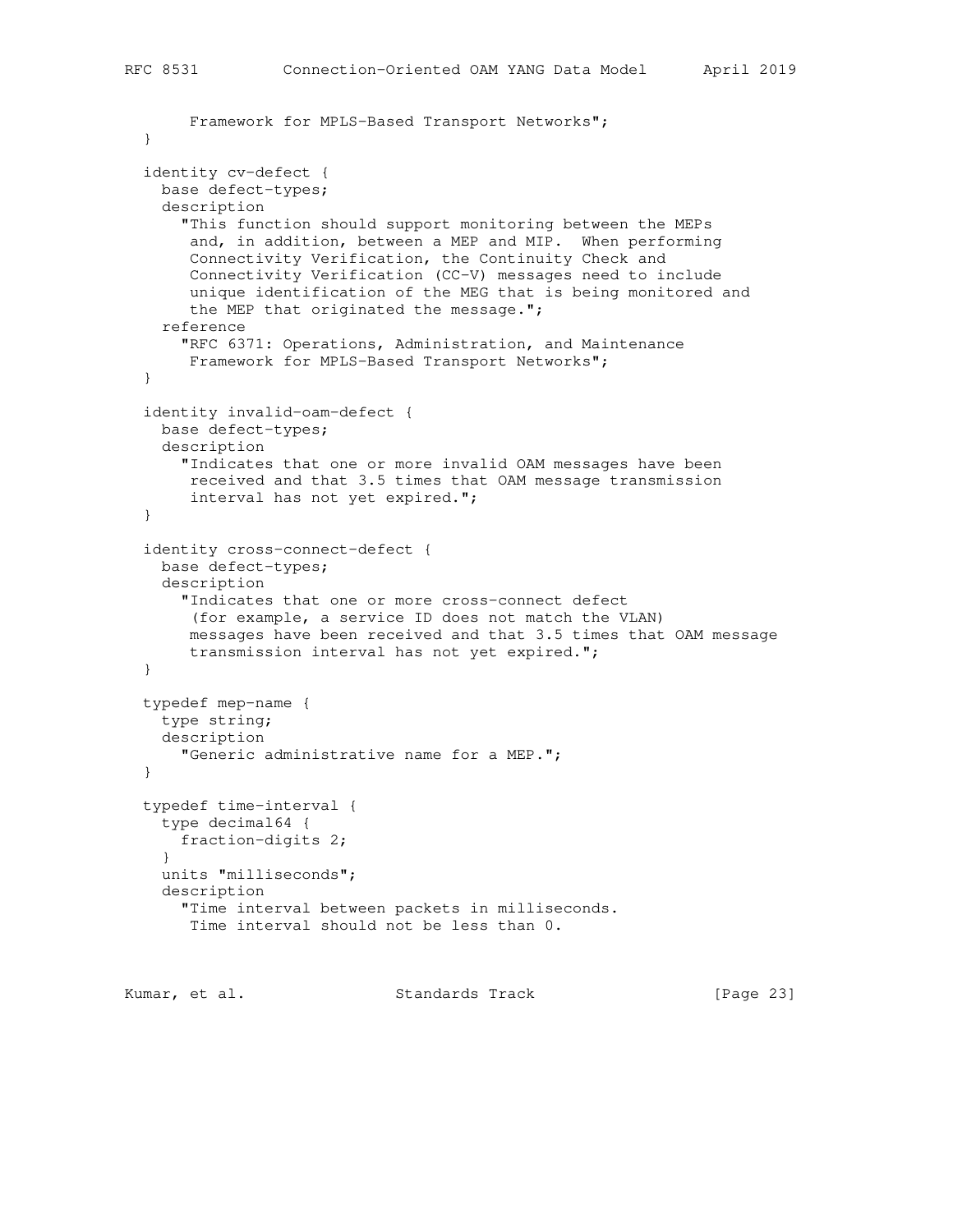```
 0 means no packets are sent.";
  }
  typedef md-name-string {
    type string;
    description
       "Generic administrative name for Maintenance Domain (MD).";
  }
  typedef ma-name-string {
    type string;
    description
       "Generic administrative name for a
       Maintenance Association (MA).";
  }
  typedef oam-counter32 {
    type yang:zero-based-counter32;
    description
      "Define 32-bit counter for OAM.";
  }
  typedef md-level {
     type uint32 {
      range "0..255";
     }
    description
       "Maintenance Domain Level. The level may be restricted in
       certain protocols (e.g., protocol in layer 0 to layer 7).";
  }
  grouping maintenance-domain-reference {
     description
       "This grouping uniquely identifies a Maintenance Domain.";
     leaf maintenance-domain {
       type leafref {
        path "/co-oam:domains/co-oam:domain/co-oam:md-name-string";
 }
      description
        "A reference to a specific Maintenance Domain.";
     }
  }
  grouping maintenance-association-reference {
     description
       "This grouping uniquely identifies a
       Maintenance Association. It consists
       of a maintenance-domain-reference and
```
Kumar, et al. Standards Track [Page 24]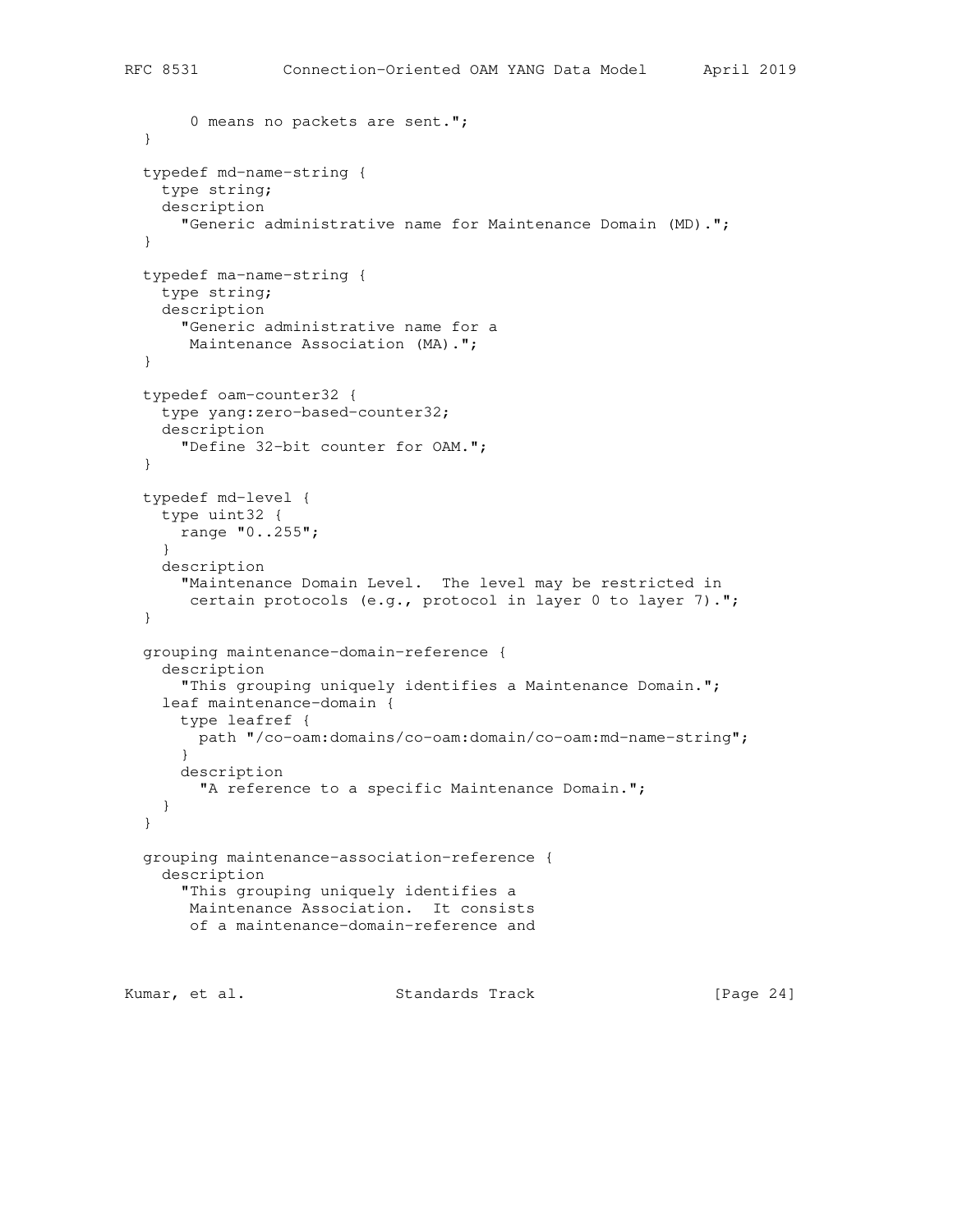```
 a maintenance-association leafref.";
   uses maintenance-domain-reference;
   leaf maintenance-association {
     type leafref {
       path "/co-oam:domains/co-oam:domain[co-oam:md-name-string "
          + "= current()/../maintenance-domain]/co-oam:mas"
          + "/co-oam:ma/co-oam:ma-name-string";
     }
     description
       "A reference to a specific Maintenance Association.";
  }
 }
 grouping maintenance-association-end-point-reference {
  description
     "This grouping uniquely identifies
      a Maintenance Association. It consists
      of a maintenance-association-reference and
      a maintenance-association-end-point leafref.";
  uses maintenance-association-reference;
   leaf maintenance-association-end-point {
     type leafref {
       path "/co-oam:domains/co-oam:domain[co-oam:md-name-string "
          + "= current()/../maintenance-domain]/co-oam:mas"
          + "/co-oam:ma[co-oam:ma-name-string = "
          + "current()/../maintenance-association]"
          + "/co-oam:mep/co-oam:mep-name";
     }
     description
       "A reference to a specific Maintenance
        association End Point.";
  }
 }
 grouping time-to-live {
  leaf ttl {
    type uint8;
    description
      "Time to Live.";
   }
  description
    "Time to Live grouping.";
 }
 grouping defect-message {
  choice defect {
    case defect-null {
       description
```
Kumar, et al. Standards Track [Page 25]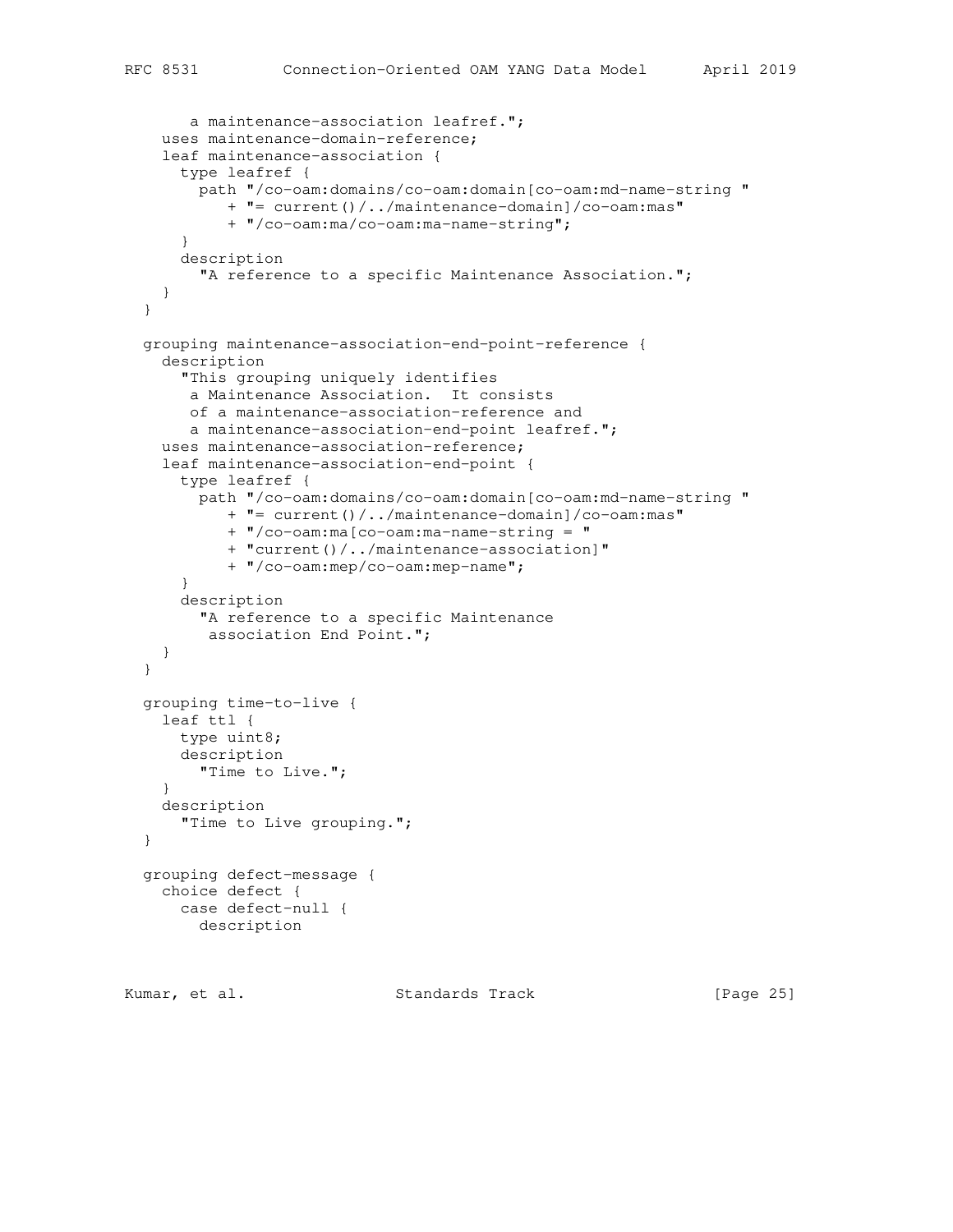```
 "This is a placeholder when no defect status is needed.";
       leaf defect-null {
         type empty;
         description
           "There is no defect to be defined; it will be defined in
            a technology-specific model.";
       }
     }
     case defect-code {
       description
         "This is a placeholder to display defect code.";
       leaf defect-code {
        type int32;
        description
           "Defect code is integer value specific to a technology.";
      }
     }
     description
      "Defect Message choices.";
   }
   description
     "Defect Message.";
 }
 grouping mep-address {
   choice mep-address {
    default "ip-address";
     case mac-address {
       leaf mac-address {
        type yang:mac-address;
         description
           "MAC Address.";
       }
       description
         "MAC Address based MEP Addressing.";
     }
     case ip-address {
       leaf ip-address {
        type inet:ip-address;
         description
           "IP Address.";
       }
       description
        "IP Address based MEP Addressing.";
     }
     description
       "MEP Addressing.";
   }
```
Kumar, et al. Standards Track [Page 26]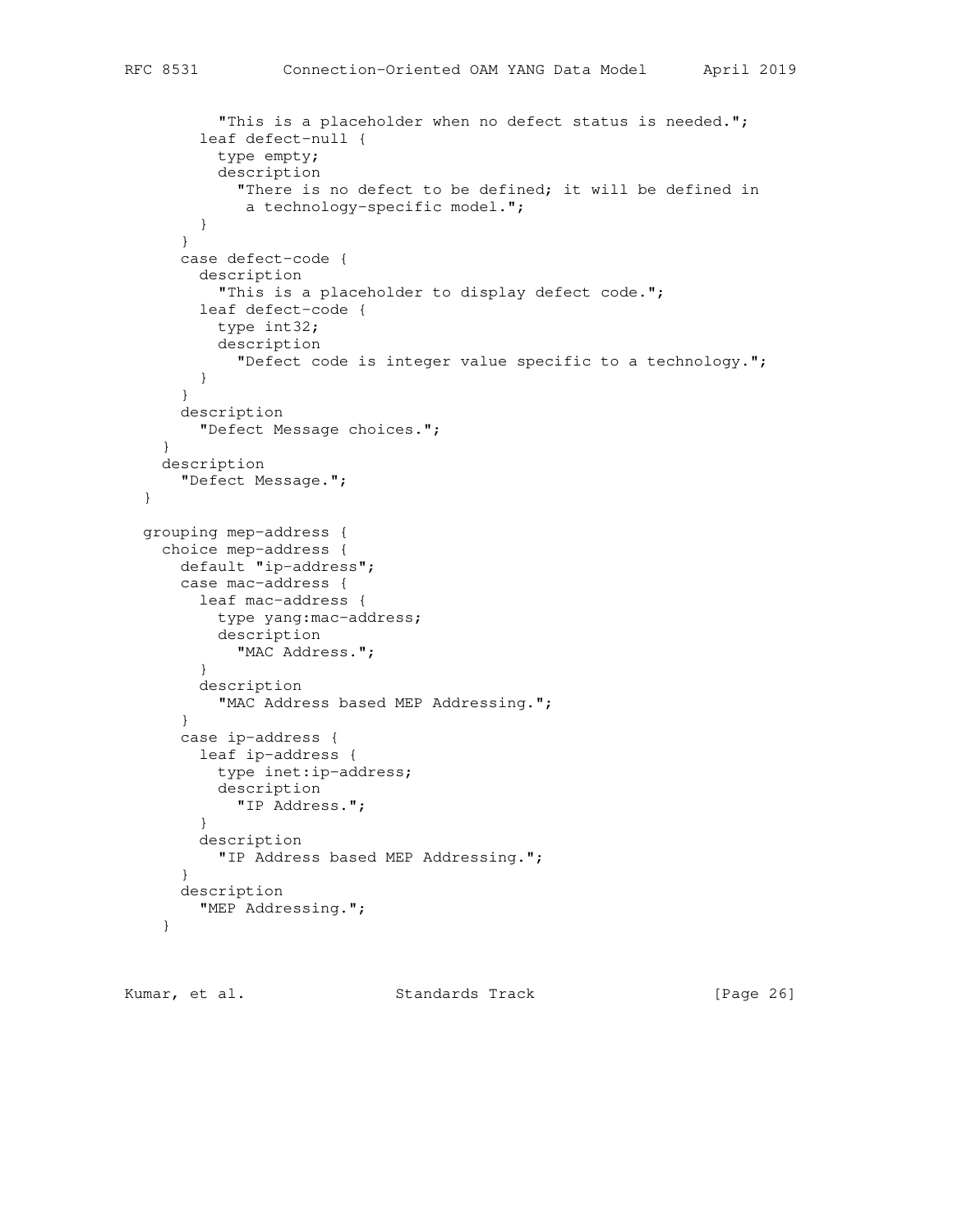```
 description
     "Grouping for MEP Address";
 }
 grouping mip-address {
   choice mip-address {
    default "ip-address";
     case mac-address {
       leaf mac-address {
         type yang:mac-address;
         description
           "MAC Address of Maintenance Intermediate Point";
       }
       description
         "MAC Address based MIP Addressing.";
     }
     case ip-address {
       leaf ip-address {
         type inet:ip-address;
         description
           "IP Address.";
       }
       description
         "IP Address based MIP Addressing.";
     }
     description
      "MIP Addressing.";
   }
   description
     "MIP Address.";
 }
 grouping maintenance-domain-id {
   description
     "Grouping containing leaves sufficient to identify
     a Maintenance Domain.";
   leaf technology {
    type identityref {
      base technology-types;
     }
    mandatory true;
    description
      "Defines the technology.";
   }
   leaf md-name-string {
    type md-name-string;
    mandatory true;
    description
```
Kumar, et al. Standards Track [Page 27]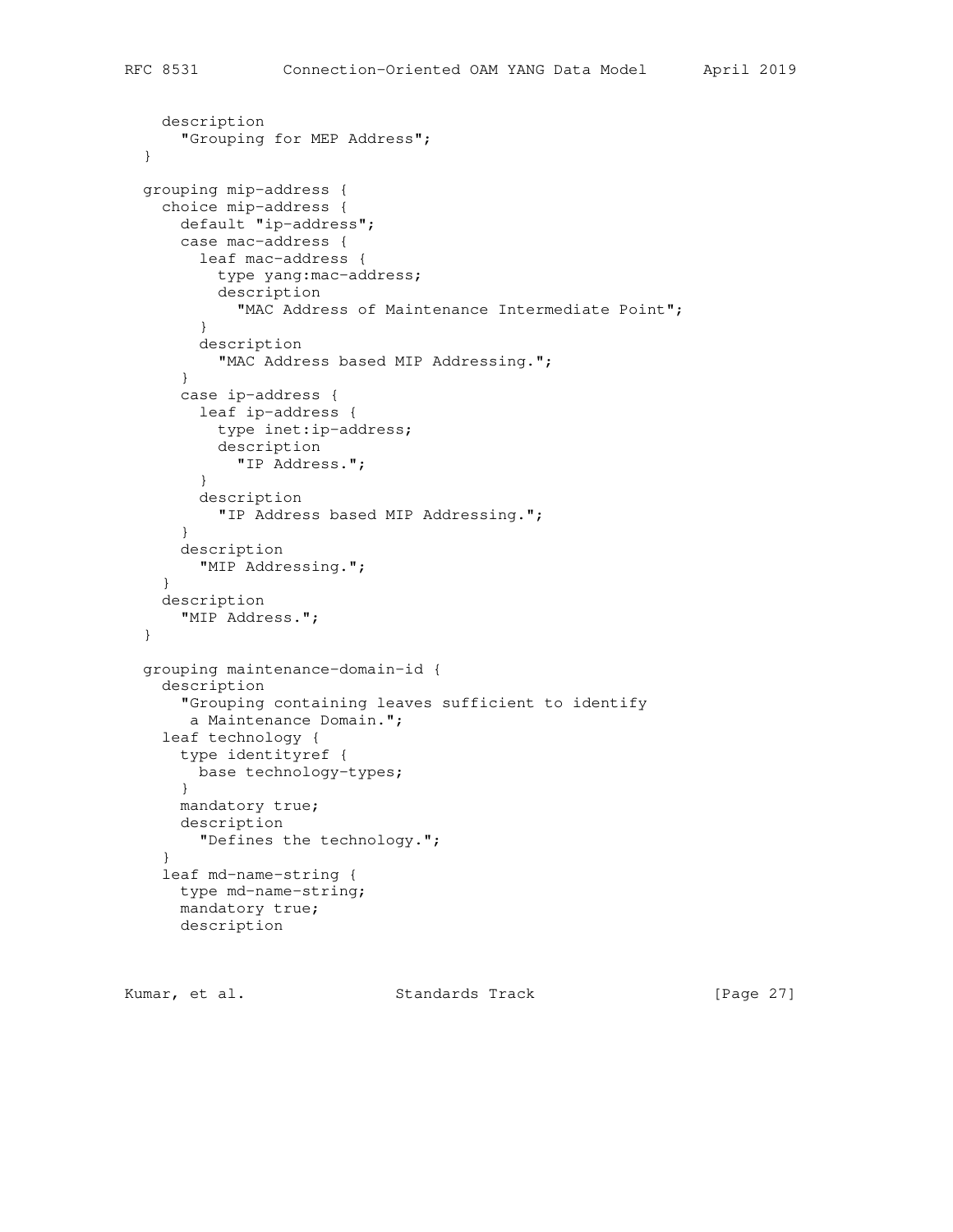```
 "Defines the generic administrative Maintenance Domain name.";
    }
  }
  grouping md-name {
     leaf md-name-format {
       type identityref {
        base name-format;
      }
      description
         "Maintenance Domain Name format.";
     }
    choice md-name {
      case md-name-null {
         leaf md-name-null {
           when "derived-from-or-self(../md-name-format,"
              + "'name-format-null')" {
             description
               "MD name format is equal to null format.";
 }
           type empty;
           description
             "MD name null.";
        }
       }
       description
        "MD name.";
     }
    description
      "MD name.";
  }
  grouping ma-identifier {
    description
       "Grouping containing leaves sufficient to identify an MA.";
    leaf ma-name-string {
      type ma-name-string;
      description
       "MA name string.";
    }
  }
  grouping ma-name {
    description
      "MA name.";
    leaf ma-name-format {
      type identityref {
        base name-format;
```
Kumar, et al. Standards Track [Page 28]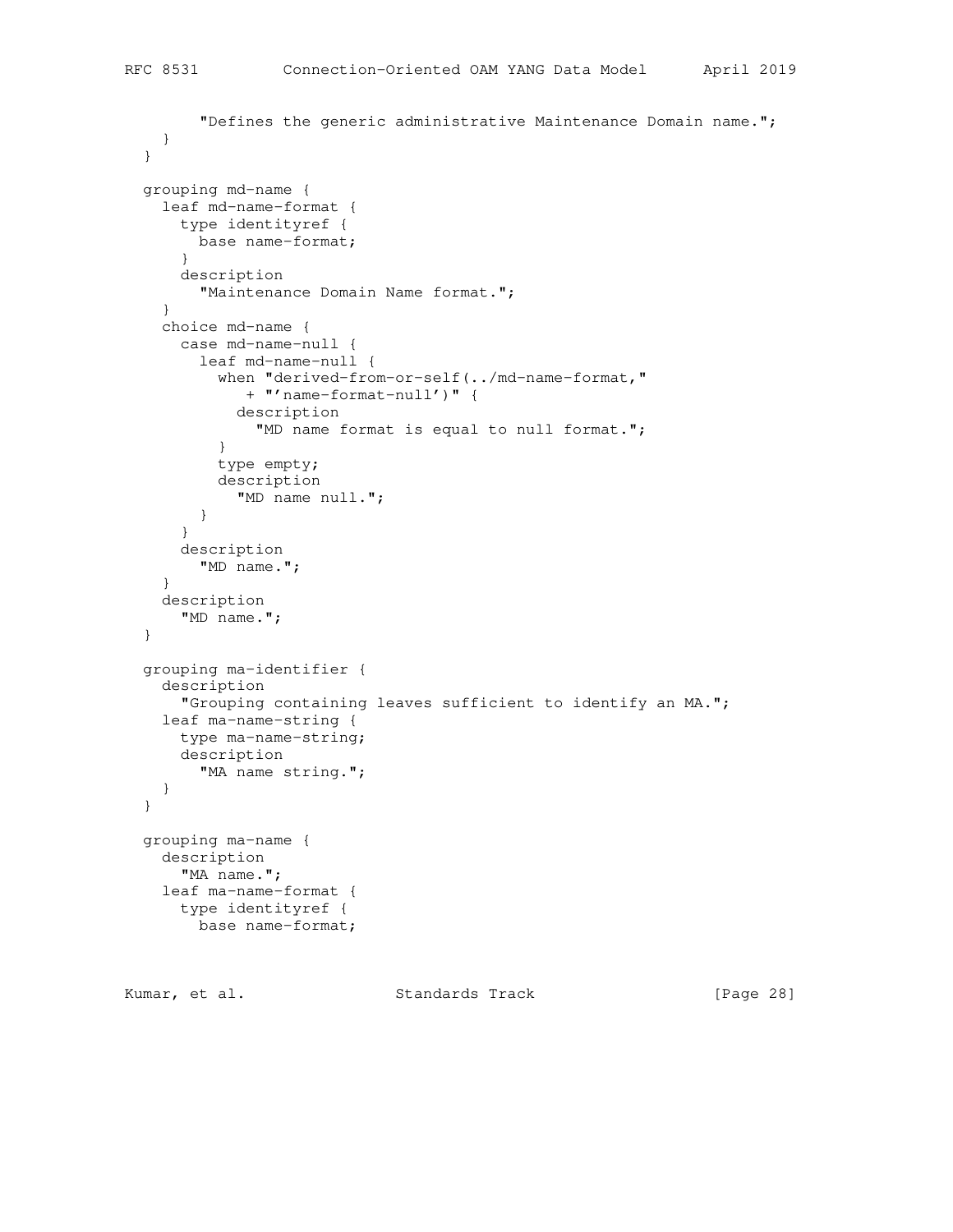```
 }
     description
     "MA name format.";
   }
   choice ma-name {
     case ma-name-null {
       leaf ma-name-null {
         when "derived-from-or-self(../ma-name-format,"
            + "'name-format-null')" {
           description
             "MA.";
         }
         type empty;
         description
           "Empty";
      }
     }
     description
      "MA name.";
   }
 }
 grouping mep-id {
   choice mep-id {
     default "mep-id-int";
     case mep-id-int {
       leaf mep-id-int {
         type int32;
         description
           "MEP ID
            in integer format.";
       }
     }
     description
      "MEP ID.";
   }
   leaf mep-id-format {
     type identityref {
      base identifier-format;
     }
     description
      "MEP ID format.";
   }
   description
     "MEP ID.";
 }
 grouping mep {
```
Kumar, et al. Standards Track [Page 29]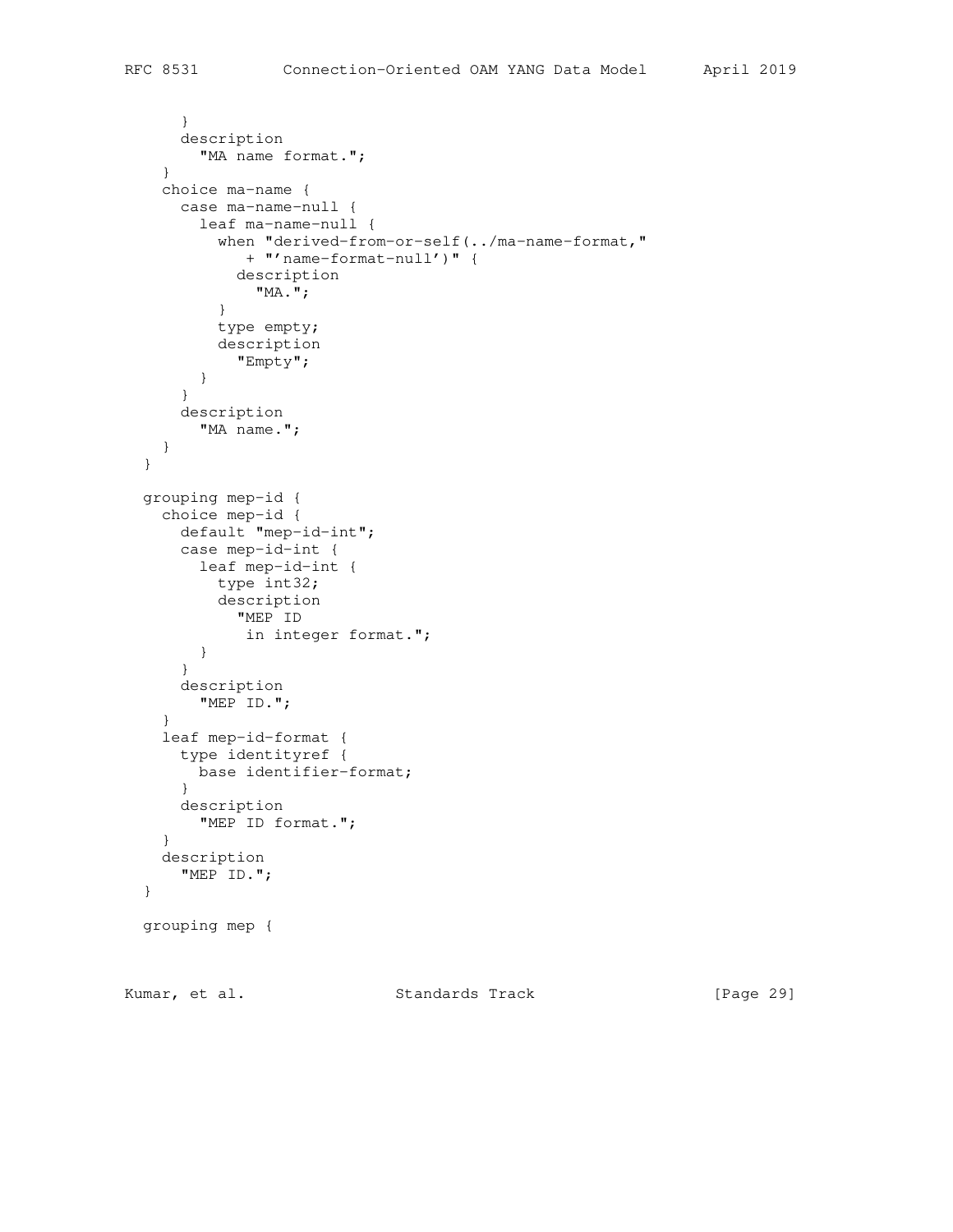```
 description
     "Defines elements within the MEP.";
   leaf mep-name {
    type mep-name;
    mandatory true;
    description
       "Generic administrative name of the
       MEP.";
   }
  uses mep-id;
   uses mep-address;
 }
 grouping monitor-stats {
   description
     "Grouping for monitoring statistics; this will be augmented
     by others who use this component.";
   choice monitor-stats {
     default "monitor-null";
     case monitor-null {
       description
         "This is a placeholder when
          no monitoring statistics are needed.";
       leaf monitor-null {
         type empty;
         description
           "There are no monitoring statistics to be defined.";
       }
     }
     description
      "Define the monitor stats.";
   }
 }
 grouping connectivity-context {
   description
     "Grouping defining the connectivity context for an MA,
      for example, an LSP for MPLS-TP. This will be
      augmented by each protocol that uses this component.";
   choice connectivity-context {
     default "context-null";
     case context-null {
       description
         "This is a placeholder when no context is needed.";
       leaf context-null {
         type empty;
         description
          "There is no context to be defined.";
```
Kumar, et al. Standards Track [Page 30]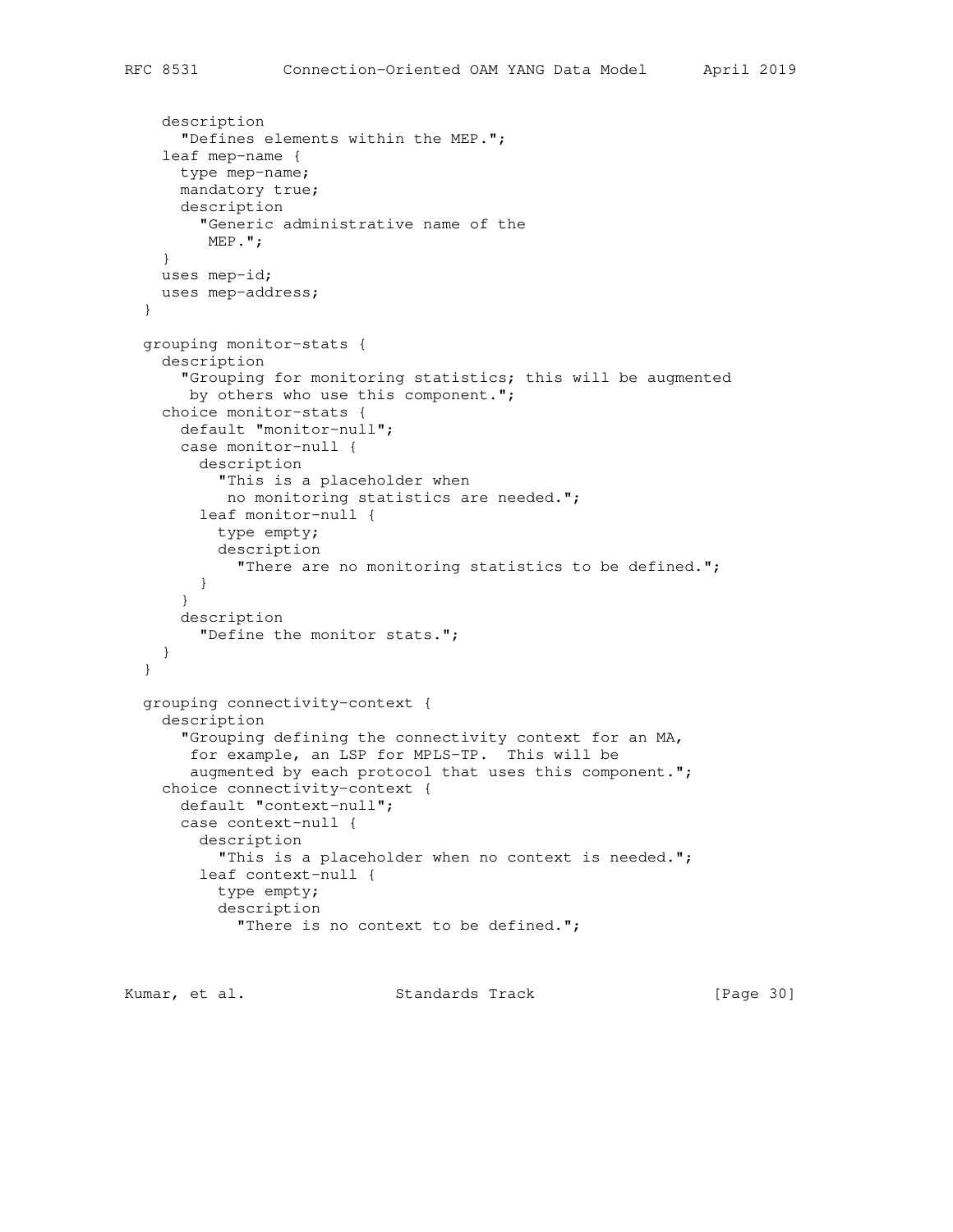```
 }
     }
     description
      "Connectivity context.";
   }
 }
 grouping cos {
   description
     "Grouping for Priority used in transmitted packets,
     for example, in the CoS field in MPLS-TP.";
   leaf cos-id {
    type uint8;
     description
       "Class of Service (CoS) ID; this value is used to indicate
        Class of Service information .";
  }
 }
 grouping mip-grouping {
  uses mip-address;
  description
     "Grouping for MIP
     configuration.";
 }
 container domains {
   description
     "Contains configuration related data. Within the
     container, there is a list of fault domains. Each
     domain has a list of MAs.";
   list domain {
     key "technology md-name-string";
     description
       "Define a list of Domains within the
       ietf-connection-oriented-oam module.";
     uses maintenance-domain-id;
     uses md-name;
     leaf md-level {
      type md-level;
      description
        "Define the MD level.";
     }
     container mas {
       description
         "Contains configuration-related data. Within the
          container, there is a list of MAs. Each MA has a
          list of MEPs.";
```
Kumar, et al. Standards Track [Page 31]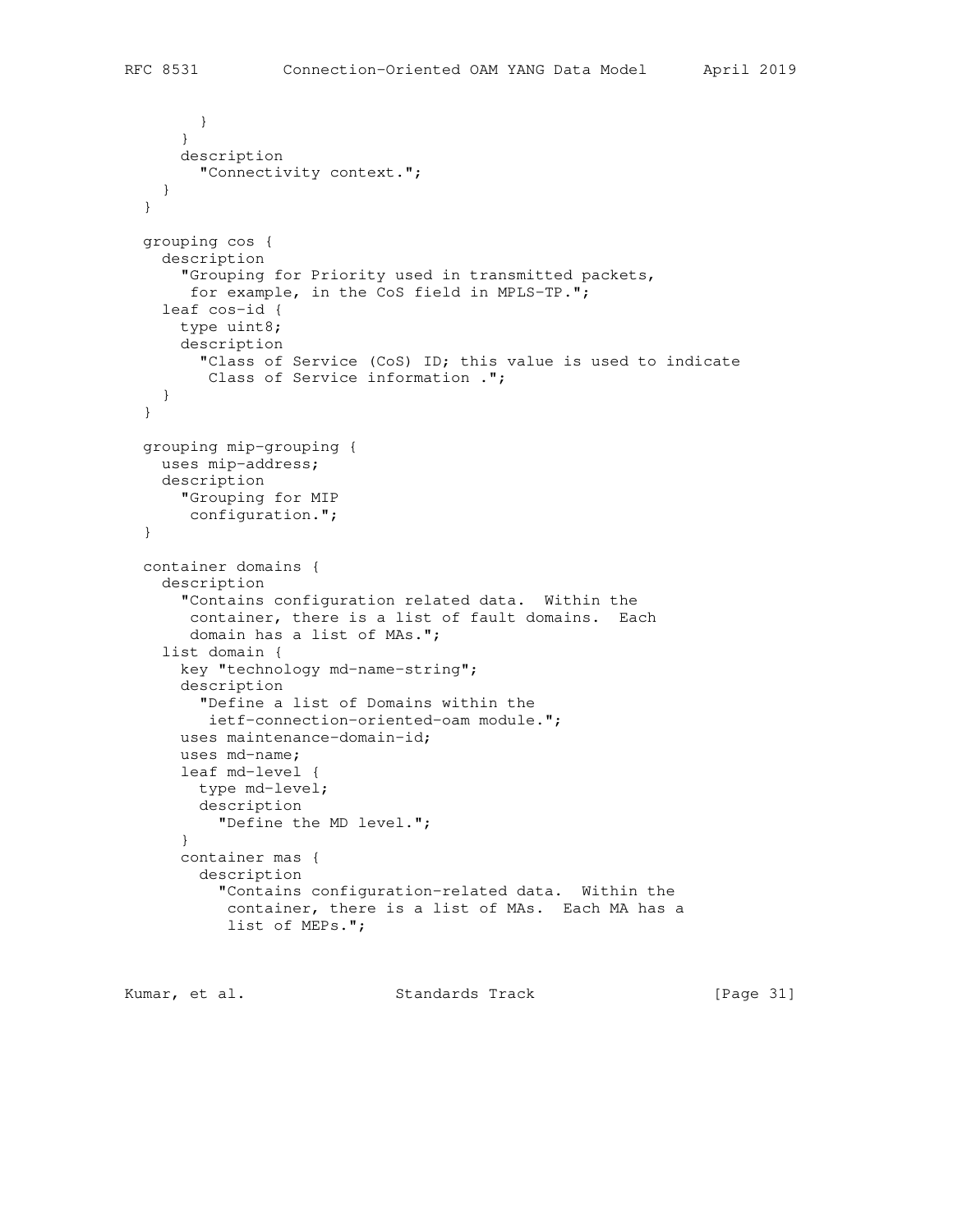```
 list ma {
          key "ma-name-string";
          uses ma-identifier;
          uses ma-name;
          uses connectivity-context;
          uses cos {
            description
               "Default class of service for this MA;
               it may be overridden for particular MEPs,
               sessions, or operations.";
 }
          leaf cc-enable {
            type boolean;
            description
              "Indicate whether the CC is enabled.";
 }
          list mep {
            key "mep-name";
            description
              "Contain a list of MEPs.";
            uses mep;
            uses cos;
            leaf cc-enable {
              type boolean;
               description
                 "Indicate whether the CC is enabled.";
 }
            list session {
               key "session-cookie";
               description
                 "Monitoring session to/from a particular remote MEP.
                  Depending on the protocol, this could represent
                  CC messages received from a single remote MEP (if the
                 protocol uses multicast CCs) or a target to which
                 unicast echo request CCs are sent and from which
                 responses are received (if the protocol uses a
                 unicast request/response mechanism).";
               leaf session-cookie {
                 type uint32;
                 description
                   "Cookie to identify different sessions, when there
                    are multiple remote MEPs or multiple sessions to
                    the same remote MEP.";
 }
               container destination-mep {
                uses mep-id;
                description
                   "Destination MEP.";
```
Kumar, et al. Standards Track [Page 32]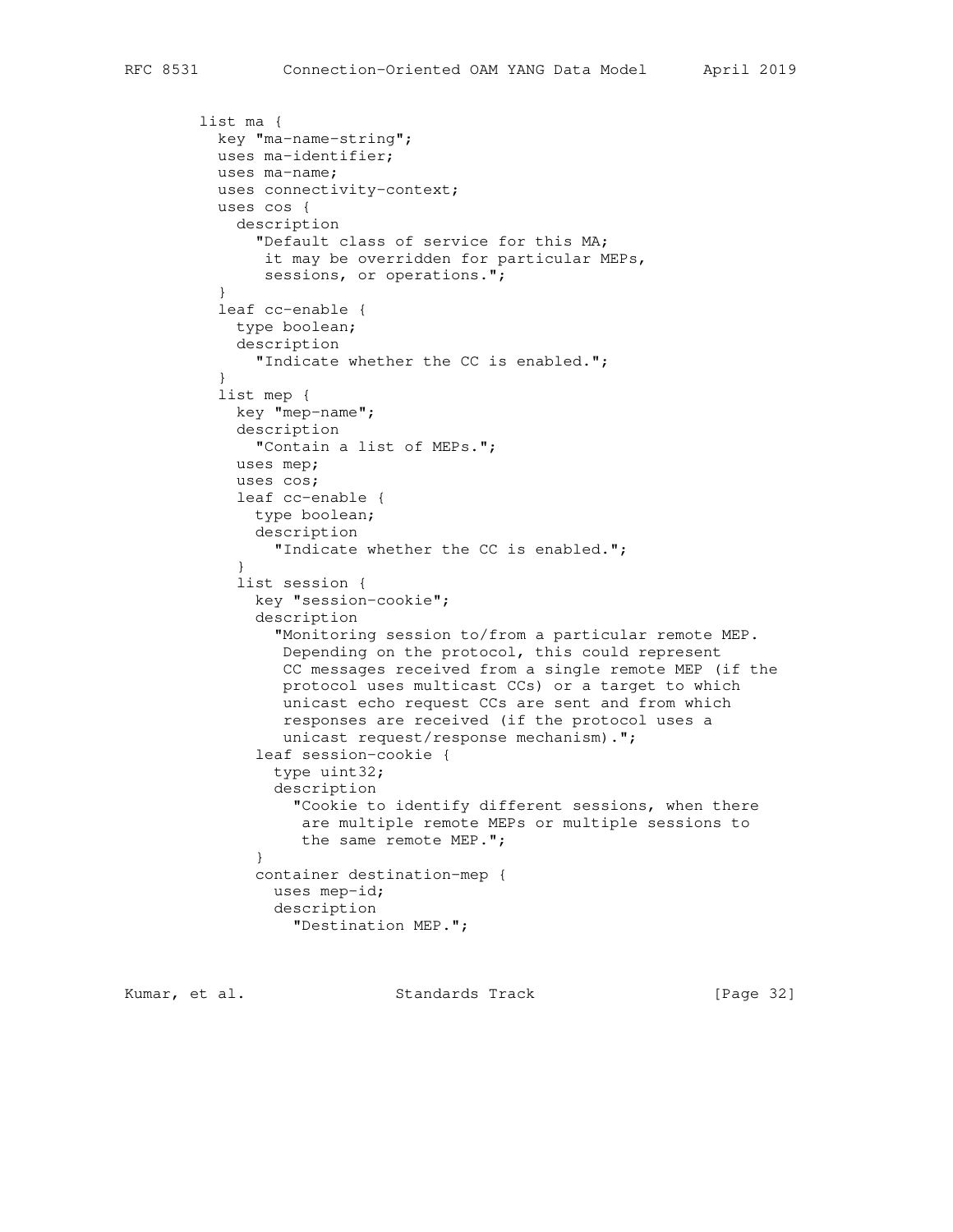```
 }
              container destination-mep-address {
               uses mep-address;
                description
                  "Destination MEP Address.";
 }
              uses cos;
 }
 }
          list mip {
            if-feature "mip";
            key "name";
            leaf name {
             type string;
              description
                "Identifier of Maintenance Intermediate Point";
 }
            leaf interface {
             type if:interface-ref;
              description
                "Interface.";
 }
            uses mip-grouping;
            description
              "List for MIP.";
 }
          description
            "Maintenance Association list.";
        }
      }
    }
  }
  notification defect-condition-notification {
    description
      "When the defect condition is met, this notification is sent.";
    leaf technology {
      type identityref {
        base technology-types;
      }
      description
       "The technology.";
    }
    leaf md-name-string {
      type leafref {
       path "/domains/domain/md-name-string";
      }
      mandatory true;
```
Kumar, et al. Standards Track [Page 33]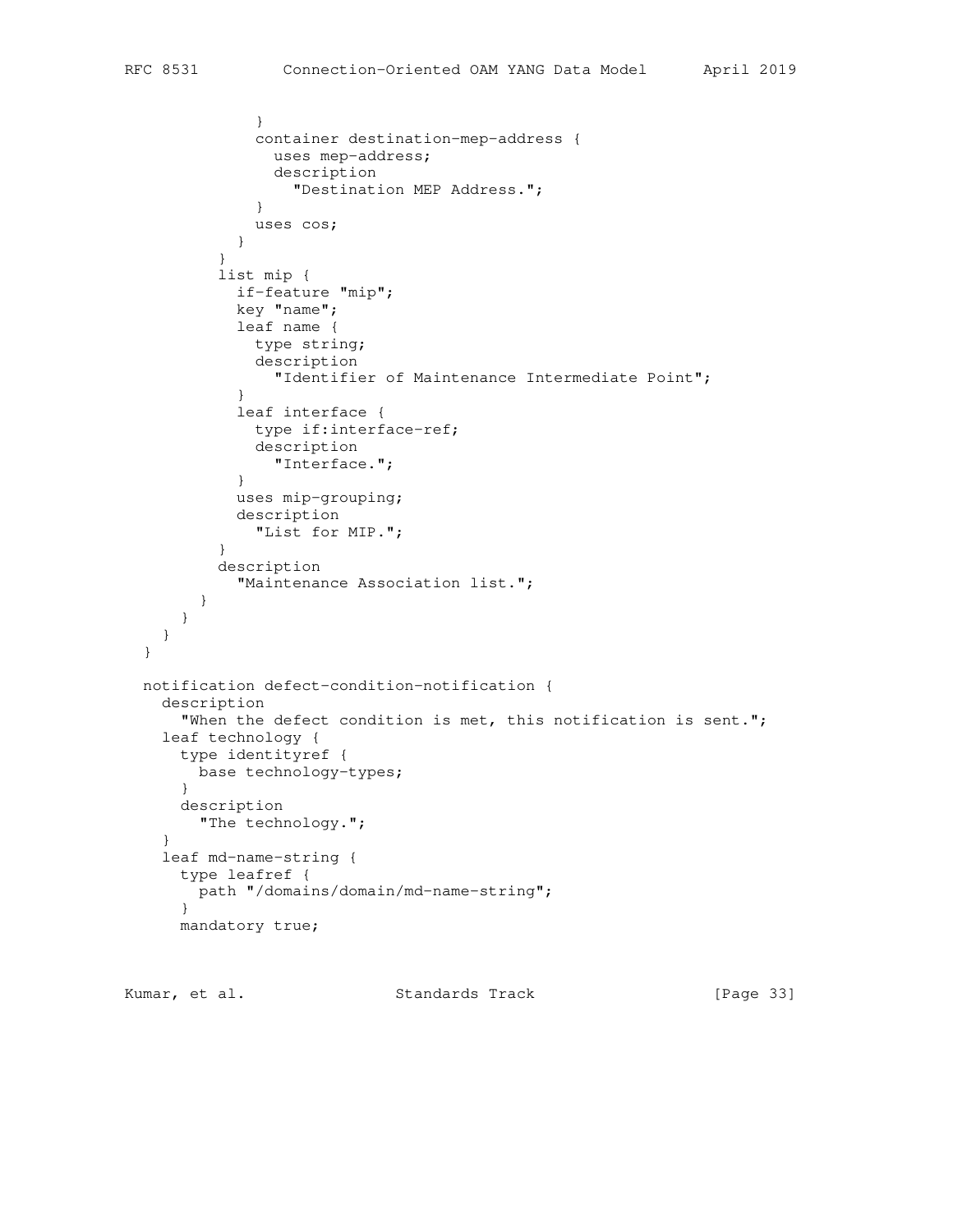```
 description
       "Indicate which MD the defect belongs to.";
   }
   leaf ma-name-string {
     type leafref {
      path "/domains/domain/mas/ma/ma-name-string";
     }
    mandatory true;
     description
       "Indicate which MA the defect is associated with.";
   }
   leaf mep-name {
     type leafref {
      path "/domains/domain/mas/ma/mep/mep-name";
     }
    description
       "Indicate which MEP is seeing the defect.";
   }
   leaf defect-type {
     type identityref {
      base defect-types;
    }
     description
       "The currently active defects on the specific MEP.";
   }
   container generating-mepid {
    uses mep-id;
     description
       "Indicate who is generating the defect (if known). If
       unknown, set it to 0.";
   }
   uses defect-message {
    description
       "Defect message to provide more details.";
  }
 }
 notification defect-cleared-notification {
   description
     "When the defect is cleared, this notification is sent.";
   leaf technology {
    type identityref {
      base technology-types;
     }
    description
      "The technology.";
   }
   leaf md-name-string {
```

```
Kumar, et al.                   Standards Track                 [Page 34]
```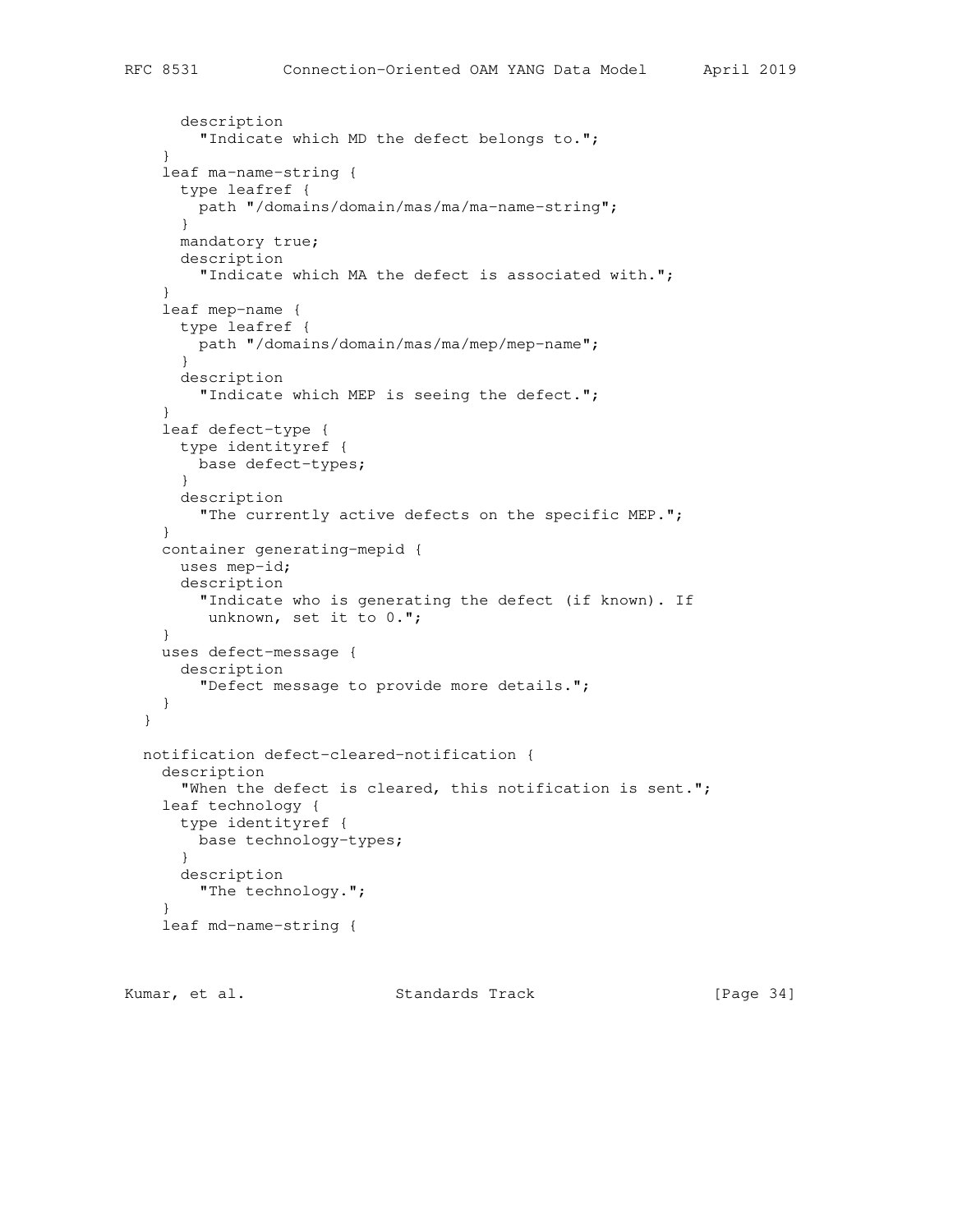```
 type leafref {
       path "/domains/domain/md-name-string";
       }
      mandatory true;
      description
         "Indicate which MD the defect belongs to";
     }
     leaf ma-name-string {
       type leafref {
        path "/domains/domain/mas/ma/ma-name-string";
       }
      mandatory true;
      description
        "Indicate which MA the defect is associated with.";
     }
     leaf mep-name {
      type leafref {
       path "/domains/domain/mas/ma/mep/mep-name";
       }
      description
        "Indicate which MEP is seeing the defect.";
     }
     leaf defect-type {
       type identityref {
        base defect-types;
 }
      description
         "The currently active defects on the specific MEP.";
     }
    container generating-mepid {
      uses mep-id;
       description
         "Indicate who is generating the defect (if known). If
         unknown, set it to 0.";
     }
    uses defect-message {
      description
        "Defect message to provide more details.";
    }
  }
  rpc continuity-check {
    if-feature "continuity-check";
    description
       "Generates Continuity Check as per Table 4 of RFC 7276.";
    input {
      leaf technology {
        type identityref {
```
Kumar, et al. Standards Track [Page 35]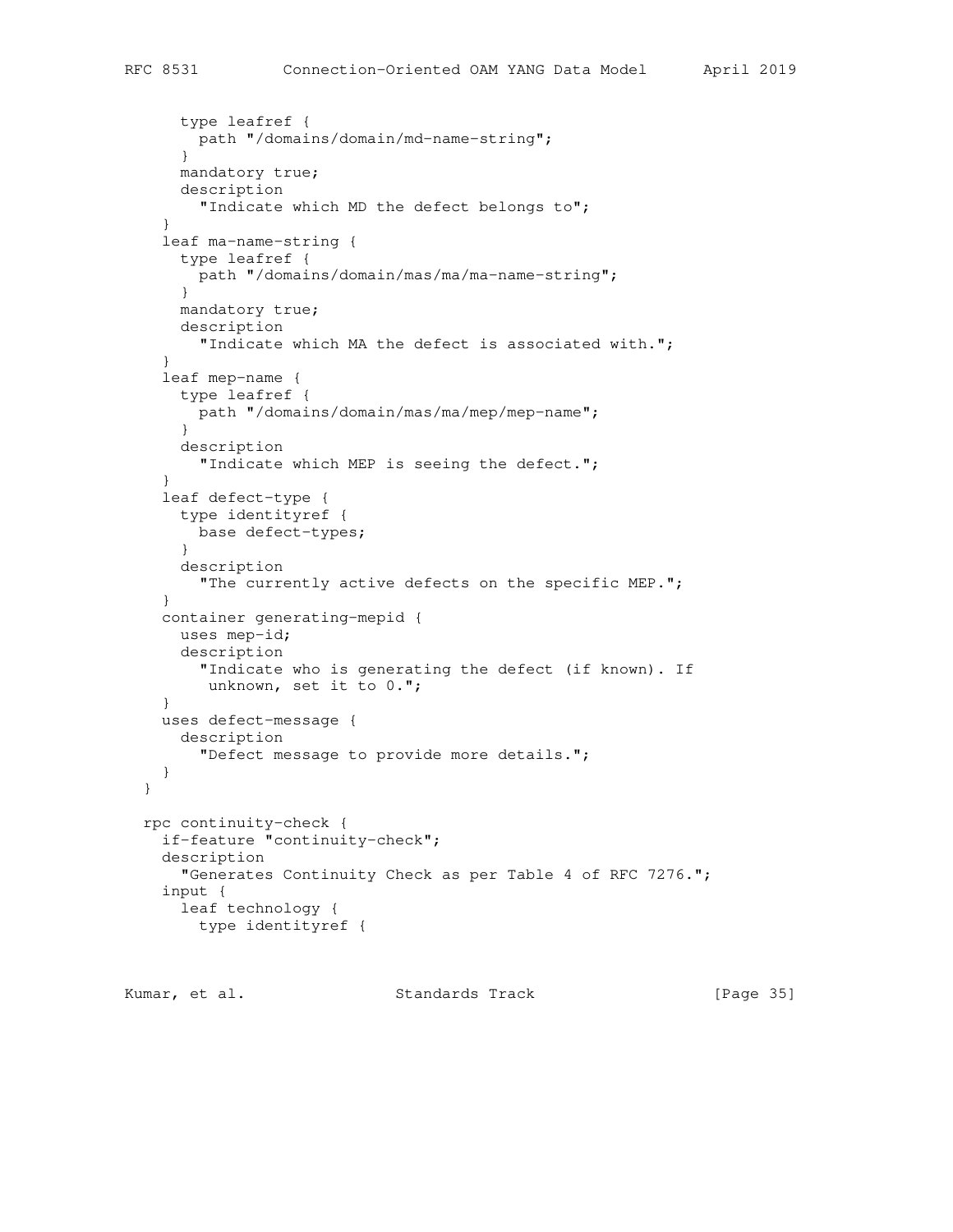```
 base technology-types;
 }
         description
          "The technology.";
       }
       leaf md-name-string {
         type leafref {
          path "/domains/domain/md-name-string";
         }
         mandatory true;
         description
           "Indicate which MD the defect belongs to.";
       }
       leaf md-level {
         type leafref {
          path "/domains/domain/md-level";
 }
         description
          "The Maintenance Domain Level.";
       }
       leaf ma-name-string {
         type leafref {
          path "/domains/domain/mas/ma/ma-name-string";
         }
        mandatory true;
         description
           "Indicate which MA the defect is associated with.";
       }
       uses cos;
      uses time-to-live;
       leaf sub-type {
        type identityref {
          base command-sub-type;
         }
        description
          "Defines different command types.";
       }
       leaf source-mep {
         type leafref {
          path "/domains/domain/mas/ma/mep/mep-name";
         }
         description
          "Source MEP.";
       }
       container destination-mep {
        uses mep-address;
         uses mep-id {
           description
```
Kumar, et al. Standards Track [Page 36]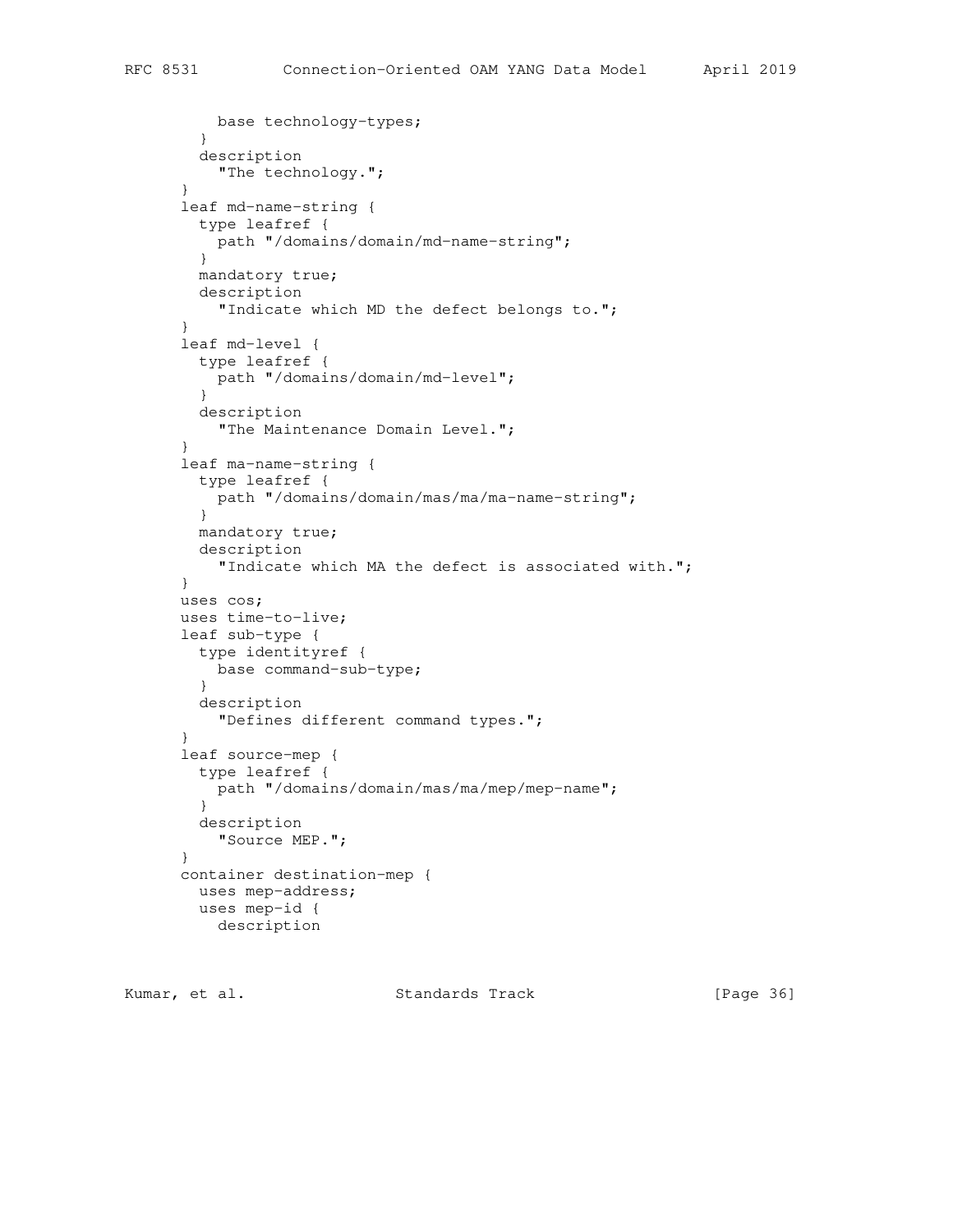```
 "Only applicable if the destination is a MEP.";
 }
         description
           "Destination MEP.";
       }
       leaf count {
        type uint32;
         default "3";
         description
           "Number of continuity-check messages to be sent.";
 }
       leaf cc-transmit-interval {
         type time-interval;
        description
          "Time interval between echo requests.";
       }
       leaf packet-size {
        type uint32 {
          range "64..10000";
         }
         description
           "Size of continuity-check packets, in octets.";
       }
     }
    output {
      uses monitor-stats {
         description
           "Stats of Continuity Check.";
       }
     }
  }
  rpc continuity-verification {
    if-feature "connectivity-verification";
    description
       "Generates Connectivity Verification as per Table 4 in RFC 7276.";
     input {
       leaf md-name-string {
         type leafref {
          path "/domains/domain/md-name-string";
         }
         mandatory true;
         description
          "Indicate which MD the defect belongs to.";
       }
       leaf md-level {
         type leafref {
           path "/domains/domain/md-level";
```
Kumar, et al. Standards Track [Page 37]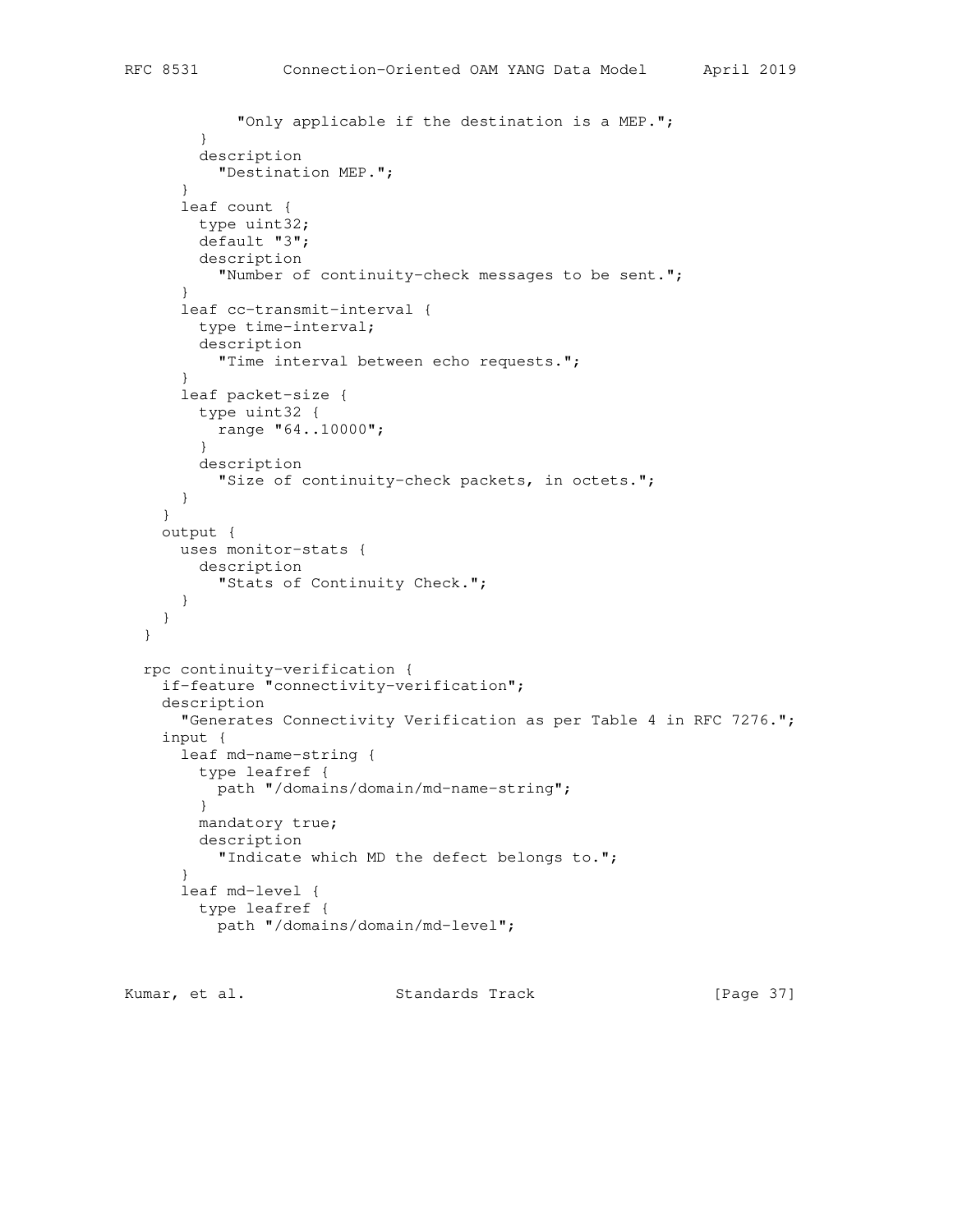```
 }
         description
          "The Maintenance Domain Level.";
       }
       leaf ma-name-string {
         type leafref {
          path "/domains/domain/mas/ma/ma-name-string";
         }
         mandatory true;
         description
           "Indicate which MA the defect is associated with.";
       }
       uses cos;
       uses time-to-live;
       leaf sub-type {
        type identityref {
          base command-sub-type;
         }
         description
          "Defines different command types.";
       }
       leaf source-mep {
         type leafref {
          path "/domains/domain/mas/ma/mep/mep-name";
         }
         description
           "Source MEP.";
       }
       container destination-mep {
        uses mep-address;
         uses mep-id {
           description
             "Only applicable if the destination is a MEP.";
         }
         description
          "Destination MEP.";
       }
       leaf count {
         type uint32;
         default "3";
         description
           "Number of continuity-verification messages to be sent.";
       }
       leaf interval {
         type time-interval;
         description
           "Time interval between echo requests.";
       }
```
Kumar, et al. Standards Track [Page 38]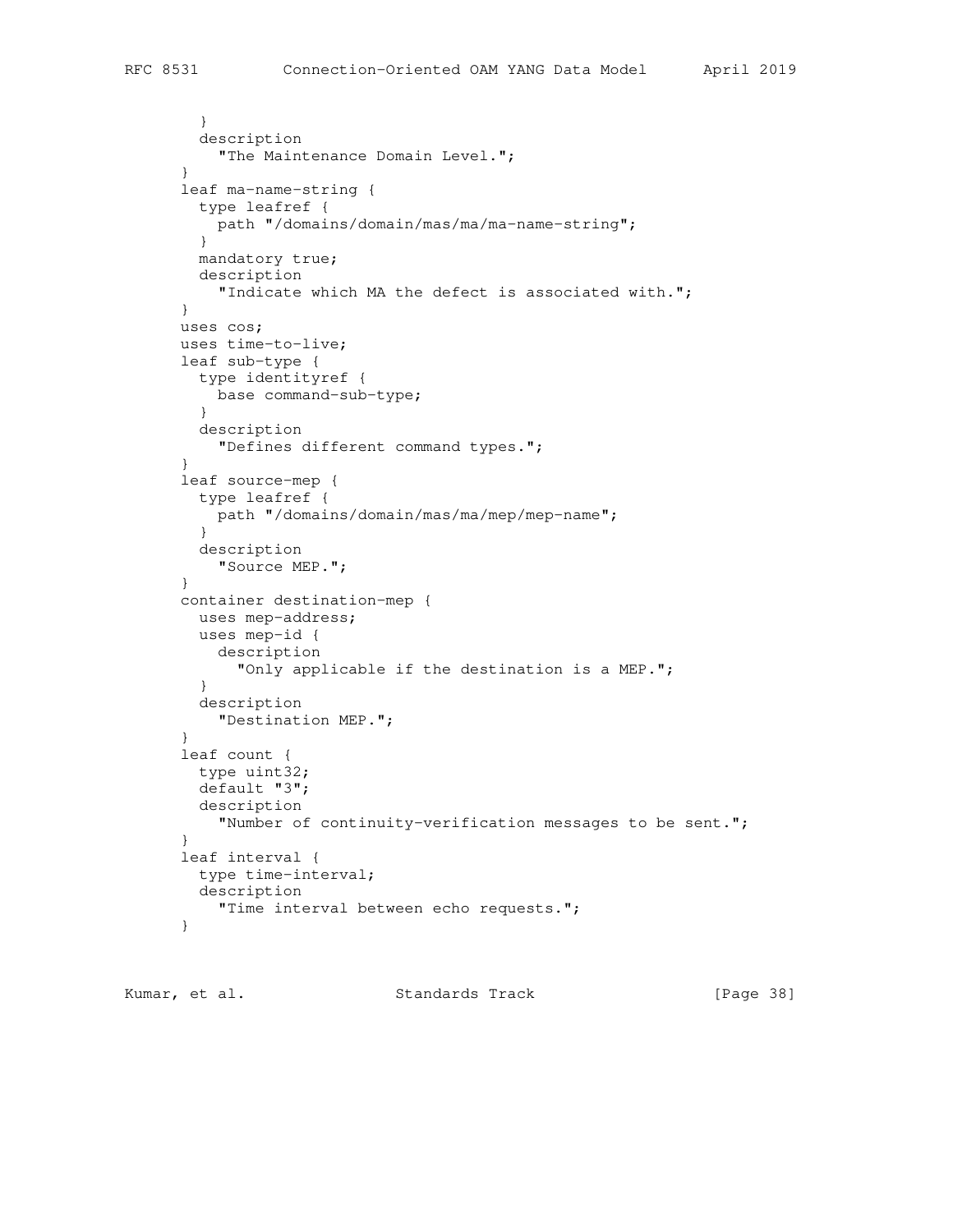```
 leaf packet-size {
        type uint32 {
          range "64..10000";
 }
        description
          "Size of continuity-verification packets, in octets.";
      }
     }
    output {
      uses monitor-stats {
        description
          "Stats of Continuity Check.";
      }
    }
  }
  rpc traceroute {
    if-feature "traceroute";
    description
       "Generates Traceroute or Path Trace and returns response.
       References RFC 7276 for common Toolset name -- for
       MPLS-TP OAM, it's Route Tracing, and for TRILL OAM, it's
       Path Tracing tool. Starts with TTL of one and increments
       by one at each hop until the destination is reached or TTL
       reaches max value.";
     input {
       leaf md-name-string {
        type leafref {
          path "/domains/domain/md-name-string";
         }
        mandatory true;
        description
           "Indicate which MD the defect belongs to.";
       }
       leaf md-level {
        type leafref {
          path "/domains/domain/md-level";
 }
        description
          "The Maintenance Domain Level.";
       }
       leaf ma-name-string {
         type leafref {
          path "/domains/domain/mas/ma/ma-name-string";
         }
        mandatory true;
        description
           "Indicate which MA the defect is associated with.";
```
Kumar, et al. Standards Track [Page 39]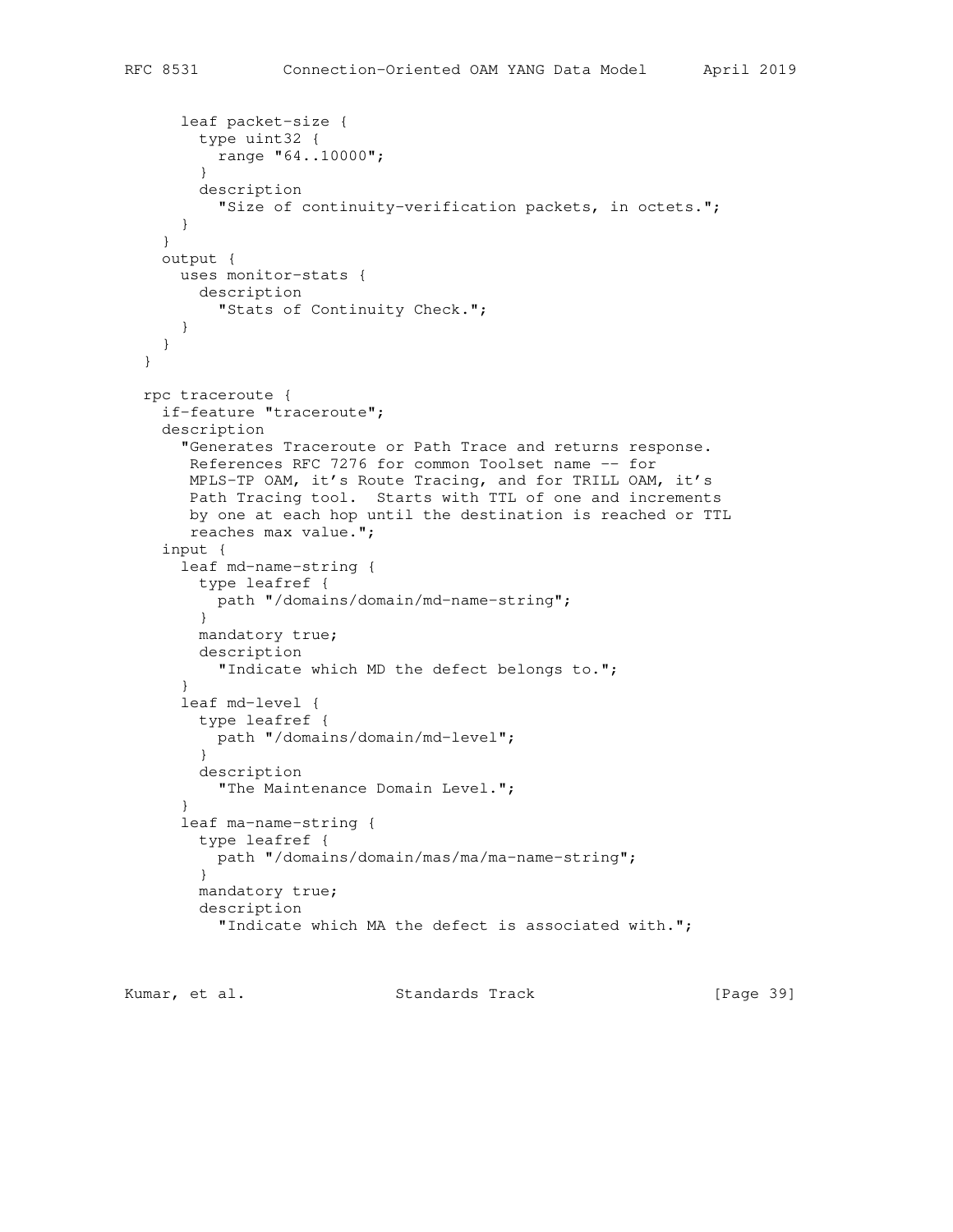```
 }
      uses cos;
      uses time-to-live;
      leaf command-sub-type {
        type identityref {
          base command-sub-type;
         }
        description
          "Defines different command types.";
       }
       leaf source-mep {
        type leafref {
          path "/domains/domain/mas/ma/mep/mep-name";
 }
        description
          "Source MEP.";
       }
       container destination-mep {
        uses mep-address;
        uses mep-id {
           description
             "Only applicable if the destination is a MEP.";
 }
        description
           "Destination MEP.";
 }
       leaf count {
        type uint32;
        default "1";
        description
           "Number of traceroute probes to send. In protocols where a
           separate message is sent at each TTL, this is the number
            of packets to be sent at each TTL.";
       }
      leaf interval {
        type time-interval;
        description
          "Time interval between echo requests.";
       }
     }
     output {
      list response {
        key "response-index";
         leaf response-index {
           type uint8;
           description
             "Arbitrary index for the response. In protocols that
              guarantee there is only a single response at each TTL,
```
Kumar, et al. Standards Track [Page 40]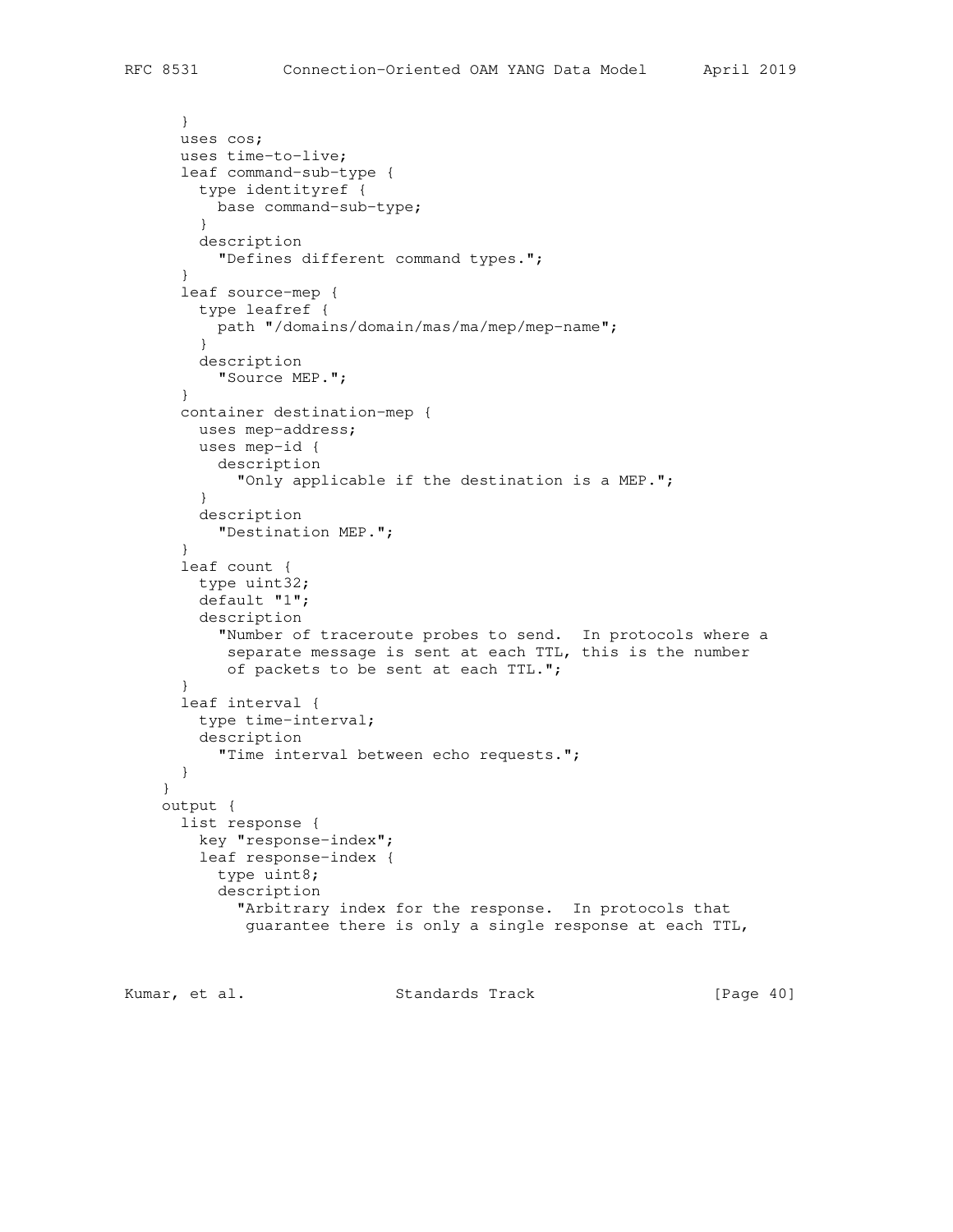```
the TTL can be used as the response index.";
     }
     uses time-to-live;
     container destination-mep {
       description
         "MEP from which the response has been received";
       uses mep-address;
       uses mep-id {
         description
           "Only applicable if the destination is a MEP.";
       }
     }
     container mip {
       if-feature "mip";
       leaf interface {
        type if:interface-ref;
        description
         "MIP interface.";
       }
       uses mip-address;
       description
        "MIP responding with traceroute";
     }
     uses monitor-stats {
       description
         "Stats of traceroute.";
     }
     description
       "List of responses.";
   }
 }
```
<CODE ENDS>

 } }

Kumar, et al. Standards Track [Page 41]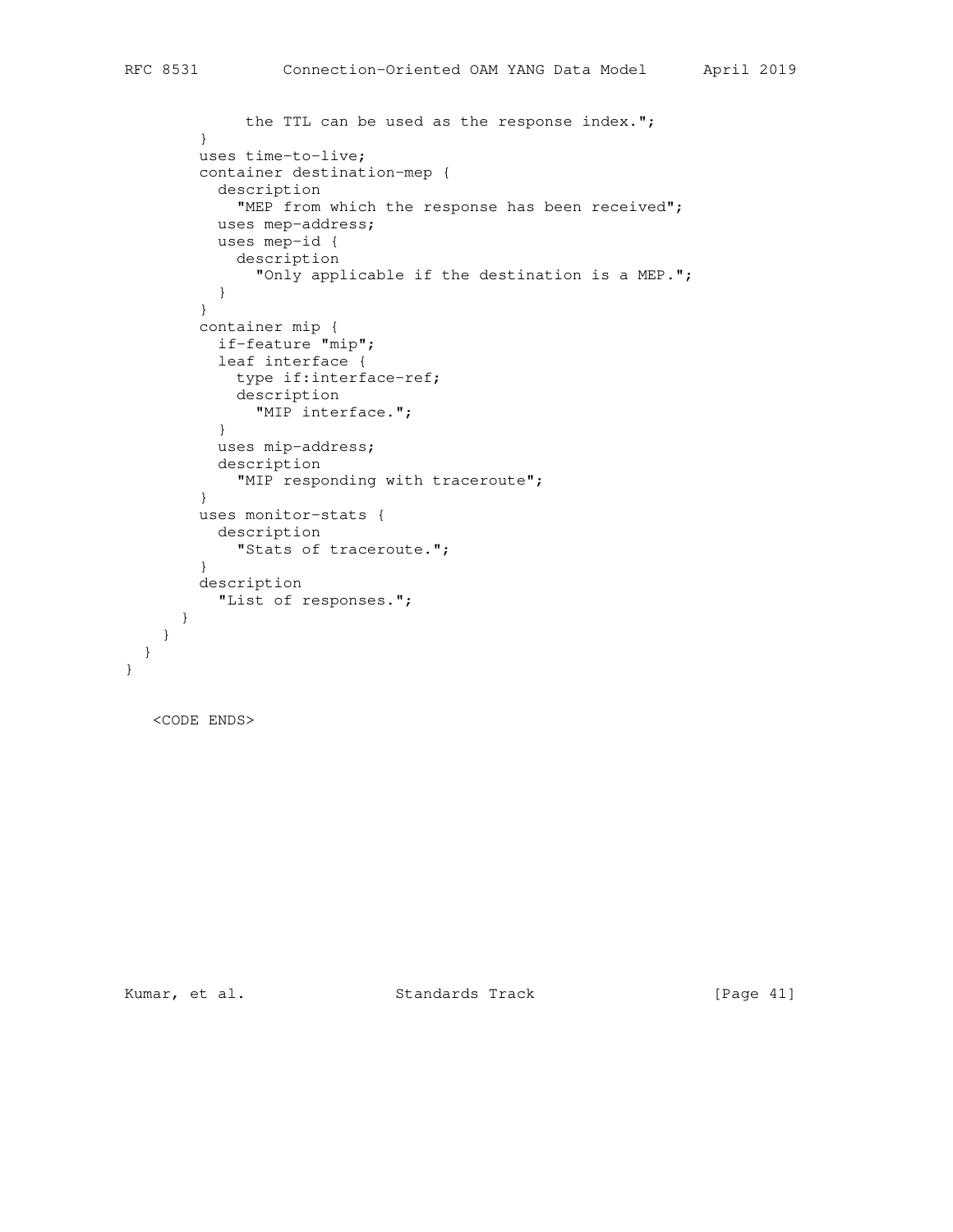6. Base Mode

 The Base Mode ("default mode" described in Section 4) defines the default configuration that MUST be present in the devices that comply with this document. Base Mode allows users to have a "zero-touch" experience. Several parameters require technology-specific definition.

## 6.1. MEP Address

 In the Base Mode of operation, the MEP Address is by default the IP address of the interface on which the MEP is located.

## 6.2. MEP ID for Base Mode

 In the Base Mode of operation, each device creates a single MEP associated with a virtual OAM port with no physical layer (NULL PHY). The MEP-ID associated with this MEP is zero (0). The choice of MEP-ID of zero is explained below.

 MEP-ID is a 2-octet field by default. It is never used on the wire except when using CCM. It is important to have a method that can derive the MEP-ID of Base Mode in an automatic manner with no user intervention. The IP address cannot be directly used for this purpose, as the MEP-ID is a much smaller field. For the Base Mode of operation, MEP-ID is set to zero by default.

 The CCM packet uses the MEP-ID in the payload. CCM MUST NOT be used in the Base Mode. Hence, CCM MUST be disabled on the Maintenance Association of the Base Mode.

 If CCM is required, users MUST configure a separate Maintenance Association and assign unique values for the corresponding MEP IDs.

 CFM [IEEE802.1Q] defines MEP-ID as an unsigned integer in the range 1 to 8191. In this document, we propose extending the range to 0 to 65535. Value 0 is reserved for the MEP-ID in the Base Mode operation and MUST NOT be used for other purposes.

#### 6.3. Maintenance Association

 The ID of the Maintenance Association (MA-ID) [IEEE802.1Q] has a flexible format and includes two parts: Maintenance Domain Name and Short MA name. In the Base Mode of operation, the value of the Maintenance Domain Name must be the character string "GenericBaseMode" (excluding the quotes). In the Base Mode

Kumar, et al. Standards Track [Page 42]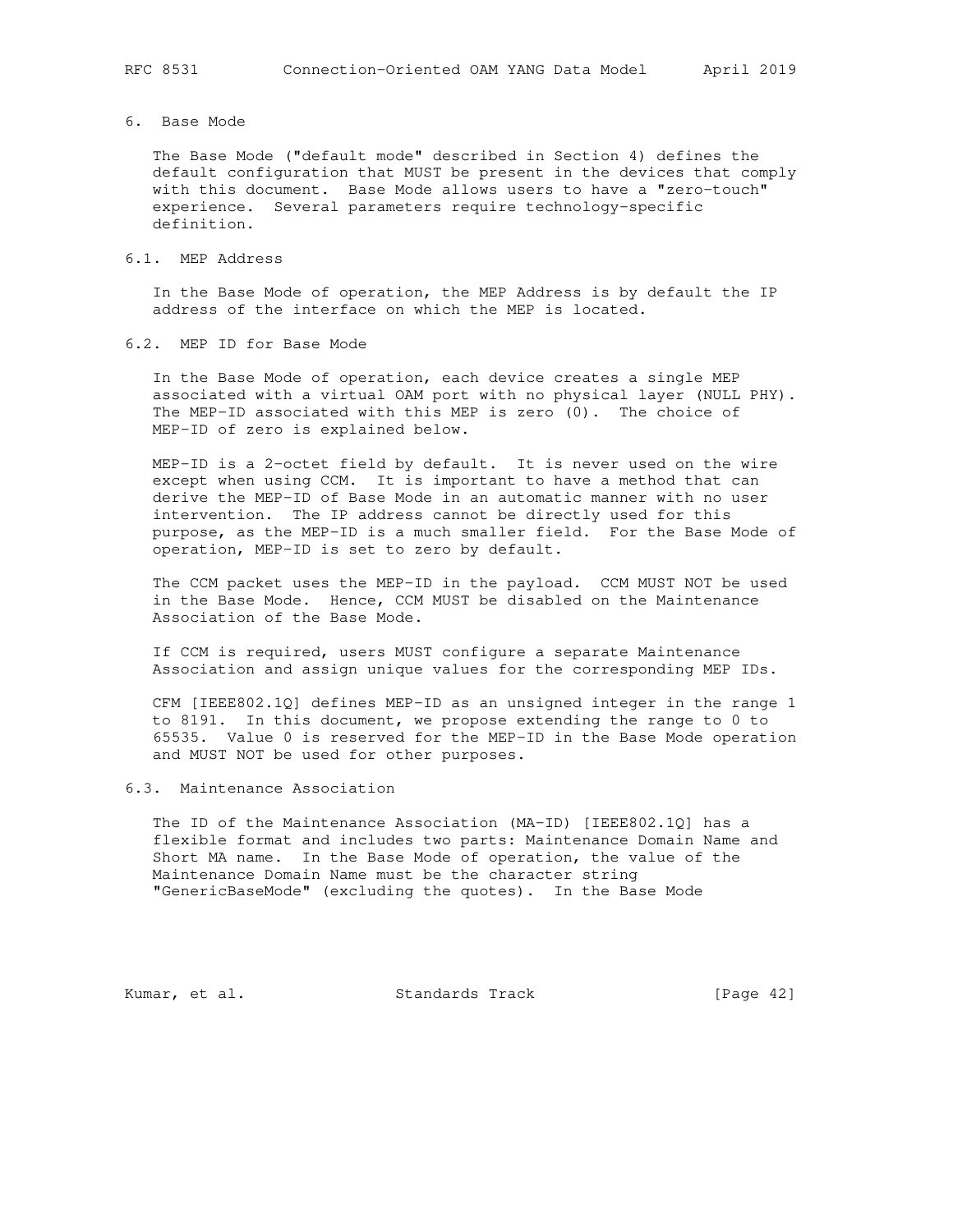operation, the Short MA Name format is set to a 2-octet integer format (value 3 in Short MA Format field [IEEE802.1Q]) and the Short MA name is set to 65532 (0xFFFC).

7. Connection-Oriented OAM YANG Data Model Applicability

 The "ietf-connection-oriented-oam" module defined in this document provides a technology-independent abstraction of key OAM constructs for connection-oriented protocols. This module can be further extended to include technology-specific details, e.g., adding new data nodes with technology-specific functions and parameters into proper anchor points of the base model, so as to develop a technology-specific connection-oriented OAM model.

 This section demonstrates the usability of the connection-oriented YANG OAM data model to various connection-oriented OAM technologies, e.g., TRILL and MPLS-TP. Note that, in this section, we only present several snippets of technology-specific model extensions for illustrative purposes. The complete model extensions should be worked on in respective protocol working groups.

7.1. Generic YANG Data Model Extension for TRILL OAM

 The TRILL OAM YANG module [TRILL-YANG-OAM] is augmenting the connection-oriented OAM module for both configuration and RPC commands.

 In addition,the TRILL OAM YANG module also requires the base TRILL module ([TRILL-YANG]) to be supported, as there is a strong relationship between those modules.

 The configuration extensions for connection-oriented OAM include the MD configuration extension, technology type extension, MA configuration extension, Connectivity-Context extension, MEP Configuration extension, and ECMP extension. In the RPC extension, the continuity-check and path-discovery RPC are extended with TRILL specific parameters.

7.1.1. MD Configuration Extension

 MD level configuration parameters are management information that can be inherited in the TRILL OAM model and set by the connection oriented base model as default values. For example, domain name can be set to area-ID in the TRILL OAM case. In addition, at the Maintenance Domain Level (i.e., at root level), the domain data node can be augmented with technology type.

Kumar, et al. Standards Track [Page 43]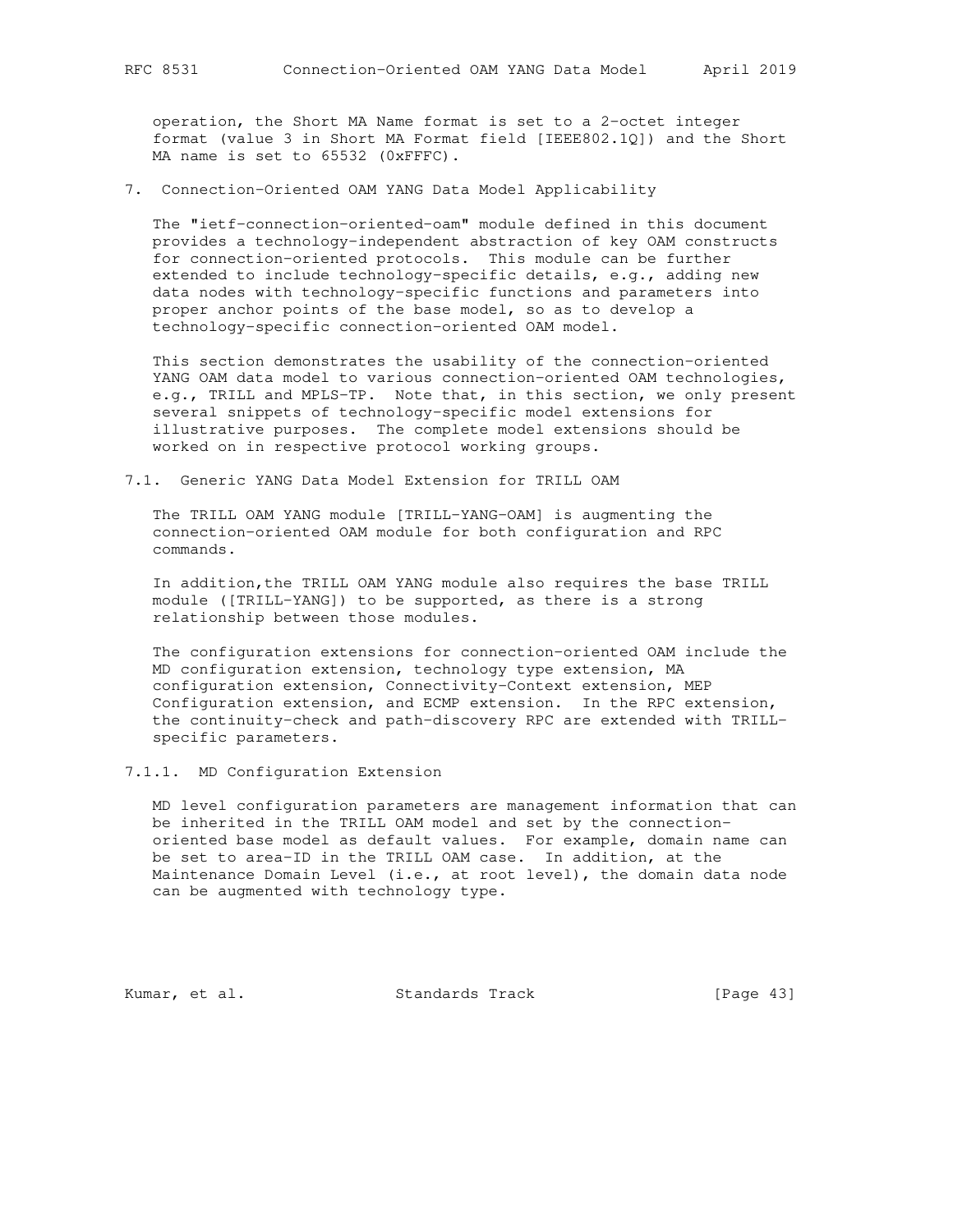Note that MD level configuration parameters provide context information for the management system to correlate faults, defects, and network failures with location information; this helps quickly identify root causes of network failures.

7.1.1.1. Technology Type Extension

 No TRILL technology type has been defined in the connection-oriented base model. Therefore, a technology type extension is required in the TRILL OAM model. The technology type "trill" is defined as an identity that augments the base "technology-types" defined in the connection-oriented base model:

```
 identity trill{
 base co-oam:technology-types;
 description
   "trill type";
 }
```
7.1.2. MA Configuration Extension

 MA level configuration parameters are management information that can be inherited in the TRILL OAM model and set by the connection oriented base model as default values. In addition, at the Maintenance Association (MA) level (i.e., at the second level), the MA data node can be augmented with a connectivity-context extension.

 Note that MA level configuration parameters provide context information for the management system to correlate faults, defects, and network failures with location information; this helps quickly identify root causes of network failures.

7.1.2.1. Connectivity-Context Extension

 In TRILL OAM, one example of connectivity-context is either a 12-bit VLAN ID or a 24-bit Fine-Grained Label. The connection-oriented base model defines a placeholder for context-id. This allows other technologies to easily augment that to include technology-specific extensions. The snippet below depicts an example of augmenting connectivity-context to include either a VLAN ID or Fine-Grained Label.

```
 augment /co-oam:domains/co-oam:domain
 /co-oam:mas/co-oam:ma/co-oam:connectivity-context:
         +--:(connectivity-context-vlan)
          | +--rw connectivity-context-vlan? vlan
         +--:(connectivity-context-fgl)
            +--rw connectivity-context-fgl? fgl
```
Kumar, et al. Standards Track [Page 44]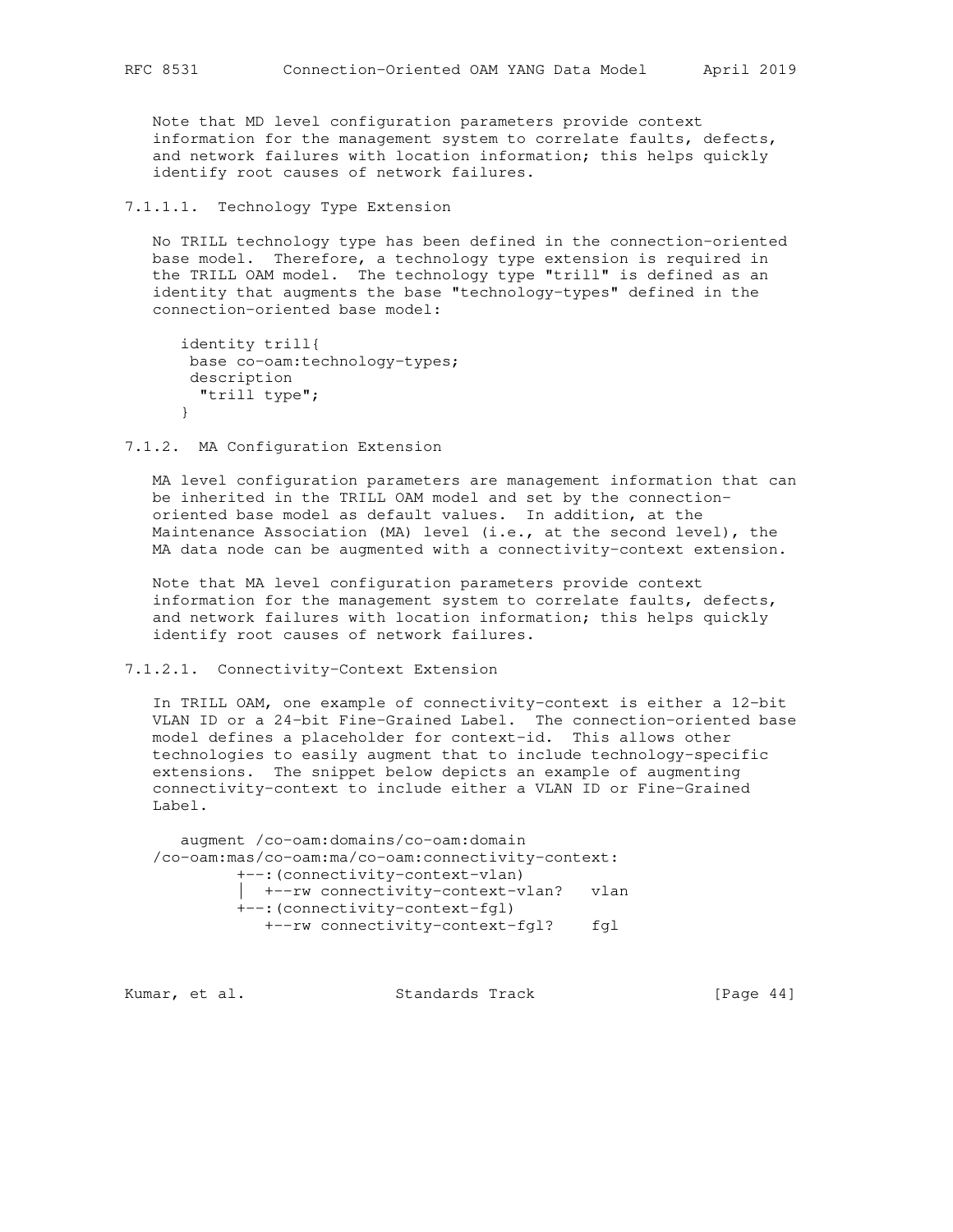#### 7.1.3. MEP Configuration Extension

 The MEP configuration definition in the connection-oriented base model already supports configuring the interface of MEP with either a MAC address or IP address. In addition, the MEP address can be represented using a 2-octet RBridge Nickname in TRILL OAM. Hence, the TRILL OAM model augments the MEP configuration in the base model to add a nickname case to the MEP address choice node as follows:

```
 augment /co-oam:domains/co-oam:domain
 /co-oam:mas/co-oam:ma/co-oam:mep/co-oam:mep-address:
          +--:( mep-address-trill)
          | +--rw mep-address-trill? tril-rb-nickname
```
 In addition, at the Maintenance association End Point (MEP) level (i.e., at the third level), the MEP data node can be augmented with an ECMP extension.

#### 7.1.3.1. ECMP Extension

 Since TRILL supports ECMP path selection, flow-entropy in TRILL is defined as a 96-octet field in the Layer-Independent OAM Management in the Multi-Layer Environment (LIME) model extension for TRILL OAM. The snippet below illustrates its extension.

```
 augment /co-oam:domains/co-oam:domain
 /co-oam:mas/co-oam:ma/co-oam:mep:
            +--rw flow-entropy-trill? flow-entropy-trill
    augment /co-oam:domains/co-oam:domain
 /co-oam:mas/co-oam:ma/co-oam:mep/co-oam:session:
            +--rw flow-entropy-trill? flow-entropy-trill
```
Kumar, et al. Standards Track [Page 45]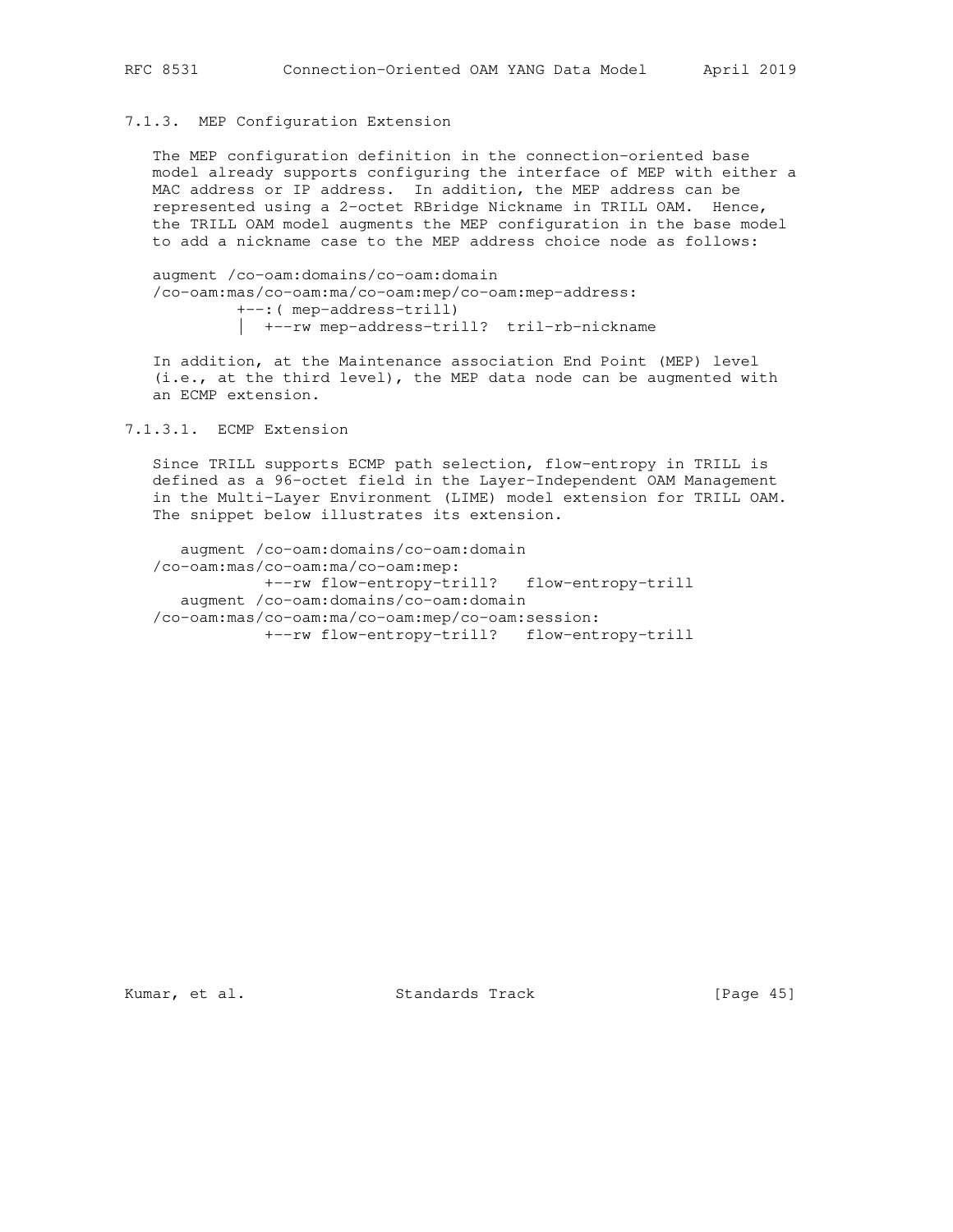# 7.1.4. RPC Extension

 In the TRILL OAM YANG data model, the continuity-check and path discovery RPC commands are extended with TRILL-specific requirements. The snippet below depicts an example of the TRILL OAM RPC extension.

```
 augment /co-oam:continuity-check/co-oam:input:
            +--ro (out-of-band)?
              | +--:(ipv4-address)
               | | +--ro ipv4-address? inet:ipv4-address
              | +--:(ipv6-address)
              | | +--ro ipv6-address? inet:ipv6-address
              | +--:(trill-nickname)
                 | +--ro trill-nickname? tril-rb-nickname
            +--ro diagnostic-vlan? boolean
      augment /co-oam:continuity-check/co-oam:input:
               +--ro flow-entropy-trill? flow-entropy-trill
      augment /co-oam:continuity-check/co-oam:output:
            +--ro upstream-rbridge? tril-rb-nickname
            +--ro next-hop-rbridge* tril-rb-nickname
      augment /co-oam:path-discovery/co-oam:input:
            +--ro (out-of-band)?
               | +--:(ipv4-address)
               | | +--ro ipv4-address? inet:ipv4-address
               | +--:(ipv6-address)
              | +--ro ipv6-address? inet:ipv6-address
               | +--:(trill-nickname)
                 | +--ro trill-nickname? tril-rb-nickname
            +--ro diagnostic-vlan? boolean
      augment /co-oam:path-discovery/co-oam:input:
               +--ro flow-entropy-trill? flow-entropy-trill
      augment /co-oam:path-discovery/co-oam:output/co-oam:response:
 +--ro upstream-rbridge? tril-rb-nickname
 +--ro next-hop-rbridge* tril-rb-nickname
```
#### 7.2. Generic YANG Data Model Extension for MPLS-TP OAM

 The MPLS-TP OAM YANG module can augment the connection-oriented OAM module with some technology-specific details. [MPLS-TP-OAM-YANG] presents the YANG data model for MPLS-TP OAM.

 The configuration extensions for connection-oriented OAM include the MD configuration extension, Technology type extension, Technology Subtype extension, MA configuration extension, and MEP Configuration extension.

Kumar, et al. Standards Track [Page 46]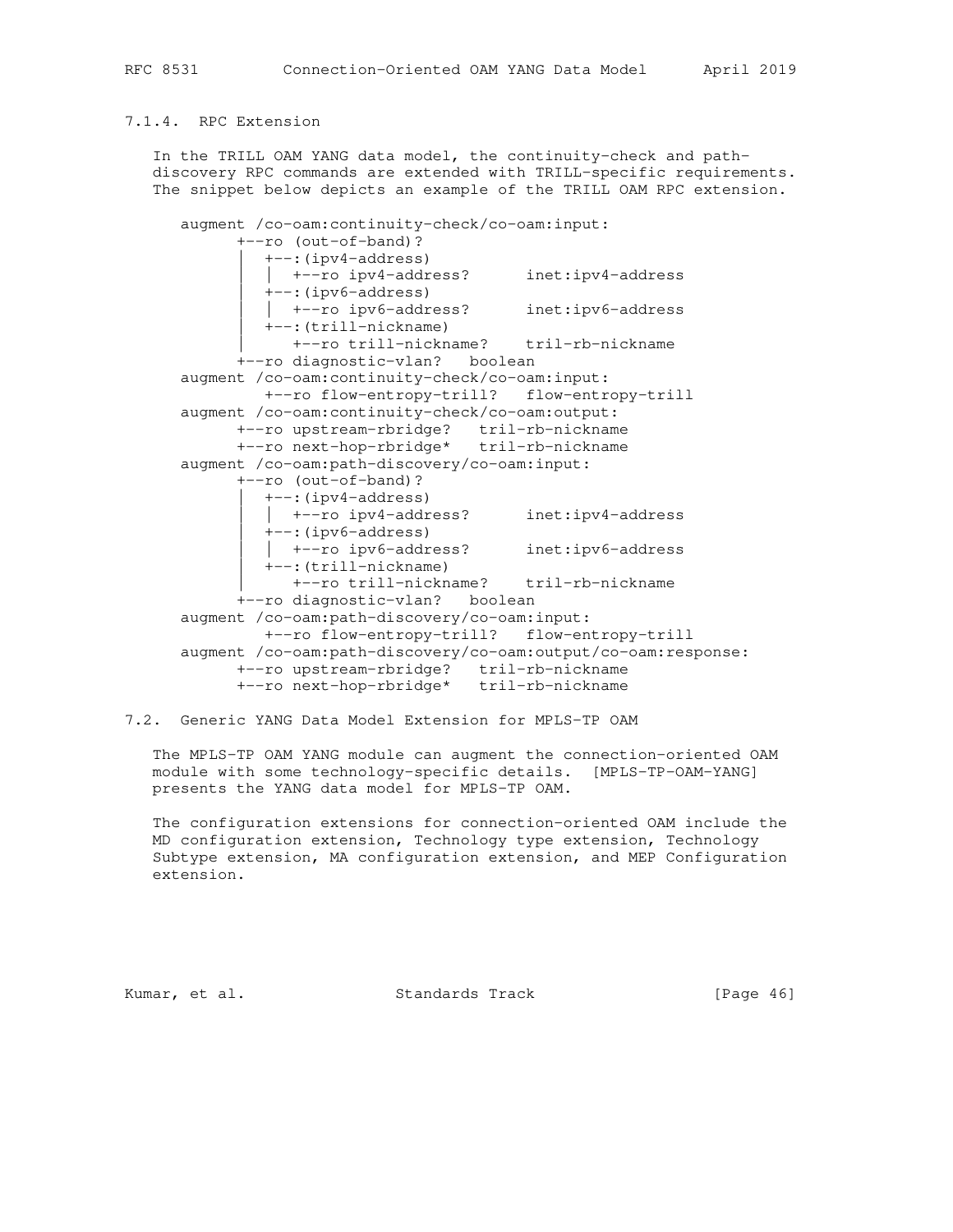#### 7.2.1. MD Configuration Extension

 MD level configuration parameters are management information that can be inherited in the MPLS-TP OAM model and set by the connection oriented OAM base model as default values. For example, domain name can be set to area-ID or the provider's Autonomous System Number (ASN) [RFC6370] in the MPLS-TP OAM case. In addition, at the Maintenance Domain Level (i.e., at root level), the domain data node can be augmented with technology type and technology subtype.

 Note that MD level configuration parameters provide context information for the management system to correlate faults, defects, and network failures with location information; this helps quickly identify root causes of network failures

7.2.1.1. Technology Type Extension

 No MPLS-TP technology type has been defined in the connection oriented base model, hence it is required in the MPLS-TP OAM model. The technology type "mpls-tp" is defined as an identity that augments the base "technology-types" defined in the connection-oriented base model:

```
 identity mpls-tp{
            base co-oam:technology-types;
            description
             "mpls-tp type";
 }
```
7.2.1.2. Technology Subtype Extension

 In MPLS-TP, since different encapsulation types such as IP/UDP encapsulation and PW-ACH encapsulation can be employed, the "technology-sub-type" data node is defined and added into the MPLS-TP OAM model to further identify the encapsulation types within the MPLS-TP OAM model. Based on it, we also define a technology subtype for IP/UDP encapsulation and PW-ACH encapsulation. Other encapsulation types can be defined in the same way. The snippet below depicts an example of several encapsulation types.

Kumar, et al. Standards Track [Page 47]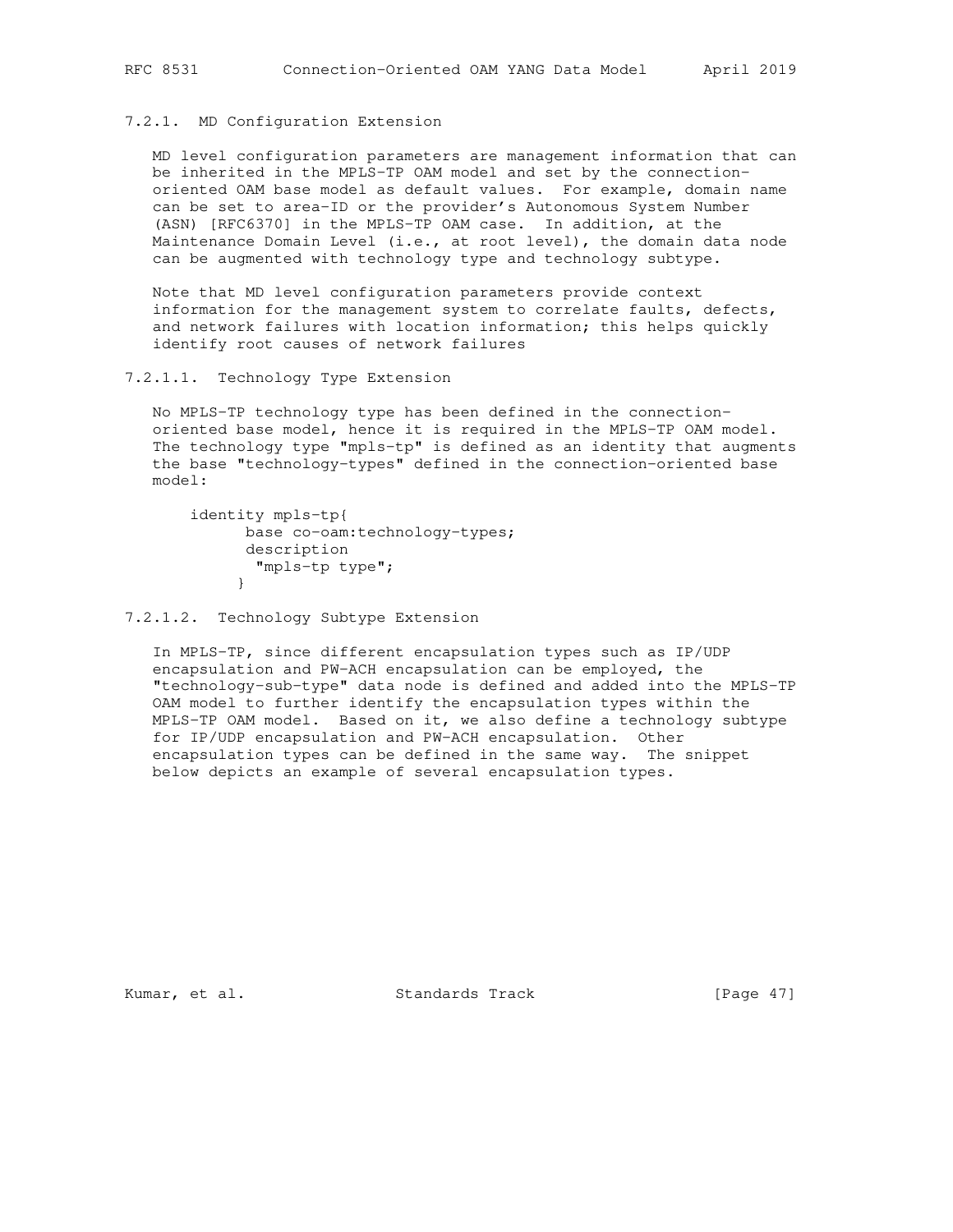```
 identity technology-sub-type {
         description
         "Certain implementations can have different
          encapsulation types such as IP/UDP, PW-ACH, and so on.
          Instead of defining separate models for each
          encapsulation, we define a technology subtype to
          further identify different encapsulations.
          Technology subtype is associated at the MA level."; }
             identity technology-sub-type-udp {
               base technology-sub-type;
               description
                 "Technology subtype is IP/UDP encapsulation.";
 }
             identity technology-sub-type-ach {
               base technology-sub-type;
               description
                 "Technology subtype is PW-ACH encapsulation.";
 }
 }
         augment "/co-oam:domains/co-oam:domain"
              + "/co-oam:mas/co-oam:ma" {
               leaf technology-sub-type {
                 type identityref {
                   base technology-sub-type;
 }
 }
 }
```
7.2.2. MA Configuration Extension

 MA level configuration parameters are management information that can be inherited in the MPLS-TP OAM model and set by the connection oriented OAM base model as default values. Examples of MA Name are MPLS-TP LSP MEG\_ID, MEG Section ID, or MEG PW ID [RFC6370].

 Note that MA level configuration parameters provide context information for the management system to correlate faults, defects, and network failures with location information; this helps quickly identify root causes of network failures.

```
7.2.3. MEP Configuration Extension
```
 In MPLS-TP, MEP-ID is either a variable-length label value in case of G-ACH encapsulation or a 2-octet unsigned integer value in case of IP/UDP encapsulation. One example of MEP-ID is MPLS-TP LSP\_MEP\_ID

Kumar, et al. Standards Track [Page 48]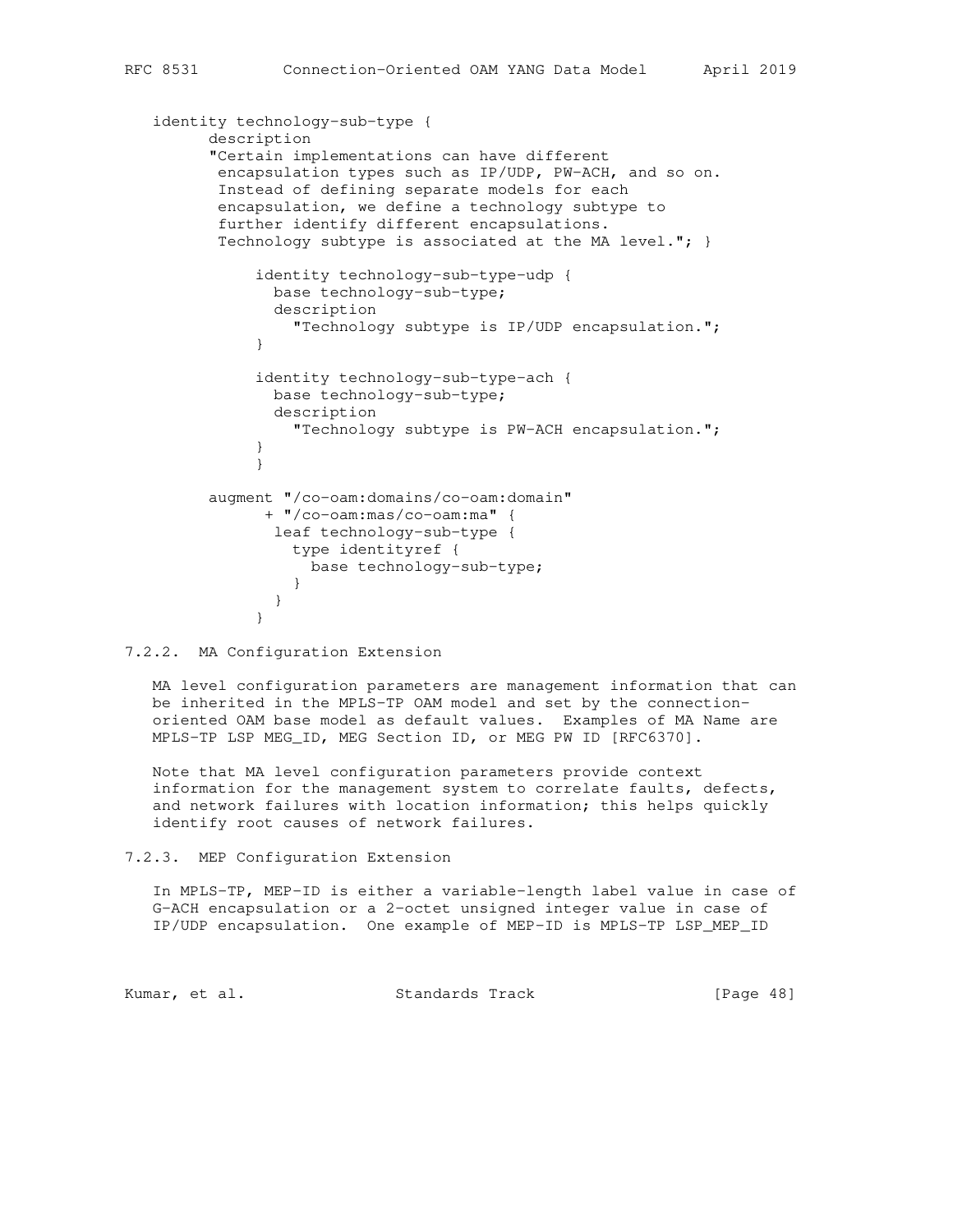[RFC6370]. In the connection-oriented base model, MEP-ID is defined as a choice/case node that can support an int32 value, and the same definition can be used for MPLS-TP with no further modification. In addition, at the Maintenance association End Point (MEP) level (i.e., at the third level), the MEP data node can be augmented with a session extension and interface extension.

8. Security Considerations

 The YANG module specified in this document defines a schema for data that is designed to be accessed via network management protocols such as NETCONF [RFC6241] or RESTCONF [RFC8040]. The lowest NETCONF layer is the secure transport layer, and the mandatory-to-implement secure transport is Secure Shell (SSH) [RFC6242]. The lowest RESTCONF layer is HTTPS, and the mandatory-to-implement secure transport is TLS [RFC8446].

 The Network Configuration Access Control Model [RFC8341] provides the means to restrict access for particular NETCONF or RESTCONF users to a preconfigured subset of all available NETCONF or RESTCONF protocol operations and content.

 There are a number of data nodes defined in the YANG module that are writable/creatable/deletable (i.e., config true, which is the default). These data nodes may be considered sensitive in some network environments. Write operations (e.g., edit-config) to these data nodes without proper protection can have a negative effect on network operations. These are the subtrees and data nodes and their sensitivity/vulnerability:

/co-oam:domains/co-oam:domain/

/co-oam:domains/co-oam:domain/co-oam:mas/co-oam:ma

/co-oam:domains/co-oam:domain/co-oam:mas/co-oam:ma/co-oam:mep

 /co-oam:domains/co-oam:domain/co-oam:mas/co-oam:ma/co-oam:mep/ co-oam:session

 Unauthorized access to any of these lists can adversely affect OAM management system handling of end-to-end OAM and coordination of OAM within underlying network layers. This may lead to inconsistent configuration, reporting, and presentation for the OAM mechanisms used to manage the network.

Kumar, et al. Standards Track [Page 49]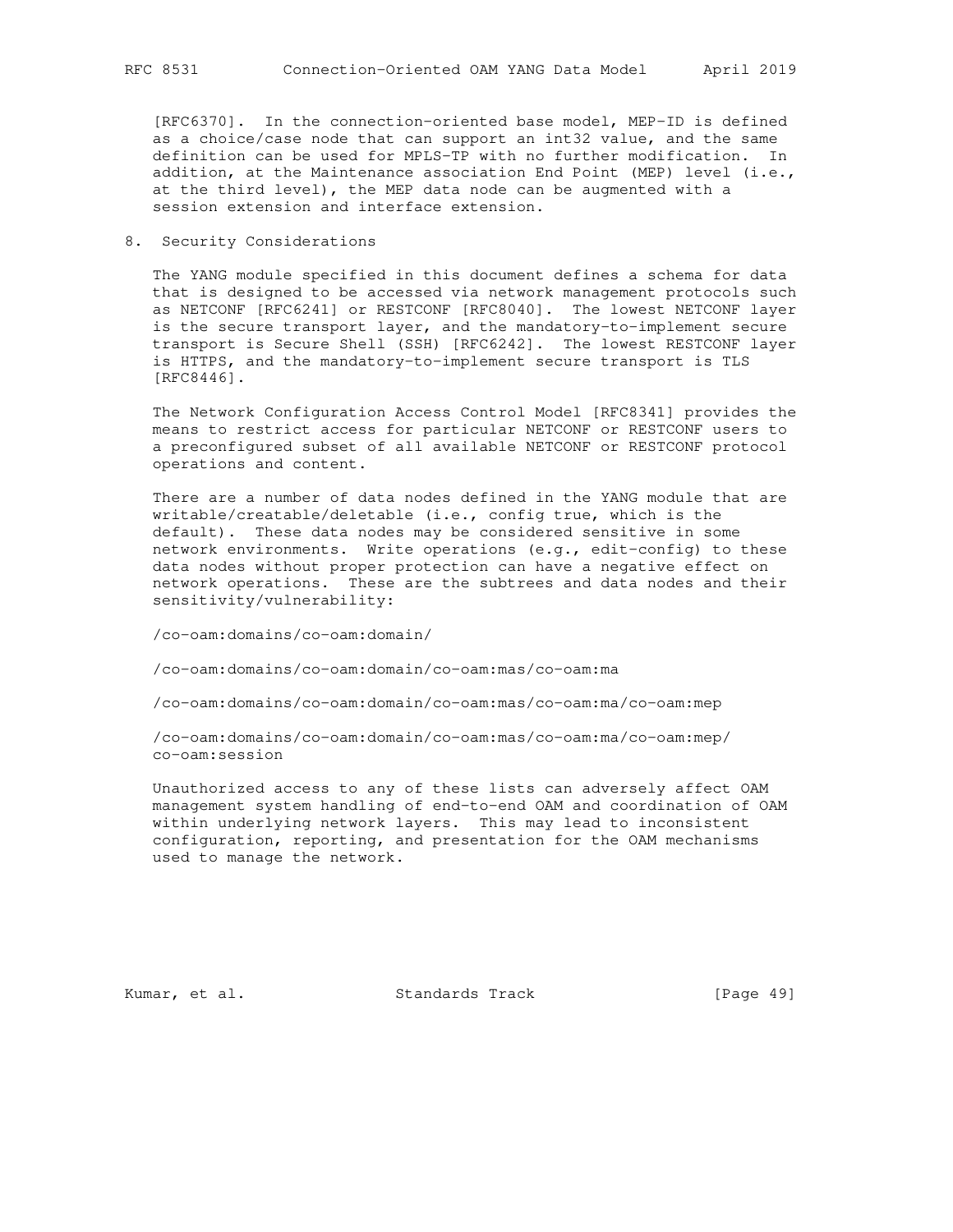# 9. IANA Considerations

 This document registers a URI in the "IETF XML Registry" [RFC3688]. The following registration has been made:

 URI: urn:ietf:params:xml:ns:yang:ietf-connection-oriented-oam Registrant Contact: The IESG. XML: N/A; the requested URI is an XML namespace.

 This document registers a YANG module in the "YANG Module Names" registry [RFC6020].

 name: ietf-connection-oriented-oam namespace: urn:ietf:params:xml:ns:yang:ietf-connection-oriented-oam prefix: co-oam .<br>reference: RFC 8531

## 10. References

10.1. Normative References

[IEEE802.1Q]

 IEEE, "IEEE Standard for Local and Metropolitan Area Networks-Bridges and Bridged Networks", IEEE Std 802.1Q.

- [RFC2119] Bradner, S., "Key words for use in RFCs to Indicate Requirement Levels", BCP 14, RFC 2119, DOI 10.17487/RFC2119, March 1997, <https://www.rfc-editor.org/info/rfc2119>.
- [RFC3688] Mealling, M., "The IETF XML Registry", BCP 81, RFC 3688, DOI 10.17487/RFC3688, January 2004, <https://www.rfc-editor.org/info/rfc3688>.
- [RFC6020] Bjorklund, M., Ed., "YANG A Data Modeling Language for the Network Configuration Protocol (NETCONF)", RFC 6020, DOI 10.17487/RFC6020, October 2010, <https://www.rfc-editor.org/info/rfc6020>.
- [RFC6241] Enns, R., Ed., Bjorklund, M., Ed., Schoenwaelder, J., Ed., and A. Bierman, Ed., "Network Configuration Protocol (NETCONF)", RFC 6241, DOI 10.17487/RFC6241, June 2011, <https://www.rfc-editor.org/info/rfc6241>.
- [RFC6242] Wasserman, M., "Using the NETCONF Protocol over Secure Shell (SSH)", RFC 6242, DOI 10.17487/RFC6242, June 2011, <https://www.rfc-editor.org/info/rfc6242>.

Kumar, et al. Standards Track [Page 50]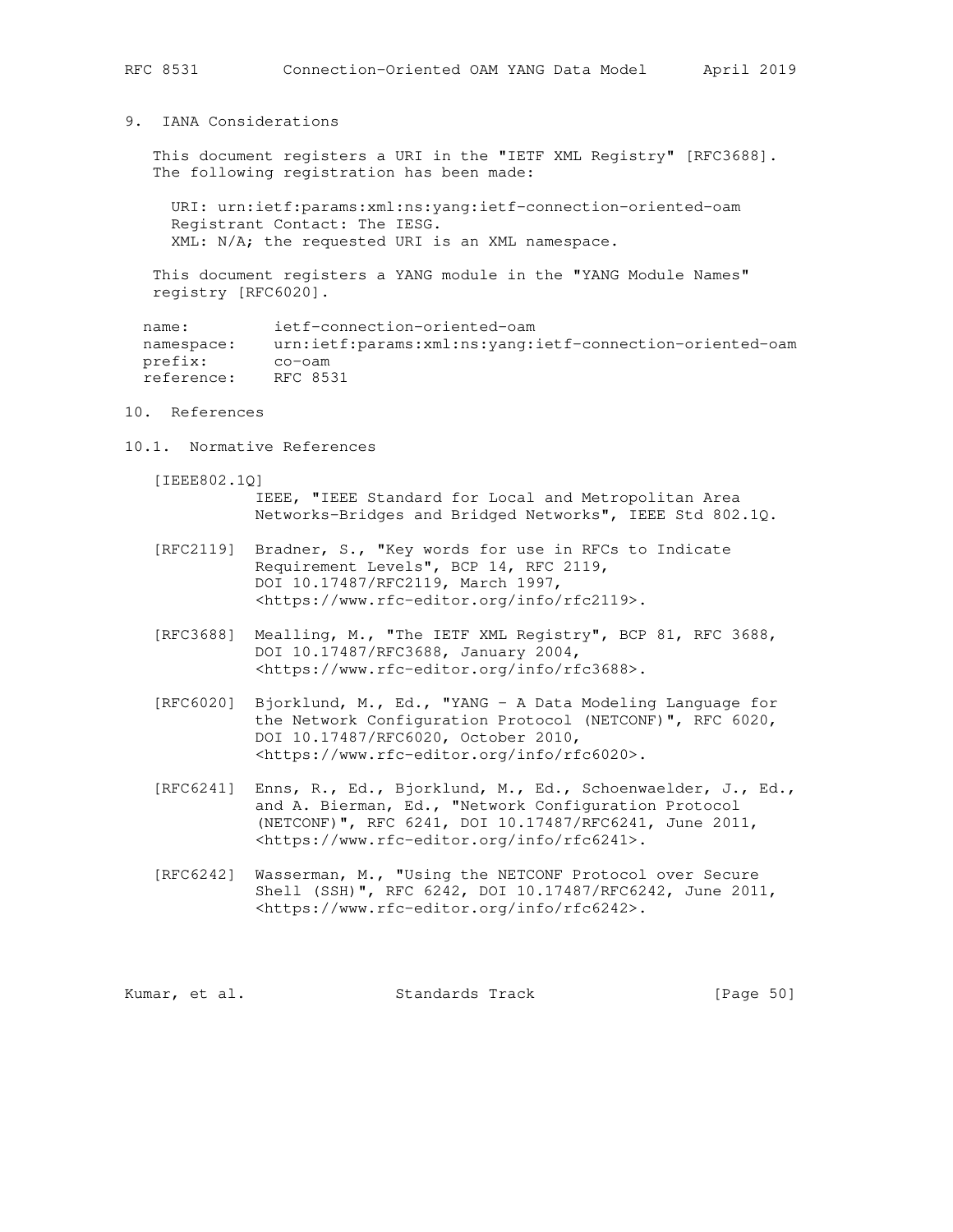- [RFC6370] Bocci, M., Swallow, G., and E. Gray, "MPLS Transport Profile (MPLS-TP) Identifiers", RFC 6370, DOI 10.17487/RFC6370, September 2011, <https://www.rfc-editor.org/info/rfc6370>.
- [RFC6991] Schoenwaelder, J., Ed., "Common YANG Data Types", RFC 6991, DOI 10.17487/RFC6991, July 2013, <https://www.rfc-editor.org/info/rfc6991>.
- [RFC8040] Bierman, A., Bjorklund, M., and K. Watsen, "RESTCONF Protocol", RFC 8040, DOI 10.17487/RFC8040, January 2017, <https://www.rfc-editor.org/info/rfc8040>.
- [RFC8174] Leiba, B., "Ambiguity of Uppercase vs Lowercase in RFC 2119 Key Words", BCP 14, RFC 8174, DOI 10.17487/RFC8174, May 2017, <https://www.rfc-editor.org/info/rfc8174>.
- [RFC8341] Bierman, A. and M. Bjorklund, "Network Configuration Access Control Model", STD 91, RFC 8341, DOI 10.17487/RFC8341, March 2018, <https://www.rfc-editor.org/info/rfc8341>.
- [RFC8343] Bjorklund, M., "A YANG Data Model for Interface Management", RFC 8343, DOI 10.17487/RFC8343, March 2018, <https://www.rfc-editor.org/info/rfc8343>.
- [RFC8446] Rescorla, E., "The Transport Layer Security (TLS) Protocol Version 1.3", RFC 8446, DOI 10.17487/RFC8446, August 2018, <https://www.rfc-editor.org/info/rfc8446>.

10.2. Informative References

- [G.800] "Unified functional architecture of transport networks", ITU-T Recommendation G.800, 2016.
- [G.8013] "OAM functions and mechanisms for Ethernet based networks", ITU-T Recommendation G.8013/Y.1731, 2013.
- [MEF-17] MEF Forum, "Service OAM Requirements & Framework Phase 1", MEF 17, April 2007.

 [MPLS-TP-OAM-YANG] Zhang, L., Zheng, L., Aldrin, S., and G. Mirsky, "YANG Data Model for MPLS-TP Operations, Administration, and Maintenance (OAM)", Work in Progress, draft-zhang-mpls-tp yang-oam-05, October 2017.

Kumar, et al. Standards Track [Page 51]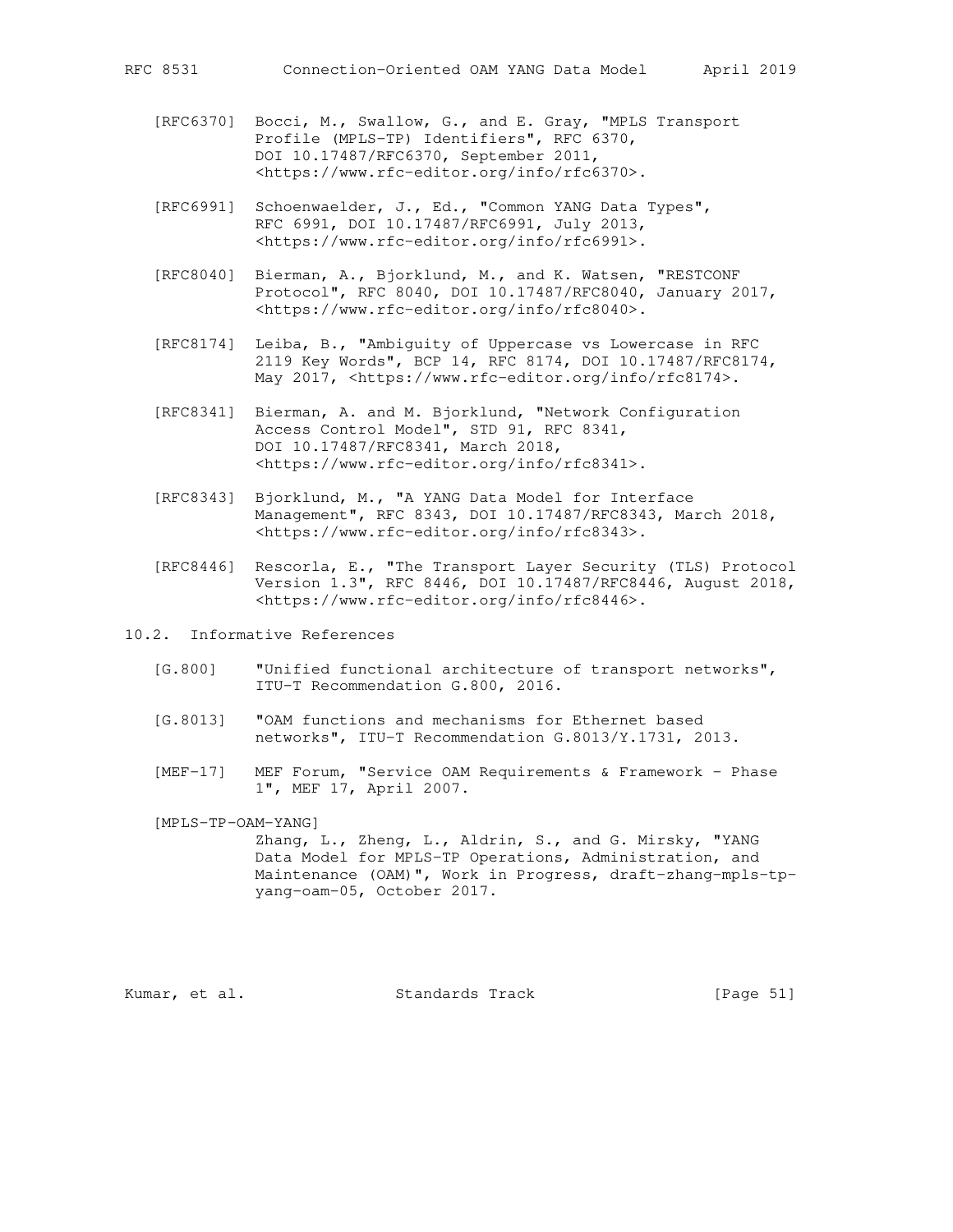- [RFC6291] Andersson, L., van Helvoort, H., Bonica, R., Romascanu, D., and S. Mansfield, "Guidelines for the Use of the "OAM" Acronym in the IETF", BCP 161, RFC 6291, DOI 10.17487/RFC6291, June 2011, <https://www.rfc-editor.org/info/rfc6291>.
- [RFC6325] Perlman, R., Eastlake 3rd, D., Dutt, D., Gai, S., and A. Ghanwani, "Routing Bridges (RBridges): Base Protocol Specification", RFC 6325, DOI 10.17487/RFC6325, July 2011, <https://www.rfc-editor.org/info/rfc6325>.
- [RFC6371] Busi, I., Ed. and D. Allan, Ed., "Operations, Administration, and Maintenance Framework for MPLS-Based Transport Networks", RFC 6371, DOI 10.17487/RFC6371, September 2011, <https://www.rfc-editor.org/info/rfc6371>.
- [RFC6905] Senevirathne, T., Bond, D., Aldrin, S., Li, Y., and R. Watve, "Requirements for Operations, Administration, and Maintenance (OAM) in Transparent Interconnection of Lots of Links (TRILL)", RFC 6905, DOI 10.17487/RFC6905, March 2013, <https://www.rfc-editor.org/info/rfc6905>.
- [RFC7174] Salam, S., Senevirathne, T., Aldrin, S., and D. Eastlake 3rd, "Transparent Interconnection of Lots of Links (TRILL) Operations, Administration, and Maintenance (OAM) Framework", RFC 7174, DOI 10.17487/RFC7174, May 2014, <https://www.rfc-editor.org/info/rfc7174>.
- [RFC7276] Mizrahi, T., Sprecher, N., Bellagamba, E., and Y. Weingarten, "An Overview of Operations, Administration, and Maintenance (OAM) Tools", RFC 7276, DOI 10.17487/RFC7276, June 2014, <https://www.rfc-editor.org/info/rfc7276>.
- [RFC7455] Senevirathne, T., Finn, N., Salam, S., Kumar, D., Eastlake 3rd, D., Aldrin, S., and Y. Li, "Transparent Interconnection of Lots of Links (TRILL): Fault Management", RFC 7455, DOI 10.17487/RFC7455, March 2015, <https://www.rfc-editor.org/info/rfc7455>.
- [RFC8340] Bjorklund, M. and L. Berger, Ed., "YANG Tree Diagrams", BCP 215, RFC 8340, DOI 10.17487/RFC8340, March 2018, <https://www.rfc-editor.org/info/rfc8340>.
- [RFC8342] Bjorklund, M., Schoenwaelder, J., Shafer, P., Watsen, K., and R. Wilton, "Network Management Datastore Architecture (NMDA)", RFC 8342, DOI 10.17487/RFC8342, March 2018, <https://www.rfc-editor.org/info/rfc8342>.

| Standards Track<br>Kumar, et al. | [Page 52] |  |
|----------------------------------|-----------|--|
|----------------------------------|-----------|--|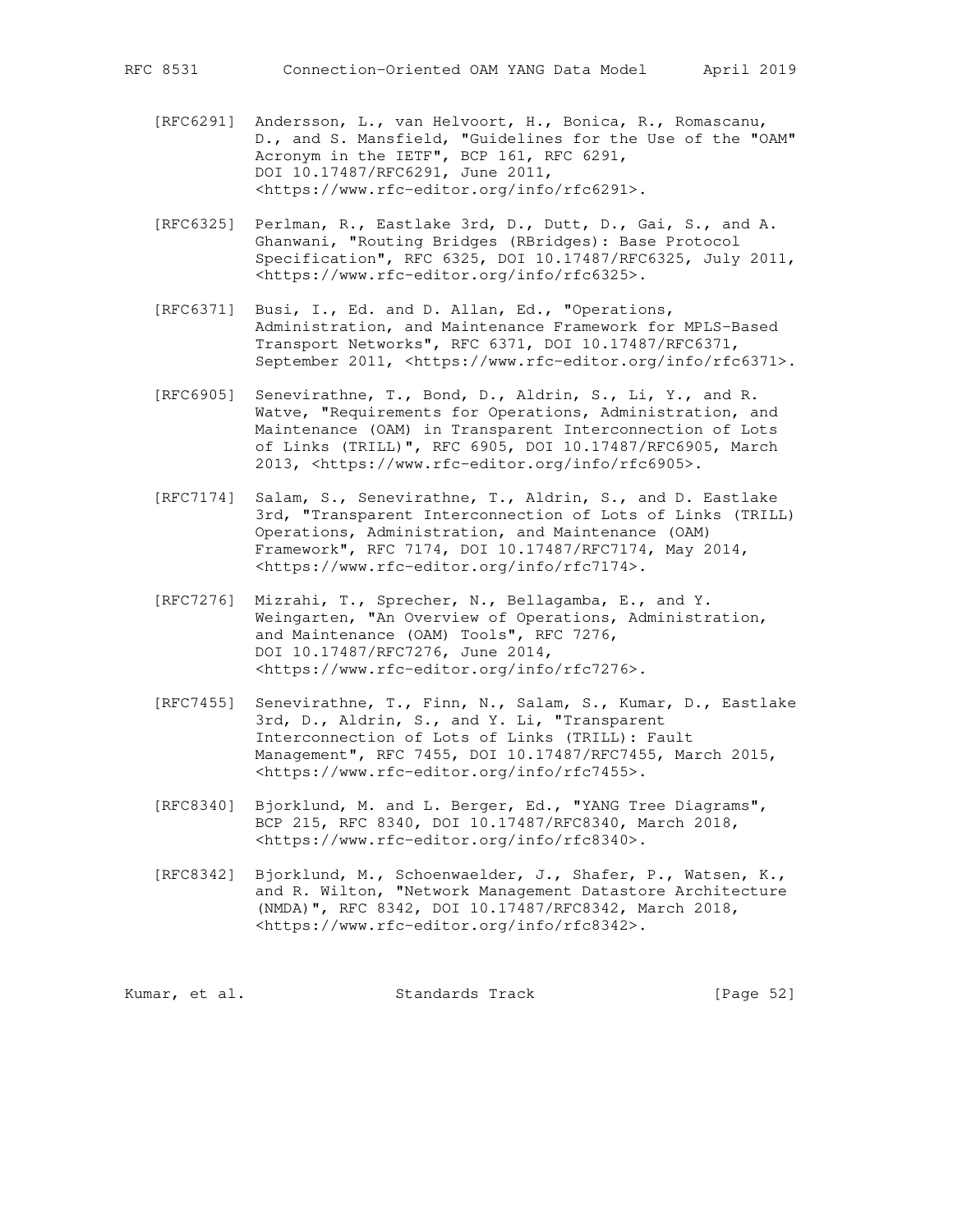[RFC8532] Kumar, D., Wang, M., Wu, Q., Ed., Rahman, R., and S. Raghavan, "Generic YANG Data Model for the Management of Operations, Administration, and Maintenance (OAM) Protocols That Use Connectionless Communications", RFC 8532, DOI 10.17487/RFC8532, April 2019, <https://www.rfc-editor.org/info/rfc8532>.

#### [TRILL-YANG]

 Weiguo, H., Yizhou, L., Kumar, D., Durrani, M., Zhai, H., and L. Xia, "TRILL YANG Data Model", Work in Progress, draft-ietf-trill-yang-04, December 2015.

#### [TRILL-YANG-OAM]

 Kumar, D., Senevirathne, T., Finn, N., Salam, S., Xia, L., and H. Weiguo, "YANG Data Model for TRILL Operations, Administration, and Maintenance (OAM)", Work in Progress, draft-ietf-trill-yang-oam-05, March 2017.

#### Acknowledgments

 Giles Heron came up with the idea of developing a YANG data model as a way of creating a unified OAM API set (interface); this document was largely inspired by that. Alexander Clemm provided many valuable tips, comments, and remarks that helped to refine the YANG data model presented in this document.

 Carlos Pignataro, David Ball, Mahesh Jethanandani, Benoit Claise, Ladislav Lhotka, Jens Guballa, Yuji Tochio, Gregory Mirsky, Huub van Helvoort, Tom Taylor, Dapeng Liu, Mishael Wexler, and Adi Molkho contributed to and participated in the development of this document.

Contributors

 Tissa Senevirathne Consultant

Email: tsenevir@gmail.com

 Norman Finn CISCO Systems 510 McCarthy Blvd Milpitas, CA 95035 United States of America

Email: nfinn@cisco.com

Kumar, et al. Standards Track [Page 53]